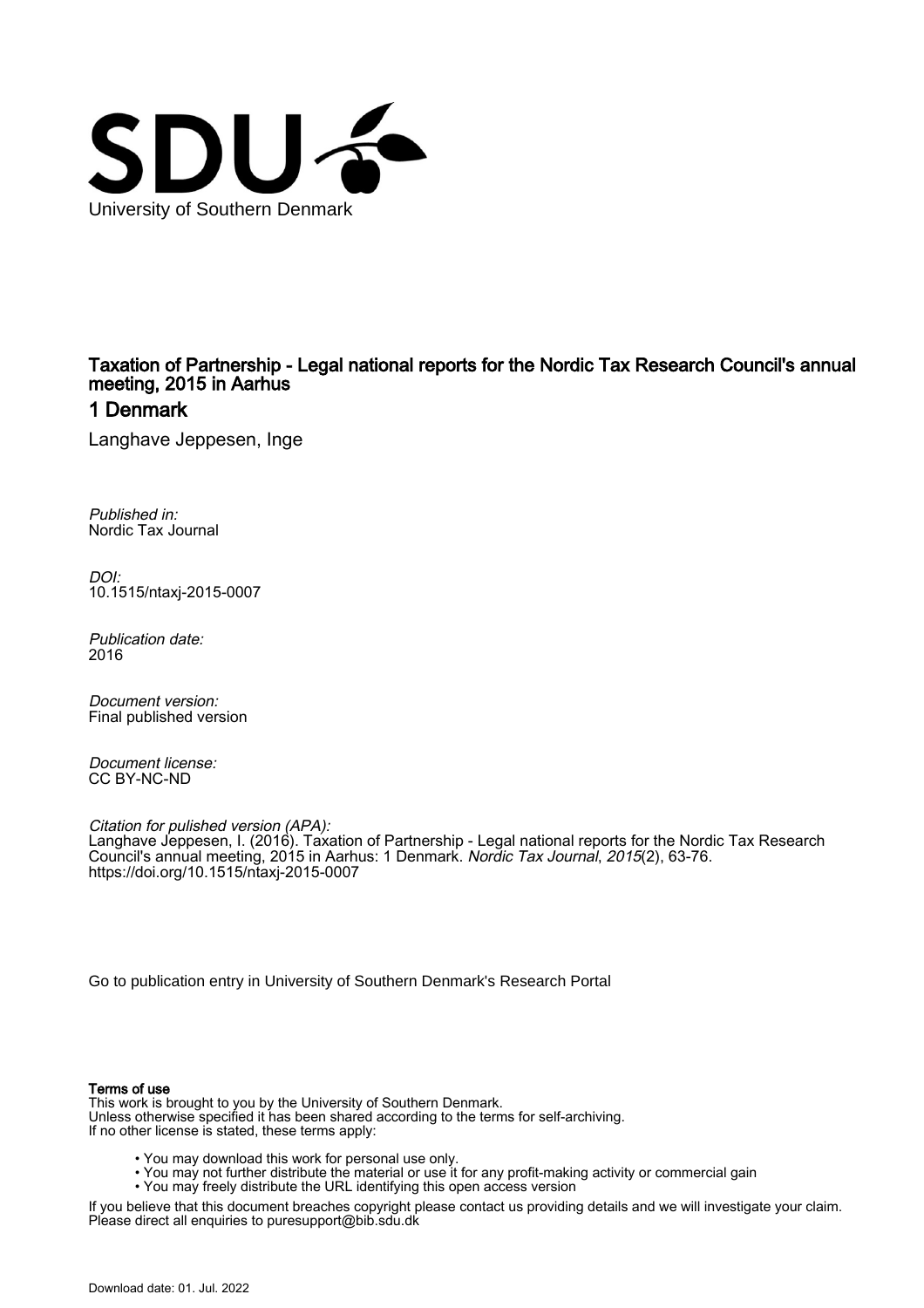Axel Hilling (Ed.)

## **Report Open Access**

# **Taxation of Partnership - Legal national reports for the Nordic Tax Research Council´s annual meeting, 2015 in Aarhus**

DOI 10.1515/ntaxj-2015-0007 Received Aug 31, 2015; accepted Sep 18, 2015

**Abstract:** This joint report includes the five legal national reports on the taxation of partnership in the Nordic countries. The general contents of these reports are summarized and thoroughly analyzed in Liselotte Madsen's General report, published in this issue of the NTaxJ. For additional information, details on legislative measures etc. we find it important, however, to also publish the national reports in full length. We hope you will find it valuable as well.

The respective national reports appear in alphabetic order, in regard to the country which regulation is presented. Name of the country reporter and contact information are presented in the beginning of each report.

**Keywords:** Partnership; shared liability partnerships; limited partnerships; internal partnerships; shipping partnerships; Nordic taxation

## **1 Denmark**

By Inge Langhave Jeppesen

## **1.1 Corporate legal regulations**

### **1.1.1 Company law rules for personal companies**

Freedom of contract applies in the Danish company law. This means that the owners can choose the form of company that best suits the type of business they wish to operate. There are a number of different types of company

from which to choose. Capital companies comprise of public limited companies and private limited companies, both of which are regulated by the Danish Companies Act (*selskabsloven*). Unlimited companies (such as sole trader businesses or partnerships), known in Denmark as personal companies (*personselskaber*), are an alternative to capital companies. The fundamental difference between these two types of company is the owners' liability. Liability is limited in relation to capital companies, while in the case of unlimited companies at least one owner is liable for the whole of the company's debt Friis Hansen and Krenchel (2014).

In Denmark, there are four common types of unlimited companies, namely partnerships, limited partnerships, partner companies, and jointly owned shipping firms. It is important to be aware of the fact that personal companies are not regulated by company law legislation but are regulated by company law practice. Therefore, the regulation of personal companies is established by nonbinding rules of practice Friis Hansen and Krenchel (2014); Madsen (2011).

A partnership (*interessentskab*) is a cooperation that is based on an agreement between at least two participants about the operation of a common business enterprise (Friis Hansen and Krenchel 2014). Partnerships are defined in detail in §2(1) of the Danish Act on Undertakings Carrying on Business for Profit (*lov om visse erhvervsdrivende virksomheder*) as: "... a business activity, where all the participants are personally liable, unlimited and jointly and severally, for the activity's obligations". In relation to practice, there is a modified subsidiary liability. This means that the participants first become liable when a claim has been brought against the partnership and has not been paid within reasonable time Friis Hansen and Krenchel (2014). Resulting from joint liability, a partner who pays off a debt belonging to the partnership can then make a subsequent claim against the other partners. Due to a lack of company law regulation, it can be difficult to determine whether a business association is a partnership or joint ownership. Joint ownership is recognized as exist-

**CC BY-NC-ND**  $\bigcirc$  2015 Axel Hilling *et al.*, published by De Gruyter Open. This work is licensed under the Creative Commons Attribution-NonCommercial-NoDerivs 3.0 License.

Brought to you by | University Library of Southern Denmark - Syddansk Universitetsbibliotek Authenticated

**Axel Hilling (Ed.):** Associate Professor, Department of Business Law, Lund University School of Economics and Management, Sweden; Email: axel.hilling@har.lu.se

**Inge Langhave Jeppesen:** Professor, University of Southern Denmark, Kolding, Denmark; Email: ilj@sam.sdu.dk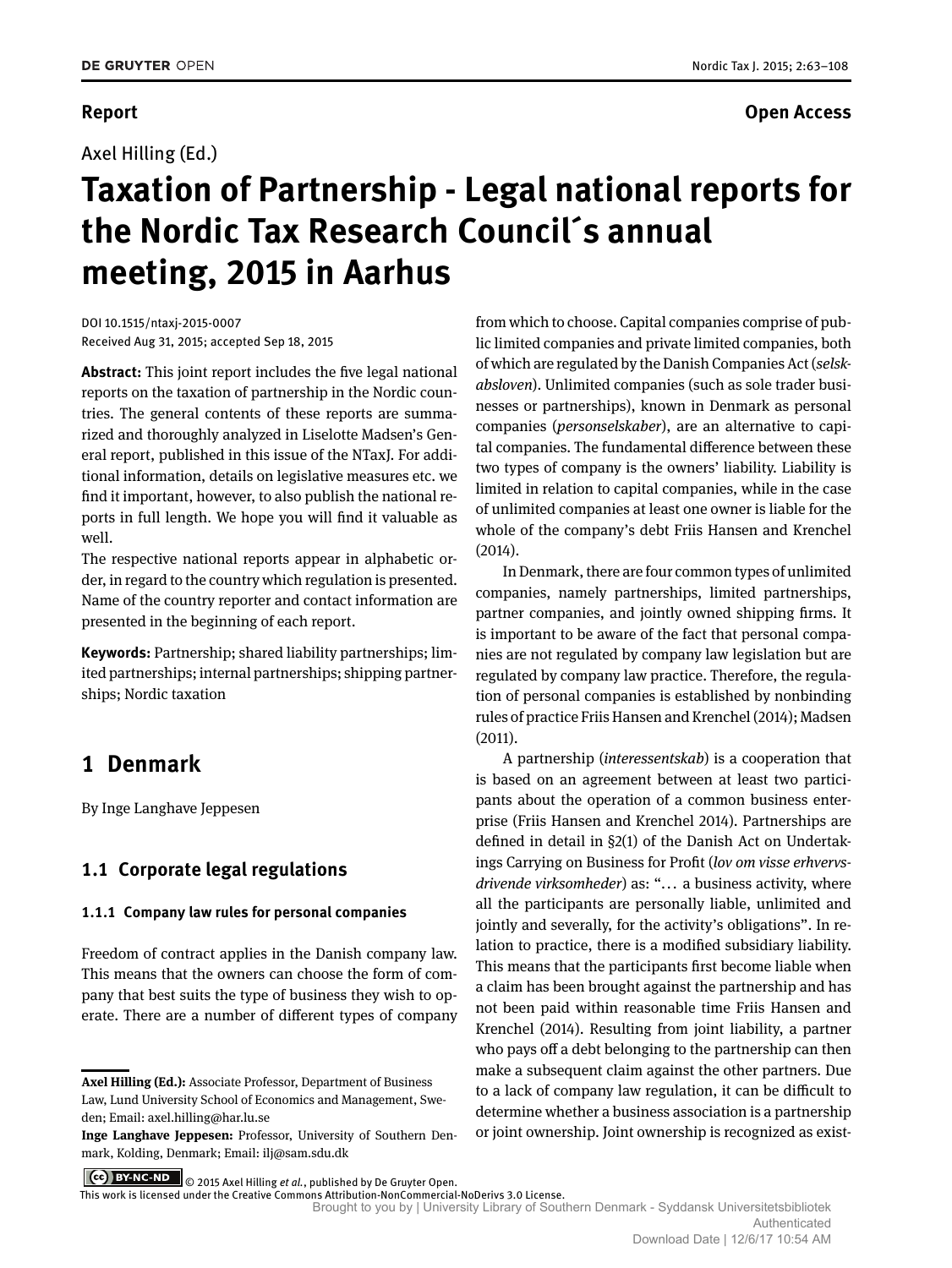ing where a number of people jointly own a common asset without forming a company. If, on the other hand, in the course of regulating a business enterprise it is established that there are business activities involving the participation of the association's participants, then this is considered a partnership and, thus, a company Friis Hansen and Krenchel (2011).

A limited partnership (*kommanditselskab*) is defined in §2(1) of the Danish Act on Undertakings Carrying on Business for Profit as: "a business activity, where one or more participants, the general partners, take on unlimited personal liability; and, if there are several participants who are jointly and severally liable for the business' obligations, they do so while one or more participants, the limited partners, have limited personal liability for the business' obligations". Therefore, a limited partnership is characterized by the fact that not all the participants have taken on unlimited liability because the limited partners' liability is limited to the value of their deposits. This is an indirect subsidiary liability. This means that it is only the limited partnership or its bankruptcy estate that may require the limited partners to pay off the residual liability Friis Hansen and Krenchel (2014). The general partner will often be a Danish private limited lability company with a minimum amount of capital.

A partner company (*partnerselskab*) is an in-between option, between a limited partnership and a capital company, being comprised of, on the one hand, a general partner who takes on unlimited liability and, on the other, participants who own shares and have limited personal liability. Under §5(1)(21) of the Danish Companies Act, a partner company is defined as a limited partnership, "... where the company's limited partners have invested a particular amount of capital, which is divided into shares ...". With the necessary adjustments, a partner company is regulated by the provisions of the Danish Companies Act in accordance with §358. This means that the Danish Companies Act sets out the framework for a partner company's operation. One consequence of the Act's regulation is that, *inter alia*, a partner company must be formed with a minimum capital of DKK 500,000 of which DKK 125,000 must be liquid. It also means that a Memorandum of Association must be drafted and filed with the Danish Business Authority (*Erhvervsstyrelsen*), so that the partner company can achieve legal capacity. In addition, company rules (*vedtægter*) and rules about minority protection must be drawn up. Further, it is a requirement that a partner company has a management structure that corresponds to a public limited company Madsen (2011).

A jointly owned shipping firm (*partrederi*) is the only form of company that may be used when several persons own a ship together. According to §102 of the Marine Act (*søloven*), when a ship is owned by a number of joint owners, each joint owner only takes on personal liability for the company's obligations that is equivalent to his or her share of the company's capital. As the use of jointly owned shipping firm is quite limited, it will not be discussed in further detail here.

## **1.1.2 Company law rules for formation, changes in ownership, and selling of a business**

The fact that there is no legal regulation of personal companies also means that, as a starting point, there are no provisions regulating, for example, the formation of personal companies. Instead, activities such as establishing a personal company simply happen according to an agreement between at least two company participants.

A partnership is established when at least two people come together to operate a business. There will often be an agreement that regulates the relationship between the partners, but this is not necessarily the case. From the outset, there is a declaratory understanding that a partner cannot withdraw from the business association and, therefore, a partner's withdrawal can only happen by agreement with the other partner or partners. Entry into and withdrawal from a partnership is based on an agreement between the partners, including whether entry or withdrawal must be accompanied by a payment. If consent in relation to a change of debtor is not received, then the partner who is withdrawing becomes liable for the partnership's debt, as it exists immediately prior to withdrawal Madsen (2011).

In the case of limited partnerships, the consequences of withdrawal are different if it is a general partner or a limited partner who seeks to withdraw from the partnership. A general partner cannot withdraw from a limited partnership without the consent of all the limited partners. However, a general partner can terminate the limited partnership upon giving reasonable notice. On the other hand, a limited partner's liability is limited to his or her investment or share in the partnership (*kommanditanparten*) and, therefore, it is assumed that he or she may freely assign the share to another. However, the limited partner cannot terminate the limited partnership Madsen (2011).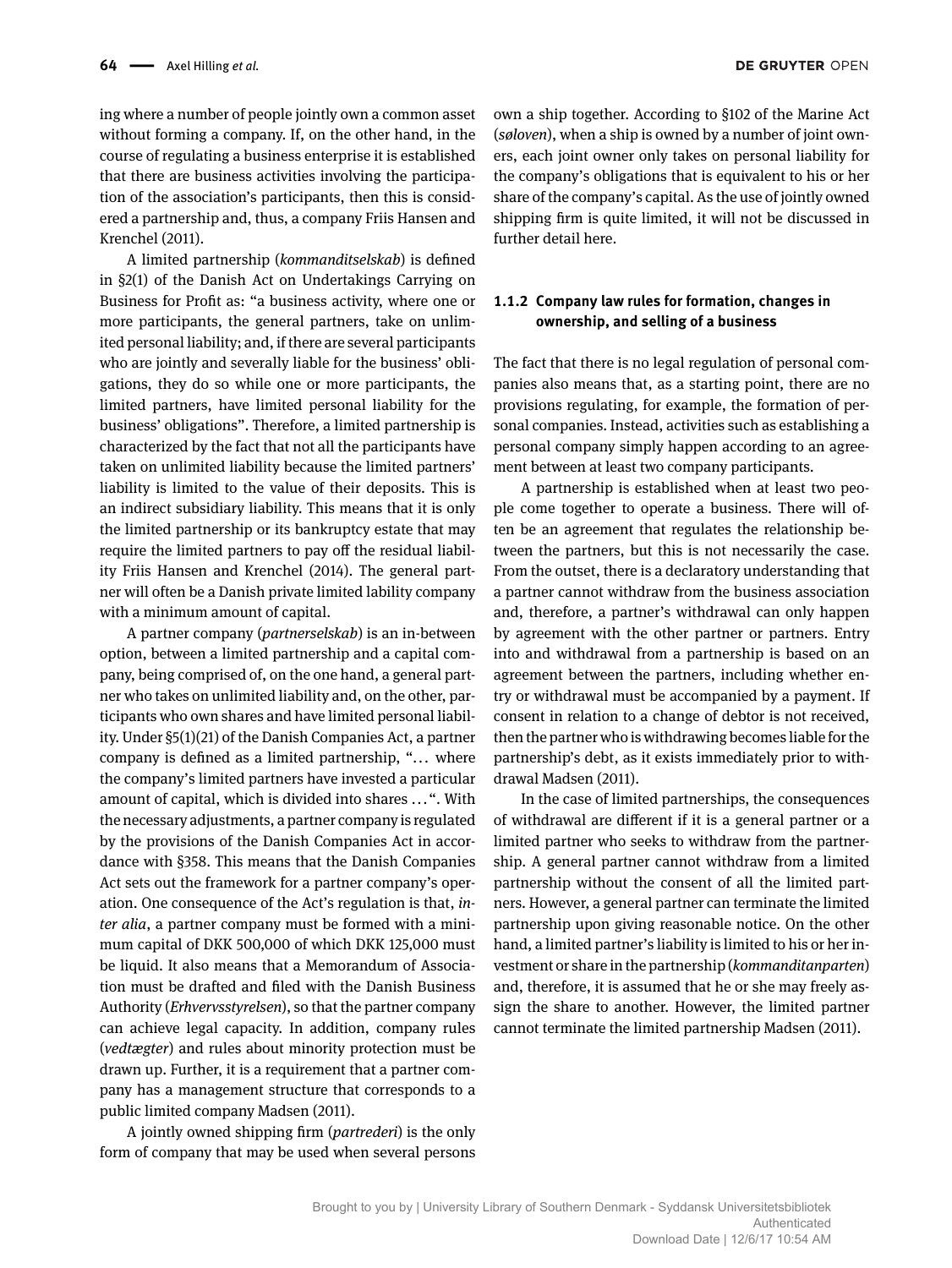## **1.2 Tax law regulation**

#### **1.2.1 Qualification of companies**

Under Danish tax law, a company's liability to tax is provided for in §1 of the Corporation Tax Act (*selskabsskatteloven*). In reference to personal companies, two particular categories in the Corporation Tax Act are relevant to distinguish them from other types of companies. These are companies with limited responsibility under §1(1)(2) of the Act; and other associations under §1(1)(6).

Paragraph 1(1)(2) of the Corporation Tax Act applies, *inter alia*, to "... other companies, in which none of the participants are personally liable for the company's obligations, and where the profits are shared in relation to the participants' invested capital". Thus, §1(1)(2) of the Corporation Tax Act establishes two essential criteria excluding personal companies from capital companies: none of the participants may have personal liability; and profits are to be shared in direct relation to invested capital. Delimitation that is more detailed occurs in practice, where the question of personal liability is central.

As a starting point, a company is the taxable entity when none of the participants have personal liability. Therefore, according to tax law, a personal company exists when at least one participant is personally liable. The significance of a limit on personal liability has been evaluated in judicial as well as administrative practice.

Examples of a general limitation on liability exist in the Danish practice concerning partnership projects (*anpartsprojekter*), which are set up for the purpose of saving on or postponing the payment of taxes. The participants were personally liable from the outset. However, when the underlying agreements, including a partnership agreement, a leasing agreement and a loan agreement, were considered as a whole, the reality was that the participants had cut themselves off from any risk and, subsequently, liability. Therefore, the companies in question were taken to be regulated by §1(1)(2) of the Corporation Tax Act.<sup>1</sup> Thus, a general limitation on liability can have an influence on the qualification of an entity for tax purposes.2

In cases of a specific liability limitation, depending on the agreements in existence, the number of creditors and the size of the creditors' claim in relation to the association's total debt, it can mean that the association is not a personal company Madsen (2011).

In Danish tax law, particularly in relation to limited partnerships, whether the status of a limited partnership as a personal company is conditional upon a general partner being a part owner has been discussed. The judgment in TfS 1990, 21H refers to the fact that, in administrative practice, deposits by the limited partners are associated with a right of ownership of the business' assets. It is unclear, however, whether this reference to administrative practice is also a basis for finding that a right of joint ownership is a condition for the existence of a personal company Madsen (2011). This question has led to a significant discussion in Danish tax law – a discussion that may be summed up with the following quote: "With the above practice following TfS 1990, 21 H, it may be concluded that the right of joint ownership referred to in the practice of the administrative authorities and the Eastern High Court is not an indispensable requirement of a general partner. The right of joint ownership, however, will continue to be a central criterion in the evaluation of whether there is a personal company" Madsen (2011, 61). Therefore, it may be concluded that a general partner's right of joint ownership is not decisive in deciding whether a limited partnership qualifies as an independent tax subject or as a transparent association.<sup>3</sup>

Paragraph 1(1)(6) of the Corporation Tax Act is an aggregate clause, which covers body corporates that are not included in any of the other tax liability provisions of the Act. The provision contains no real guidance on how these body corporates may be distinguished from fiscally transparent entities.

It is clear from practice in the area that the criterion of limited liability is complemented by other criteria. In this context, weight is given to the purpose of the association. If the purpose is nonprofit or charitable, then it is likely that the association is covered by  $\S1(1)(6)$  of the Corporation Tax Act Pedersen et al. (2015). In practice, there are similarly a number of criteria that point to the existence of a personal company:4

• The withdrawing participant has a right to a sizeable share of the association's assets.

**<sup>1</sup>** It should be noted that the status as partnership was not overruled by the courts with reference to the liability limitation, but with an assessment that the participants did not have property rights to the assets in the company. Thus they were not allowed to deduct for depreciation: see TfS 2000, 1011 H.

**<sup>2</sup>** A more detailed discussing of the case law in the area can be seen in Liselotte Madsen in Den skatteretlige behandling af personselskaber, pp. 70–75.

**<sup>3</sup>** A detailed presentation and discussion of the issue can be found in Liselotte Madsen, Den skatteretlige behandling af personselskaber, pp. 49–61.

**<sup>4</sup>** See TfS 1999, 419 H and SKM2001.417.VLR.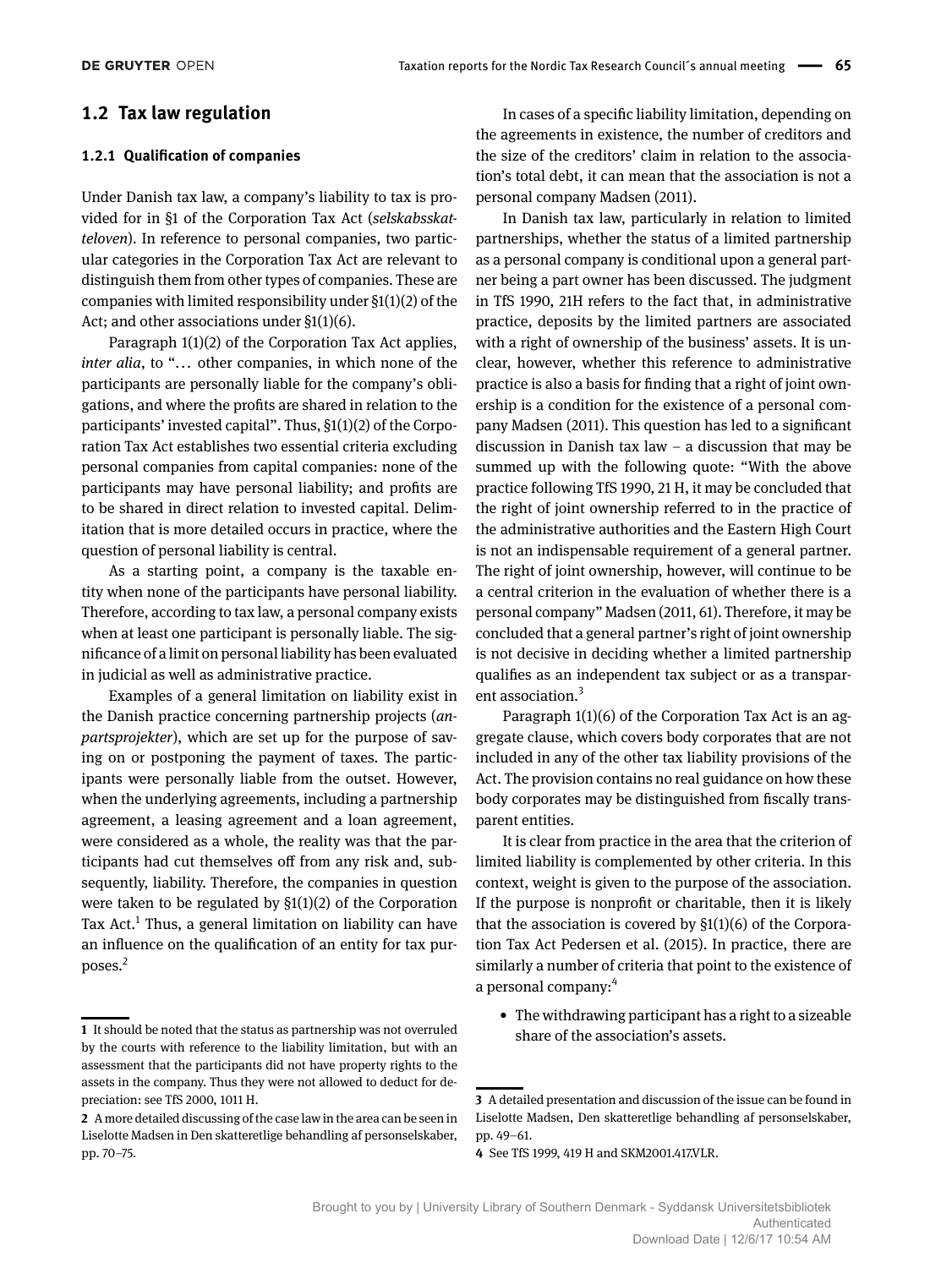- The assets or sales price is shared among the participants on the dissolution of the association.
- Important decisions require unanimity among the participants.
- The association has a trading / business purpose.
- The association has few owners.
- The participants' ownership rights to assets are proportionate.

In summary, it can be concluded that personal liability is central in relation to the qualification of a personal company. Thus, at least one company participant must take on personal liability for a company to qualify as such. There must be a concrete evaluation of any liability limitations when assessing the form of company being used; and in any event, general liability limitations can mean that an association is not a personal company.

A consequence of qualifying as a personal company is that an association will be transparent for tax assessment. Total transparency applies in Danish tax law.

In addition, it should be noted that in some of the Danish special antiabuse provisions, fiscally transparent entities are defined as: "... legal persons, which do not constitute body corporates pursuant to Danish tax law, but whose conditions are regulated by company law, a company agreement or rules of association".5

#### **1.2.2 Ongoing taxation**

Total transparency implies that taxation occurs at the participant level. This means that every participant is taxed according to his or her share of the income and expenses. However, it may be the subject of agreement that the profits are not shared according to the share of ownership, but according to the contribution made to the running of the business Madsen (2011). A participant in a personal company can be both a natural and a legal person; and it is the rules that apply to natural persons and to companies respectively, that regulate ongoing taxation.

In relation to spouses who reside together, according to §25 A(1) of the Tax at Source Act (*kildeskatteloven*), a special rule applies requiring the result of a business to be taxed under the name of the spouse who to largest extent operates it, even if both spouses participate. This situation may be regarded as a violation of transparency. Under §25 A(8), however, there is the opportunity to choose

an equal distribution of the business' result if both spouses have participated in running the business to an equal extent and are liable to the same extent for the business' obligations.

A significant consequence of the fact that income is calculated and taxed at the participant level is that each participant makes choices, allowed for by the legislation, in connection with the calculation of taxable income. These choices include, for example, whether to make deductions for depreciation, including the amount to deduct; the choice of the valuation principles to use in relation to inventory and work in progress; and the choice of the accrual principle in relation to certain capital gains. It also means that some personal company participants may be affected by the special Danish rules on taxation of professional traders of stocks, bonds and real estate (*næringsbeskatning*), while others from the same personal company are covered by the normal rules on taxation of capital gains. Finally, it means that the natural person may choose to be taxed according to the special scheme for taxation of self-employed with an ongoing taxation of the business income of 23.5 percent.<sup>6</sup> If a natural person participates in more than one trading personal company, all of his or her shares in the companies' results must be included in the special scheme.

When a participant has calculated his or her share of the personal company's income and expenses and has made the choices discussed above, this calculation of income is included in the statement of taxable income for the natural person or company. If the income is showing a loss this is dealt with in accordance with the general rules that apply to the participant – whether a natural person or a company.

In relation to a natural person, a loss can be offset by the participant's general income, following the net income principle in §4 of the State Tax Act (*statsskatteloven*).7 An excess loss is carried forward and offset by any spouse's income and can generally be carried forward and offset in the taxpayer's and the spouse's income in the next income year, in accordance with the applicable rules. This presup-

**<sup>5</sup>** This is the case in the second sentence of §2(1) of the Tax Assessment Act (*ligningsloven*) and in §2 C(3) of the Corporation Tax Act.

**<sup>6</sup>** When the special scheme for taxation of self-employed is used, the personal company participant can save-up in the company for a continually low tax rate. This is also possible, even if the personal company participant has withdrawn funds from the personal company, when the withdrawn funds are kept within the frames of the special scheme for taxation of self-employed. This means that the funds have not been withdrawn according to the rules in the special scheme for taxation of self-employed.

**<sup>7</sup>** For some partnerships the right to carry forward losses does not exist. Reference is made to Section 6.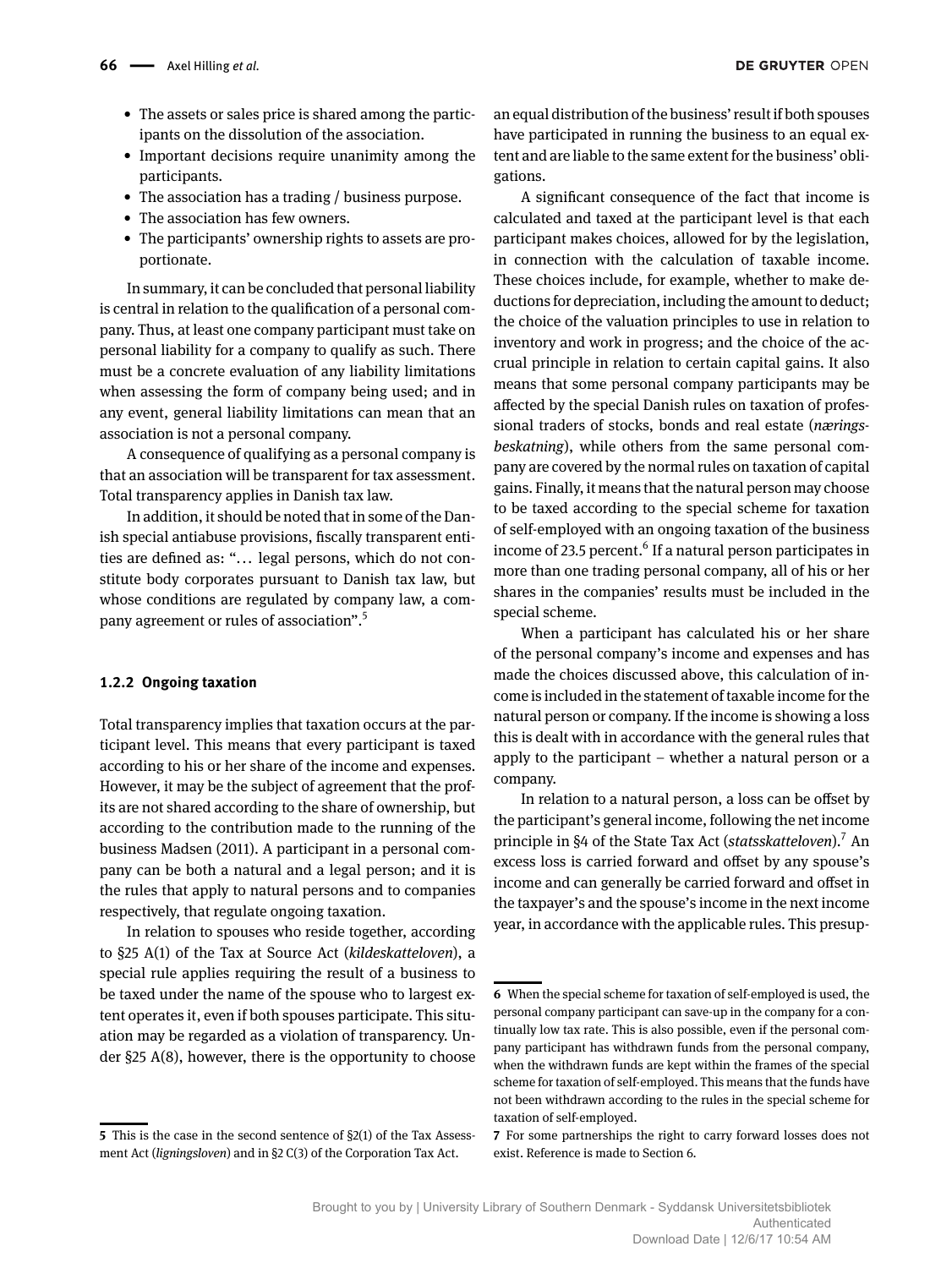poses that the personal company's income is considered to derive from a business enterprise.<sup>8</sup>

The natural person can choose to let taxation happen according to the rules in the special scheme for taxation of self-employed (*virksomhedsskatteloven*). If the natural person uses the special scheme, then a loss will be covered by the special carryback rule that applies in that scheme. This means that the loss will be offset by any amount deposited in the accumulated profits account (*konto for opsparet overskud*). The effect of this is that the withdrawn amount will eliminate the loss and that the on account business tax (*virksomhedsskat*) that has already been paid on the withdrawn amount, will be paid to the taxpayer.

If the participant is a company that is fully liable to tax in Denmark and the personal company is based in Denmark, the loss is reported in the company's statement of income. If the income statement subsequently results in a loss, this may be carried forward and offset in a later financial year. This should happen in accordance with the loss restriction rules in §§12–12D of the Corporation Tax Act that apply to Danish companies being liable to tax.

If the participant is a company fully liable to tax in Denmark and the personal company owns a permanent establishment or real estate abroad, the participantcompany will be covered by the territorial principle, in accordance with §8(2) of the Corporation Tax Act. This means that the income from a permanent establishment abroad – regardless of whether it results in a profit or a loss – as a general rule is not included in the Danish income statement. However, a number of exceptions apply. The territorial principle, therefore, does not apply to income stemming from international shipping and aviation activity; neither does it apply when the source country does not have the right to tax the permanent establishment pursuant to a double taxation treaty or other international agreement.

If the participant is a foreign company, the income will be liable to tax in Denmark, following the rules that apply in relation to limited tax liability. Any loss may be carried forward pursuant to the rules that apply to companies under §§12–12D of the Corporation Tax Act.

The actual tax is calculated and paid pursuant to the rules that apply for a natural person or company respectively.

In the following section, some of the particular conditions that apply in relation to taxation of personal companies' ongoing income will be mentioned. Specifically, transfers between the personal company and the participant; the implications of limited liability; and the significance of joint liability will be discussed.

## **1.2.2.1 Transfers between the personal company and the participant**

As a starting point, following from transparency under tax law, a participant in a personal company is taxed on his or her share of the personal company's losses or profits. Therefore, the question is how should transfers between the personal company and the participant be dealt with under tax law? Are the participant's deposits and withdrawals of no direct significance for the statement of income, or do deposits and withdrawals constitute separate remuneration, which influences the statement of taxable income?

Even though a transfer to a participant is called "wages," it will be deemed to constitute a part of the distribution of profits and, therefore, it is not deductible in the personal company. The wage agreement that should be in place between the personal company and the participant will thus appear to be simply an agreement between the participants about the sharing of profits that does not necessarily reflect ownership Madsen (2011). However, tax law literature presents an argument that participants, in certain situations, can receive wages from personal companies with a consequent right of deduction for the other participants in the personal company when making up their income statement. This will occur if the participant's share of ownership in the company is very small and, in reality, the participant has no influence on the decisions made in the personal company, or if the participant is generally considered an employee Madsen (2011); Pedersen et al. (2015). For example, this may be the case for a participant in a partner company. It can also occur with a limited partner in a limited partnership, who operates as the caretaker of the company.

If the participants in a personal company have agreed to earn interest on their capital deposits in the personal company, this will not constitute a separate remuneration. A capital deposit represents an investment in the company and a capital return is simply included as a part of the distribution of profits.<sup>9</sup>

**9** See LSM 1955, 101 and TfS 1996, 256 LSR.

**<sup>8</sup>** If the loss comes from a so-called hobby enterprise, then it cannot be offset by other income, just as it cannot be carried forward and offset by income in the following years – neither from a hobby or other income sources. In these cases, offsetting the loss and carrying it forward is essentially excluded.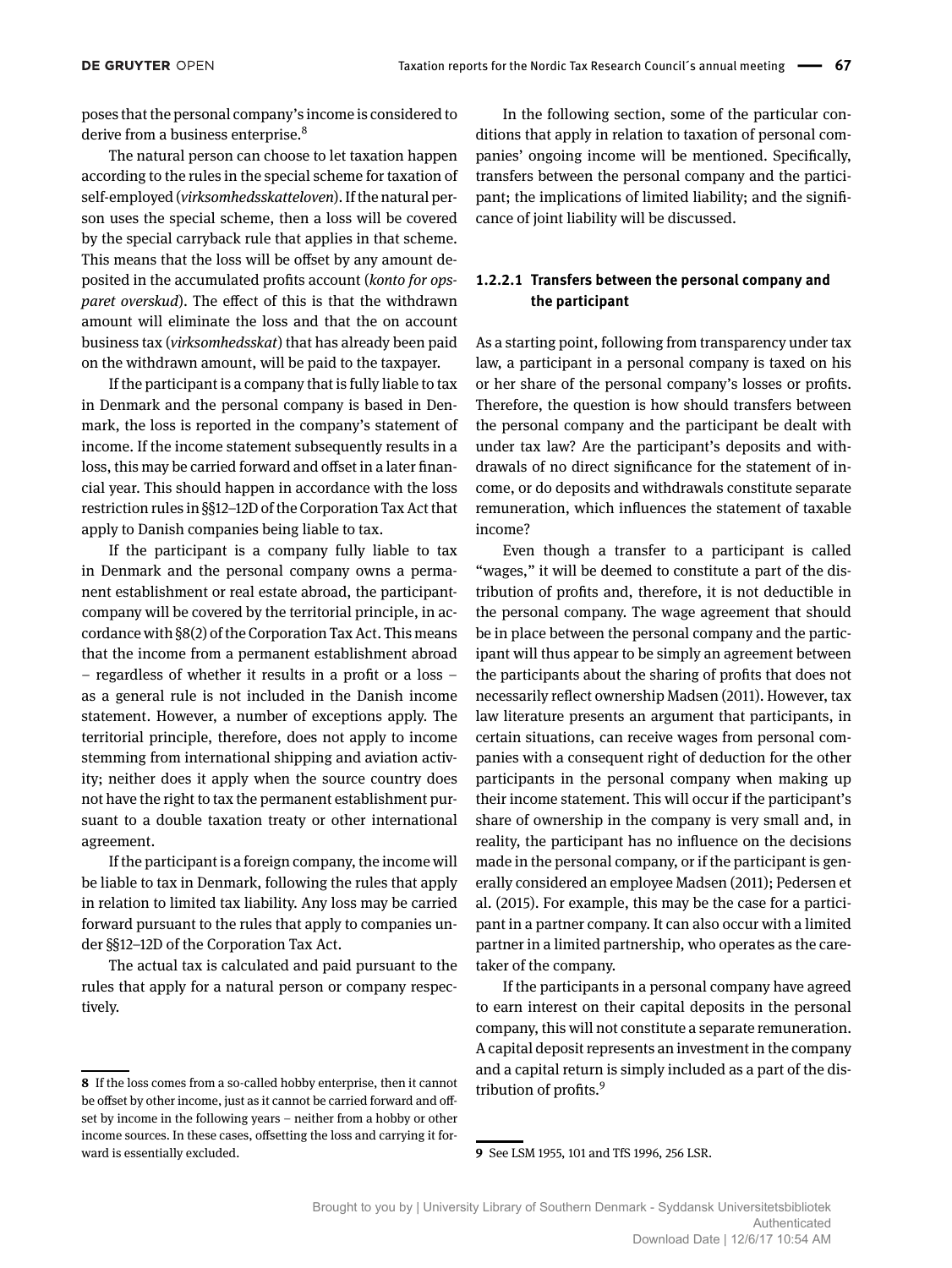Another question is whether the remuneration received by a participant in a personal company in return for making one or more assets available to the personal company is simply a part of the profit share or whether it can be regarded as a separate remuneration?

In Danish tax law, the court has examined remuneration in the form of interest payments on a participant's loan to the personal company.<sup>10</sup> In the actual case, a loan by a participant to the personal company was regarded as a contribution regarding, the part of the loan that could be attributed to the participant who had made the loan. Therefore, there was no right to deduct the interest that the personal company had to pay for that part of the loan. On the contrary, the part of the loan that was attributed to the other participants in the company was regarded as a loan. Consequently, the other participants can make a deduction for interest, upon which, in turn, the participant providing the loan must pay tax.

This decision has been criticized Madsen (2011). The criticism builds upon an interpretation that, because of total transparency, when there is an agreement between the personal company participants about payment of remuneration for making an asset available to one or more participants, that remuneration must be seen as a distinct remuneration. This means that the participant who receives remuneration must pay tax based on, for example, interest, royalty or lease, while the other participants can deduct the expense in accordance with the rules that apply for the particular type of remuneration Madsen (2011).

Due to a lack of case law in the area, it is unclear whether such remuneration should be dealt with as distinct remuneration with a right of deduction and subsequent taxation, or whether it forms part of the distribution of profits.

### **1.2.2.2 The consequences for limited liability**

The limited partners in a limited partnership and the participants in a partner company take on limited liability with their investments. With a view to counteracting a limited partner being able to deduct a loss that is greater than the amount he or she is liable for, a deduction account (*fradragskonto*) exists. This account has been developed in practice on the basis of the decision in LSRM 1974, 38 and UfR 1983, 8 HR (*Ligningsrådets anvisning in the TScirkulære* 1990, 1) and, today, may be found in*Den Juridiske Vejledning*, section C.C.3.3.4.

The deduction account is calculated as the sum of:

- a) "Capital deposit that may be regarded as subordinated loan capital. Both paid and payable deposits are to be included;
- b) Purchase price for acquisition of a share of the company from another participant. Both the paid purchase price and the acquired deposit liabilities are to be included;
- c) Obligations that follow from a limited partner's joint and several liability as a debtor for the company's debt, to the extent that the obligation finally affects him or her without recourse against the other participants;
- d) Share in the limited partnership's profits;
- e) Taxed profits on the selling of the limited partnership assets to the extent that the gains correspond to depreciation having been deducted from the account;
- f) Share in the limited partnership's profits through the sale of the company's assets as well as share in the limited partnership's realized capital gains (such as capital gains on redemption of loans) to the extent that this amount remains deposited in the company on the same conditions as subordinated loan capital".<sup>11</sup>

When making up the deduction account, the following amounts shall be deducted:

- g) "Share in the company's operating deficit deducted from the income statement;
- h) Depreciation and devaluation, which is deducted from a share of the company's assets;
- i) Advance depreciation as a result of the application of allocation to the investment fund or deposits on the startup account;
- j) Advance depreciation on a share in the company's assets;
- k) Share in the limited partnership's realized economic loss (not tax deductible costs and losses from the company's sale of assets) to the extent that the amounts strain the limited partner's capital account in the limited partnership and they do not match the tax writeoffs or reductions".12

The idea behind the deduction account is that the participant cannot deduct losses that exceed the amount that the participant has deposited or may deposit in the form

**<sup>10</sup>** See LSRM 1983, 121.

**<sup>11</sup>** Den juridiske vejledning, section C.C.3.3.4

**<sup>12</sup>** Den juridiske vejledning, section C.C.3.3.4.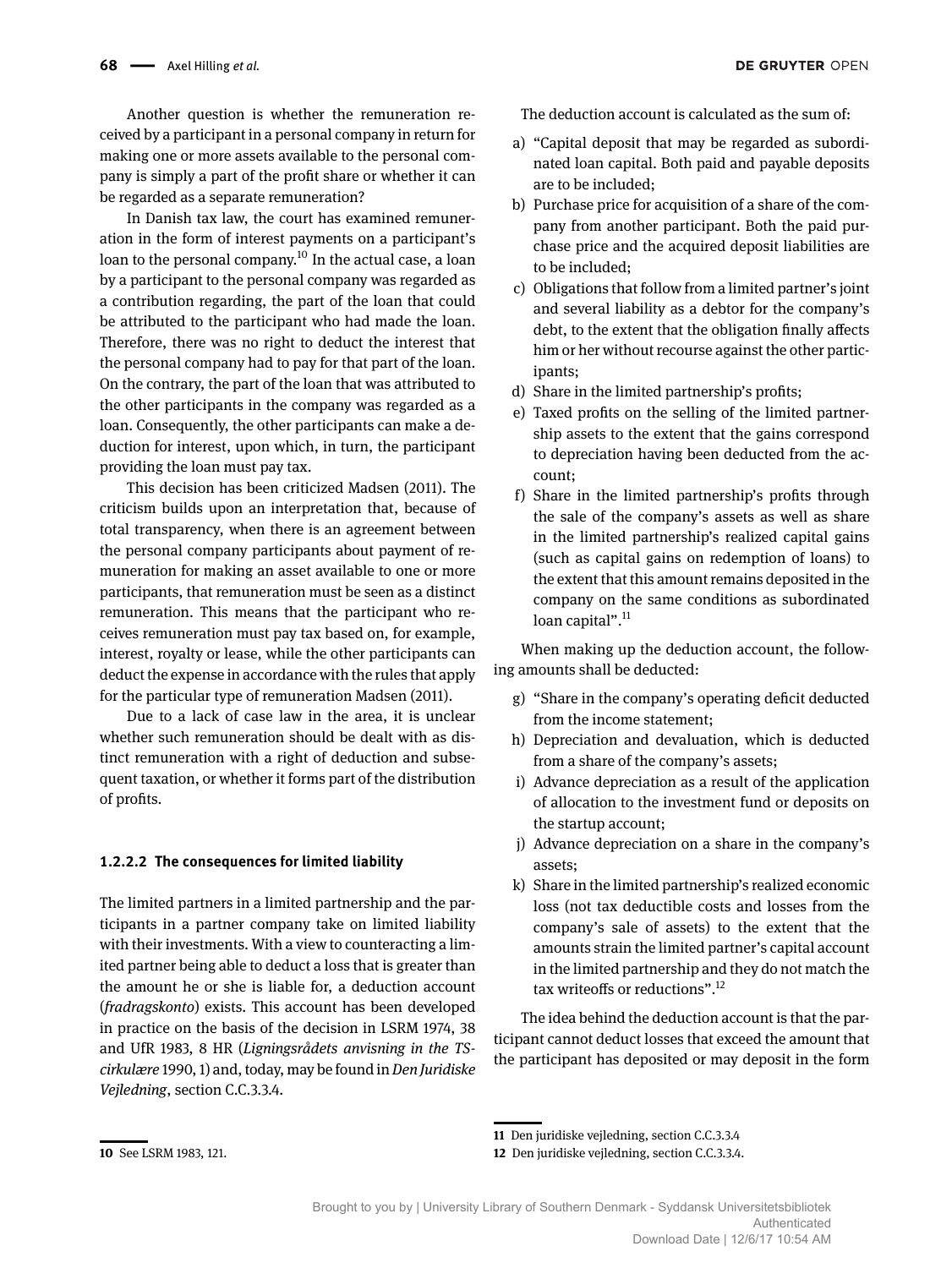of deposit, liability, or any of the other conditions that are mentioned in (a)–(f) above. The balance on the deduction account expresses the maximum amount that the limited partner can deduct either as his or her part of a loss realized by the limited partnership or as depreciation.<sup>13</sup>

To the limited partner in a partner company, the subordinated loan capital represents the nominal share capital. $14$  It is unknown whether it also includes a premium for share subscription. It is also unknown whether it includes subordinated loans to the partner company. It has been argued that it should be the case when the limited partner has waived the right of recourse against the other company participants Hansen (2014).

As long as the deduction account is positive, a participant can deduct both loss and depreciation from his or her participation, to the extent that the deduction stays within the balance on the deduction account. If the amount of the loss and depreciation exceeds the deposit, first, access to depreciation is restricted and, next, access to use loss is restricted. Where the deduction account may have become positive, loss that has been covered by a deduction limit is carried forward and used in a later income year.<sup>15</sup> Unlimited depreciations can simply be omitted and carried out later.<sup>16</sup>

The interaction between the deduction account and the ability to depreciate assets means that the participants in personal companies cannot depreciate an asset if the deduction account is zero or negative. This is also the case even though the income in a limited partnership is positive in the relevant income year. However, there is one exception in practice that if the profit remains in the business as subordinated loan capital, depreciation is still allowed, so long as the depreciation remains within the amount by which the profit exceeds the negative deduction account.<sup>17</sup>

If the deduction account falls into negative, an amount that is the equivalent of the negative deposit shall be treated as income. This does not apply, however, if the negative deposit is due to an economic loss, which is not deducted in the income statement.<sup>18</sup>

#### **1.2.2.3 The meaning of joint liability**

Joint liability means that a company participant may be liable for a loss, deficit, or debt in the personal company. This may involve a loss that follows directly from the personal company participant's joint liability, and it may involve a loss that follows from a personal company participant's uncollectible right of recourse against another personal company participant.

When a situation involves liability for loss that directly flows from joint liability, this may be deducted as an operating loss if certain conditions are met. In Danish tax law, a deduction for operating losses is not regulated independently but the right to deduct is determined with the help of two criteria – the causal criterion and the subject criterion. In relation to loss that results from joint liability, the causal criterion is relevant Madsen (2011).

The causal criterion arises out of §6 of the State Tax Act, which provides that there is a right to deduct an operating loss if it is the result of a normal operating risk. Therefore, if a personal company is required to pay compensation, for example, then the participants in the personal company with joint liability will be liable for this payment. If the compensation constitutes a normal operating risk then it will be deductible in the statement of the taxable income. In reality, compensation takes on the character of an operating cost that affects the personal company and can be deducted by the participants in the personal company as a result of the need for transparency.<sup>19</sup> In practice, the right to deduct for other payments that come as a result of joint liability must also be assessed against the causal criterion.<sup>20</sup> In reference to practice, it is decisive to the right to deduct that the loss that brings on liability arises out of a normal operating risk.

**<sup>13</sup>** The deduction account and its statement are explained in detail and analysed in Liselotte Madsen, Den skatteretlige behandling af personselskaber, pp. 160–177.

**<sup>14</sup>** In SKM2013.790.SR, the deduction account was increased in connection with converting the amounts owing to the limited partner in the partner company to shares. The conversion created a capital deposit.

**<sup>15</sup>** In SKM2013.790.SR, the increase of the deduction account in connection with debt conversion meant that the limited partner received a deduction for previous years' loss that had not previously been deducted.

**<sup>16</sup>** Den juridiske vejledning, section C.C.3.3.4.

**<sup>17</sup>** See LSRM 1982, 166 and Den juridiske vejledning, section C.C.3.3.4.

**<sup>18</sup>** See TfS 1988, 566 SD and Den juridiske vejledning, section C.C.3.3.4.

**<sup>19</sup>** In TfS 1987, 59 H the Supreme Court acknowledges that a lawyer who participates in a legal partnership can deduct compensation paid by the legal business that resulted from liability for a negligent action by another participant in the personal company. See, in general, Liselotte Madsen, Den skatteretlige behandling af personselskaber, pp. 219–224 for a close analysis of this problem.

**<sup>20</sup>** See LSRM 1963.140 and an analysis of the case in Liselotte Madsen, Den skatteretlige behandling af personselskaber, pp. 224–225.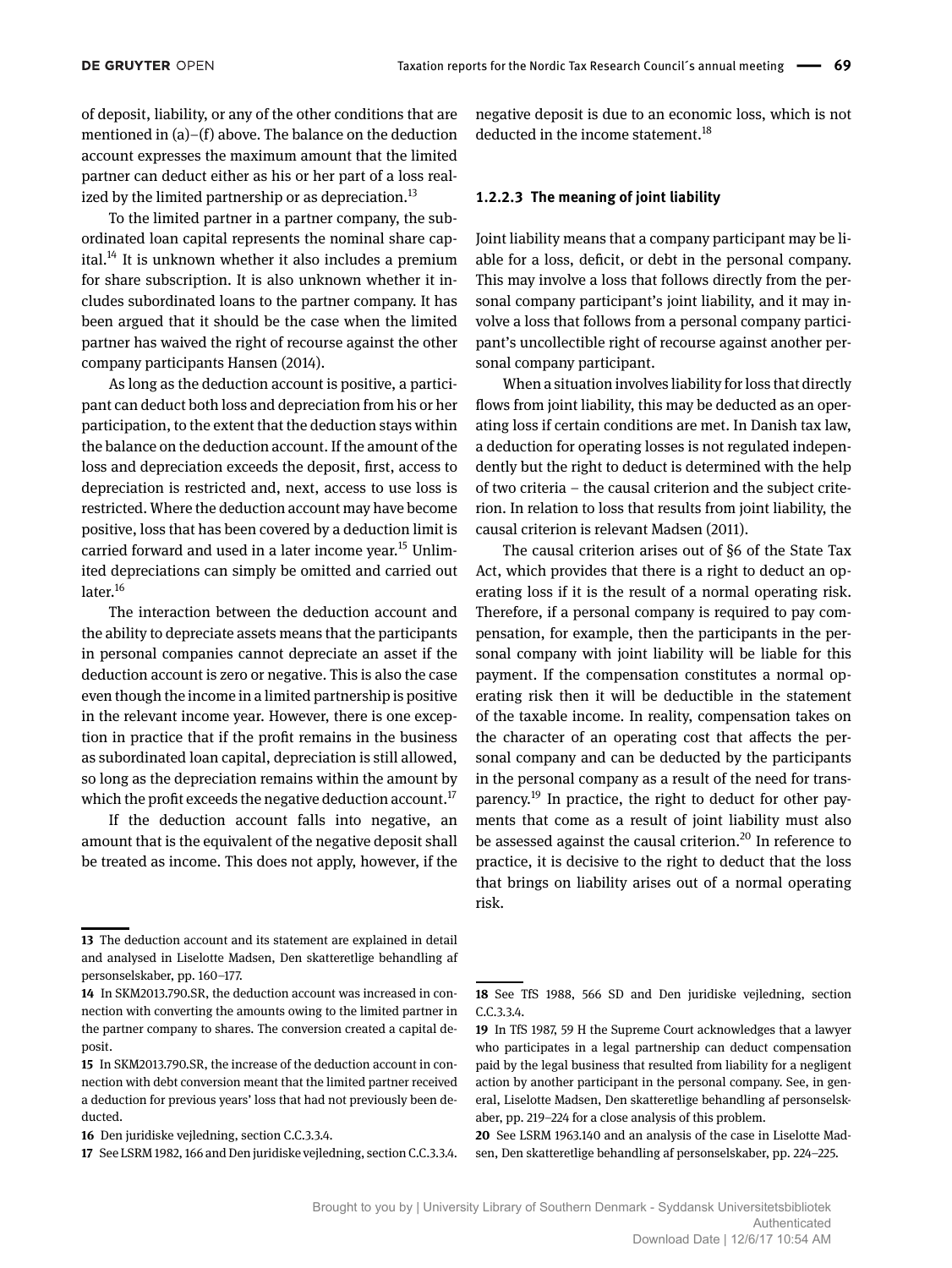The loss may also concern an uncollectible right of recourse against another company participant. This can result if, for example, the personal company has a deficit or because another participant has made unjustified withdrawals. The right of recourse gives rise to a claim for the participant who has had to cover such losses, in favor of another participant. This claim is regarded as a receivable. Therefore, the question is whether there may be a deduction for the loss brought about by the right of recourse. In Danish tax law, deduction for loss on a receivable is regulated in the Tax on Capital Gains on Bonds and Securities Act (*kursgevinstloven*). The provisions are different depending on whether the personal company participant is a company or a natural person.

As a rule, according to §3 of the Tax on Capital Gains on Bonds and Securities Act, companies may make a deduction for loss on receivables. Under §4(1) of the Act, an exception to the rule applies in relation to loss on claims against consolidated companies $^{21}$  such losses are usually not deductible. Therefore, in general, companies can deduct losses due to a right of recourse against the other personal company participants unless it involves consolidated companies.

In relation to natural persons, the right to make a deduction is determined in accordance with §§14–17 of the Tax on Capital Gains on Bonds and Securities Act.<sup>22</sup> Since January 27, 2010, §14 of the Act provides for a general deduction for the loss on receivables encountered by natural persons.23 Losses on receivables on closely related persons and receivables on companies where the creditor is a main stockholder are excluded in §14(2) of the Act. Paragraph 14 provides that loss encountered on a receivable arising after January 27, 2010 may always be deducted unless it is covered by the exception in §14(2). The acquisition costs for a recourse claim turning into a receivable makes up the amount that the participant had to spend to pay out the claim.

Paragraph 17 of the Tax on Capital Gains on Bonds and Securities Act, as *lex specialis*, also provides for a deduction on receivables, although it is limited to losses on receivables that "... have been acquired as remuneration in trade and for losses on receivables that are additionally acquired in connection with the commercial operation of the business". The provision states that a deduction for this type of loss shall be determined in accordance with §6 of the State Tax Act. There is a rich practice in this area demonstrating that the decisive factor in relation to the right to make a deduction is that the loss is connected to the operation of the personal company. In practice, it appears that loss on a recourse claim that arises out of a deficit in the personal company is connected to the operation in such a way, that it may be deducted on the basis of §17 of the Tax on Capital Gains on Bonds and Securities Act.<sup>24</sup> On the other hand, loss suffered because a personal company participant has made unjustified withdrawals does not have the requisite connection to operations to allow the loss to be deducted under §17. Instead, this type of loss relates to lending between the company participants and will, today, only be deductible based on §14 of the Tax on Capital Gains on Bonds and Securities Act. $^{25}$ 

The status on deductibility for loss due to a recourse claim is, therefore, that such loss may be deductible pursuant to §17 of the Tax on Capital Gains on Bonds and Securities Act, when the loss has the necessary connection to operations – and, in the event, as personal income. Alternatively, the loss may be deductible in accordance with §14 of the Tax on Capital Gains on Bonds and Securities Act, with the limitation that follows from §14(2) of the Act – and, in the event, as capital income.<sup>26</sup>

## **1.3 Sale of the share in a personal company**

The way the formation of personal companies and the sale of shares in a personal company is treated in Danish tax law reflects the significance of the total transparency prin-

**<sup>21</sup>** Described briefly, §4(2) of the Tax on Capital Gains on Bonds and Securities Act defines consolidated companies as existing where the same shareholders directly or indirectly own more than 50 percent of the capital or the votes in each company.

**<sup>22</sup>** In addition, §13 of the Tax on Capital Gains on Bonds and Securities Act provides for deduction for losses on receivables realised by natural persons acting as professional traders with bonds and securities. Such loss is deductible as personal income. This provision is not very relevant for right of recourse connected with personal companies.

**<sup>23</sup>** L 112, 2009/2010.

**<sup>24</sup>** See, for example, TfS 1999, 985 V, U 1983, 1108 Ø, LSRM 1981, 205 and TfS 1996, 256 LSR. These decisions are all discussed by Liselotte Madsen in Den skatteretlige behandling af personselskaber, pp. 227– 230.

**<sup>25</sup>** See, for example, TfS 1996, 256 LSR, TfS 1997, 619 Ø, TfS 2000, 62 H and LSRM 1956, 28. These decisions are mentioned by Liselotte Madsen in Den skatteretlige behandling af personselskaber, pp. 230–234. **26** Paragraph 14(1) of the Tax on Capital Gains on Bonds and Securities Act provides that a net inventory of gain and loss must be carried out, where §23 of the Capital Gains Act and §22 of the Taxation of Capital Gains on Sale of Shares Act are also relevant. In addition, there is a minimum amount of 2,000 kr. so that the amount of the loss must exceed 2,000 kr. before a deduction may be made.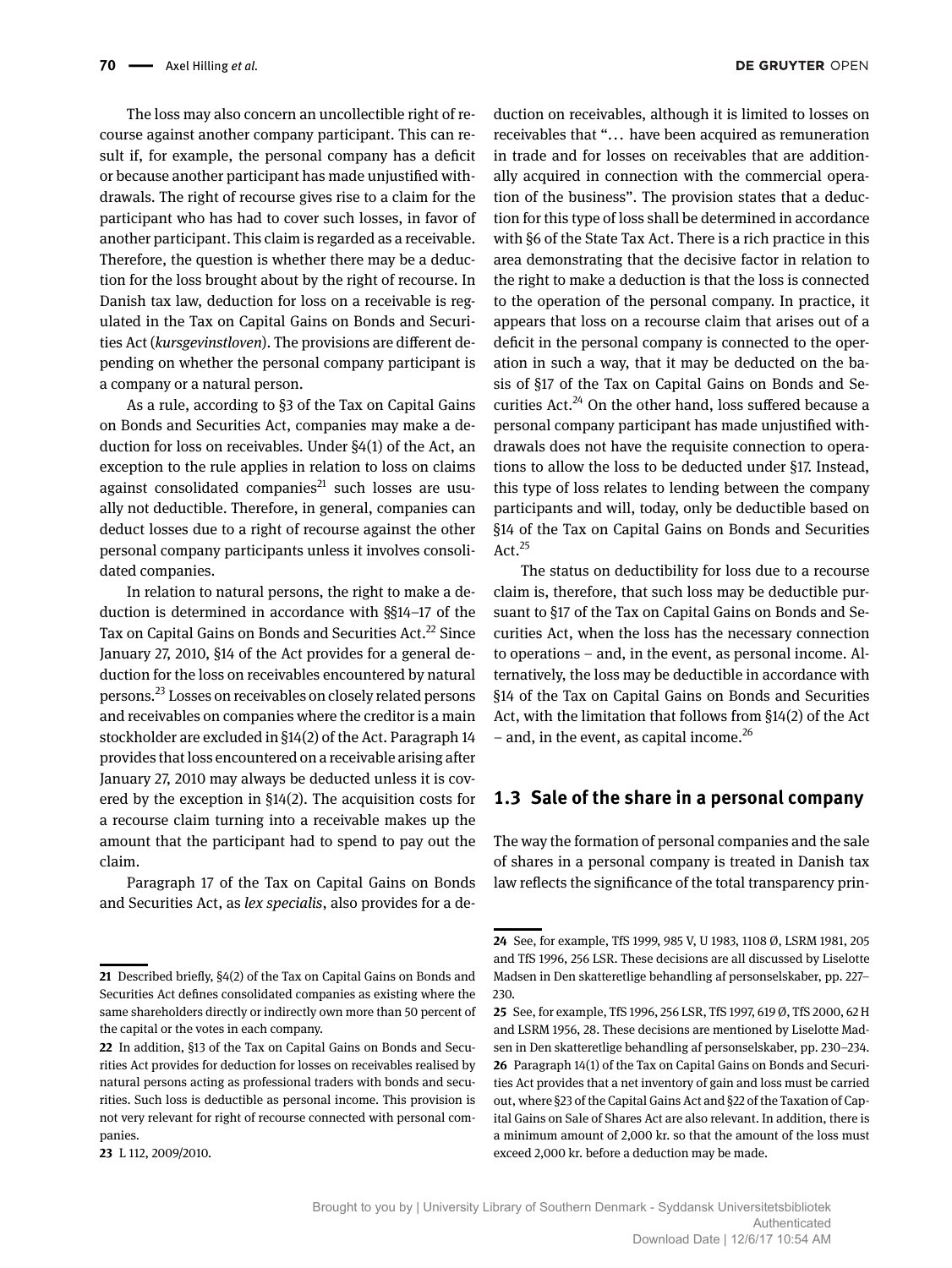ciple, which is used in Danish tax law. As a consequence of the transparency principle, every participant owns a share of each and every asset and liability in the personal company. When there is change in the ownership structure, the consequence is that shares in each asset and liability are regarded as purchased or sold. This principle about part sale and part purchase was established by the Supreme Court decision in UfR 1983, 318 H.<sup>27</sup>

With the formation of a personal company, the principle has the effect that the individual participant is deemed to have sold a share of any asset and liability transferred to the personal company. Due to transparency, the shares are regarded as sold to the other company participants. At the same time the participant has purchased a share of the assets and liabilities transferred to the personal company by the other participants in the personal company. As far as this relates to assets and liabilities, which are subject to taxation on capital gains, the formation of a personal company will bring about taxation of the company participants in relation to whatever is deposited.

The principle about part sale and part purchase also means that changes in the ownership structure is regarded as a sale and respective purchase of the assets and liabilities that form part of the partnership's common assets. For example, if there are three participants in a personal company, each one of whom own a third of the company, and one of the partners wishes to withdraw, this will mean that he has disposed of his third of the company's assets and liabilities and transferred them to the two remaining company participants. They have acquired one-sixth of the personal company's shares and liabilities and, following this, each owns a half of the assets and liabilities in the personal company. As a result of the part purchase, they will have acquired the relevant assets and liabilities at different times and for different values.<sup>28</sup>

The principle about part sale and part purchase does not apply; however, when a participant's ideal proportion of a personal company is sold directly to the incoming participant. It is only the statements of income for these two that are affected by the sale and purchase, while the other company participants are not affected for taxation purposes.29

In relation to the closing down of a personal company, the taxation of the participants also happens in accordance with the transparency principle. This occurs in one of two ways. If the personal company has sold its activity before actual closing down, taxation of the individual participant will occur consistently with the transparency principle in connection with the participant's share of the realized capital gains that are triggered by cession. In this event, the actual closing down alone will trigger a distribution of cash or debt. On the other hand, if the personal company's assets and liabilities are handed over to the participants as part of the dissolution, consistent with the principle about part sale and part purchase, this will trigger taxation of the participants for the capital gains, which are regarded as having been realized in connection with the transfer.

It has been debated whether a part sale in connection with changes in the ownership structure is regarded as partly closing down the business. In SKM2007.56.HR, the Supreme Court decided that this is the case. This has an effect on the taxation of the gain or the loss that may occur to the operating equipment which is regarded as partly sold.

In Danish tax law, depreciation of operation equipment follows the balance principle (*saldometoden*) found in §5(2) of the Depreciation Act (*afskrivningsloven*), where the acquisition cost for an operating equipment is included on the balance and the selling price is left off. At the end of the year, depreciation is calculated as up to 25 percent of the balance. This means that there is no actual statement of profit or loss in relation to selling the asset. Instead, it only affects the balance; and the profit or loss only indirectly affects the income statement in the form of smaller or larger depreciations in the coming income years. Paragraph 9 of the Depreciation Act constitutes a special rule, which shall be used when equipment is sold as part of closing down a business. Paragraph 9 of the Depreciation Act requires that there is a final statement of profit or loss in connection with the selling, which, as a starting point, must be included in the statement of income in the year of disposal. Following the Supreme Court's decision referred to above, part sale of operating equipment must be dealt with pursuant to §9 of the Depreciation Act and, in the case of a profit, taxation is triggered

**29** Den juridiske vejledning, section C.C.6.6.

**<sup>27</sup>** A partnership owned shares in a Danish company. There were six partners. The partnership nominally transferred 600,000 kr. in shares from the common assets to the particular partner to a particular partner, who thus became the direct owner of nominally 100,000 shares. In reality, there was no offset in assets between the partners but the Supreme Court found that each partner had undertaken a part sale and part purchased of the relevant shares.

**<sup>28</sup>** Something similar will happen if the ownership is increased by one person, who will own 25 percent of the personal company. In this situation, the existing personal company participants each have ceded 25 percent of their shares to the incoming personal company participant.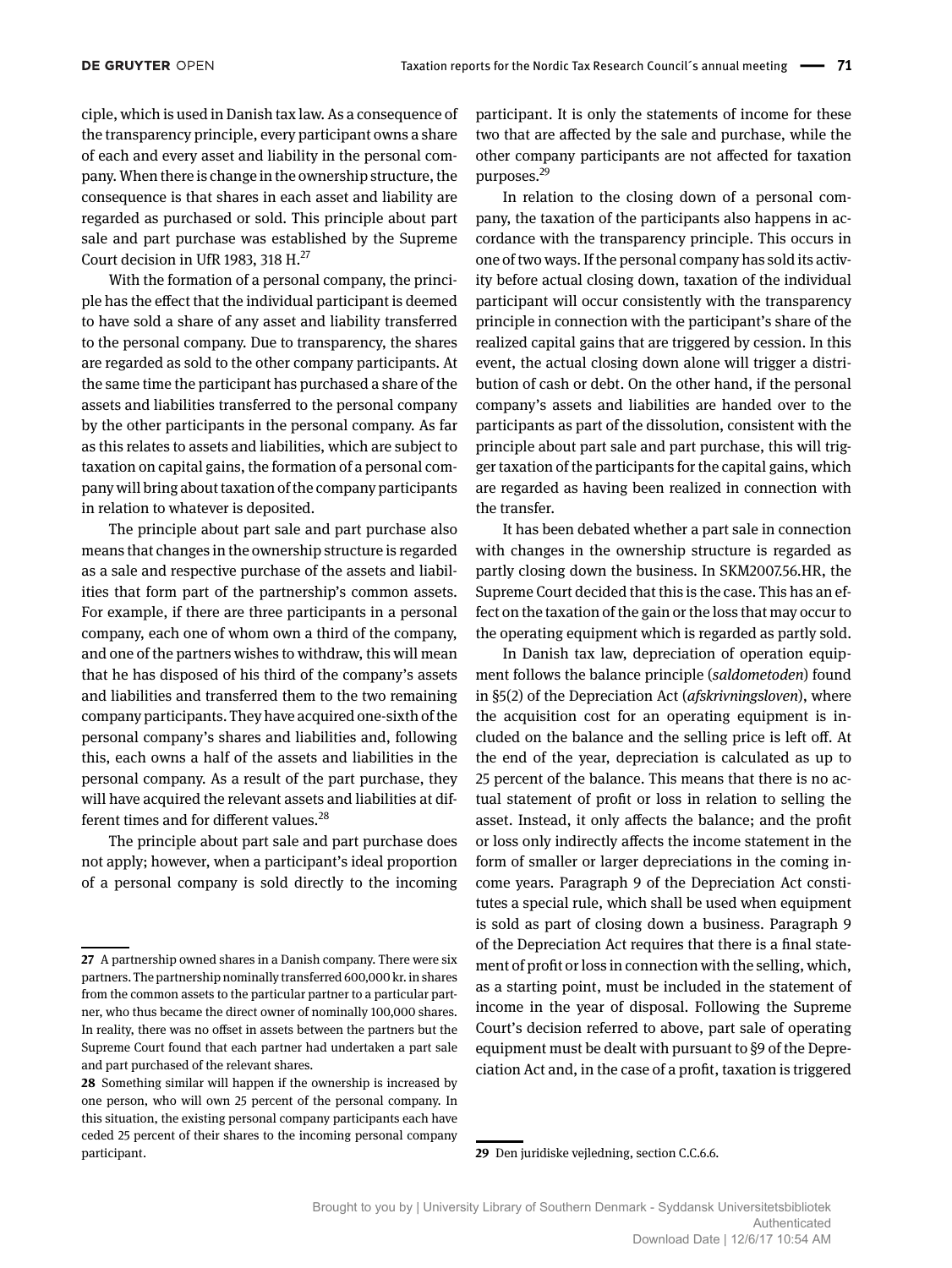at the time of cession while, in the case of a loss, a deduction will be triggered immediately.<sup>30</sup>

In practice, there has been a particular tendency for lawyers and accountants – the so-called Copenhagen model (*københavnermodel*) – following which lawyers and accountants are not regarded as having bought or sold goodwill in connection with buying into or withdrawing from a personal company. The Danish tax authorities acknowledge this practice, provided that it is part of the parties' agreement and it is commercially justifiable.<sup>31</sup>

## **1.4 Special antiabuse rules**

Following the transparency principle, participation in a personal company leads to the opportunity to deduct depreciations on the assets of the personal company at the level of the participant. Therefore, to a great extent, personal companies have been used as part of tax planning in the form of the so-called partnership projects (*anpartsprojekter*), because a loss can be offset against other income and, therefore, postpone taxation of it. It is especially interesting for natural persons.

The measures in  $\S4(1)(9)$  and (11) of the Act on Personal Income (*personskatteloven*) are intended to limit the opportunity to take advantage of personal companies in tax planning. The provisions apply to income in self-employed businesses, when the number of owners is greater than 10, and to income from rental of depreciable operating equipment and ships, regardless of the number of owners. In relation to both situations, it is a precondition that the taxpayer does not participate in the business operations to a significant extent. Income from a partnership project is capital income. Losses may only be set off against income from the partnership project. Thus, it is not permissible to offset the loss against other income. Participants in partnership projects are additionally required to submit a common tax account statement with common depreciating, which must be taken into account in the income statement.

Paragraphs 2 A and 2 C of the Corporation Tax Act also provide for special antiabuse rules that are intended to prevent the taxpayer from taking advantage of different

qualifications of an entity in two different states in order to achieve a tax benefit.<sup>32</sup> The provisions build upon a principle that the Danish qualification of the entity follows the qualification that the entity has in the foreign state.

In accordance with §2 A of the Corporation Tax Act, a company that is either fully or partly liable to tax in Denmark (taxable entity) and consolidated with a legal person in a foreign state will be requalified as a fiscally transparent entity when the company is regarded as a fiscally transparent entity according to the rules of the other state. It is a condition that there is control, as defined in §3B of the Tax Control Act (*skattekontrolloven*), between the overseas legal person and the Danish company,<sup>33</sup> and that the foreign state is a member of the EU, the EEA, or has a double taxation agreement with Denmark, in accordance with §2 A(4) of the Corporation Tax Act.

Without this provision, the consolidated companies may be able to take advantage of the mismatch in qualifications to achieve favorable tax treatment in relation to the interest on an internal company loan. The Danish company would have a deduction for interest expenses on internal company debt when making the Danish income statement. Interest earned would not be taxed in the foreign state, because the interest payment to the consolidated company in the foreign state could be regarded as an interest payment between a branch and headquarters. When a Danish company is requalified as a fiscally transparent entity under Danish tax law, the owners are always deemed to have a permanent establishment in Denmark, following §2 A(8) of the Corporation Tax Act. This means that the company does not have a deduction for interest or royalties that are paid to the overseas owners, because the payments will be deemed to be payments between a branch and headquarters. It also means that any dividend payments will not be considered to constitute dividends and, therefore, there is no withholding tax on the dividend. $34$ 

**<sup>30</sup>** Paragraph 9 of the Depreciation Act contains a special rule in the event of loss. If not all operation agents are ceded, deduction for the loss will be postponed until such a time as they are ceded.

**<sup>31</sup>** See a report on this practice in Rapport om den skattemæssige bedømmelse af goodwill ved sammenlægning, opsplitning, ind- og udtræden af personejede advokat- og revisionsvirksomheder, December 2003, p. 22.

**<sup>32</sup>** The provisions concern the overall problem about hybrid mismatch, which is one of the themes in the BEPS report and provides for the Danish solution to the problem. The provisions are *inter alia* discussed by Jane Bolander and Liselotte Madsen in National og global beskyttelse mod skattespekulation ved brug af hybride selskaber i U.2014B.385 and by Liselotte Madsen, SEL §2 A og §2 C – Når den skatteretlige subjektkvalifikation ændres, pp. 303-320 in Festskrift til Jan Pedersen.

**<sup>33</sup>** This means that the overseas company must own, directly or indirectly, more than 50 percent of the capital or 50 percent of the votes in the Danish company: §3B of the Tax Control Act.

**<sup>34</sup>** See the Tax Minister's answers to questions 20 (skatteministerens svar på spørgsmål 20) in Annex 76, L 119, 2003/04.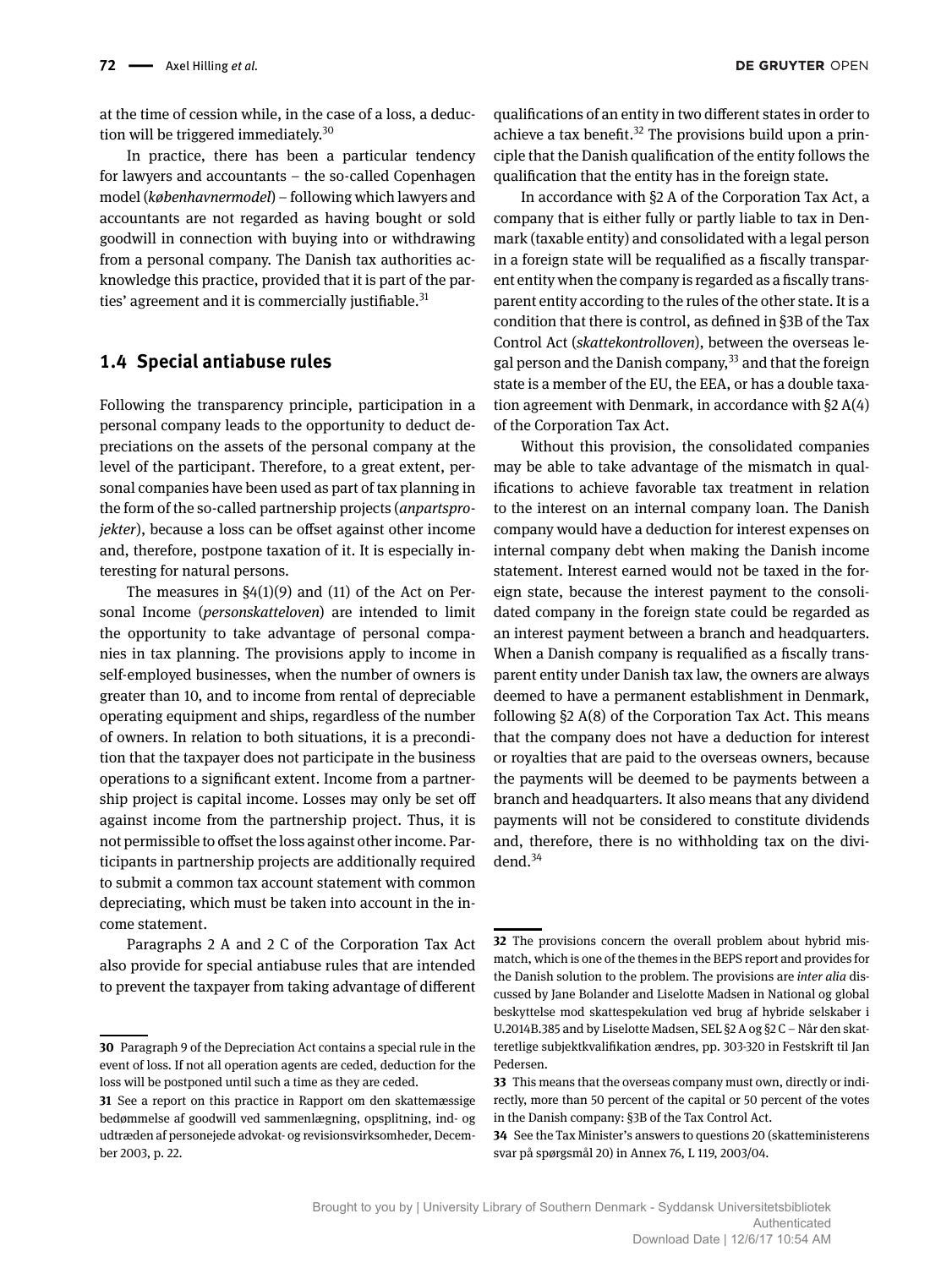Requalification does not mean that a company's assets and liabilities will be regarded as sold. In accordance with §2 A(5) of the Corporation Tax Act, requalified transparent units are considered to have "succeeded" in respect of the relevant assets and liabilities, losses that may be carried forward and source limited losses.

The provision in §2 C of the Corporation Tax Act regulate the opposite situation. This is where entities that constitute transparent entities become requalified as companies liable to tax under §1(1)(2) of the Corporation Tax Act. Requalification occurs when the direct owners who possess more than 50 percent of the capital in the fiscally transparent entity are based either in a state where such an entity is considered a company liable to tax or in a non EU state with whom Denmark has not a double taxation agreement about relief of withholding tax on dividends.

The purpose of the provision is to prevent exploitation of the different qualifications of the same entity in the two states. Without the measure, for example, an American company could place intangible assets in a Danish limited partnership. If the activity in the limited partnership did not constitute a permanent establishment, the return on the intangible assets will not be taxed in Denmark. Neither will it be taxed in the United States, because the company there is considered a company liable to tax. Therefore, one may have reached a situation of double nontaxation of the return on the intangible assets, which will first trigger taxation in cases of dividend distribution to the American owner.35 When an entity is requalified as a company liable to tax, this ensures that it is regarded as a taxable entity according to Danish tax law, thus allowing Denmark to tax the return in question.

Requalification does not result in a personal company's assets and liabilities being taken as sold, unless they are no longer taxable in Denmark, pursuant to §2 C(4) of the Corporation Tax Act. Under §2 C(5) of the Act, the requalified company is considered to have "succeeded" in relation to the assets and liabilities. In relation to participants, requalification means that the selling of shares is covered by the Taxation of Capital Gains on Sale of Shares Act (*aktieavancebeskatningsloven*) and distributions represent dividends. Under §2 C(6) and (7) of the Corporation Tax Act, the acquisition cost of the ownership share is calculated as the taxable value of the participant's ownership share at the time of requalification.

Paragraph 2 of the Tax Assessment Act (*ligningsloven*) states that transactions between parties with a decisive influence shall occur at arm's length. This applies to agreements between parties with a decisive influence, so long as at least one of the parties is a taxable legal person. The definition of decisive influence in §2 of the Tax Assessment Act is also used in relation to decisions made under §11 of the Corporation Tax Act, about thin capitalization. When a decision is being made about whether a decisive influence exits between a legal person and a personal company, due to the requirement of transparency, it is the relationship between the company participant and the legal person that must be evaluated. This means that if there is not a participant who owns more than 50 percent of the votes or capital, then there will not be decisive influence; and, therefore, the provisions on thin capitalization will not be relevant.

Paragraph 2(1)(2) of the Tax Assessment Act was amended with a view to ensuring that the provisions on thin capitalization are also relevant in situations where a personal company is the direct owner of the capital company. Thus, in accordance with that provision, a fiscally transparent entity is deemed to be a legal person for the purposes of §§2(1), first sentence, and 2(3) of the Tax Assessment Act. $36$  In combination, these provisions ensure that the personal company is not fiscally transparent in relation to determining decisive influence, thus securing that a loan from a personal company to a legal person constitutes a controlled debt, when there is decisive influence between the personal company and the legal person. $37$ 

## **1.5 National principles for international relations**

If a Danish personal company has foreign owners, it follows from the transparency that the foreign owners are to be regarded as the taxpayer.<sup>38</sup> The foreign owners will be

**<sup>35</sup>** The decision in SKM2008.446.SR is an example of such a situation and is the direct reason for enactment of the provision in §2C of the Corporation Tax Act.

**<sup>36</sup>** The following is clear from the last point in §2(1) of the Tax Assessment Act. The provision is a reaction to the ownership structure, which capital funds chose in connection with the purchase of companies in Denmark. The purchase often happened through a Danish limited partnership with a number of overseas participants, none of whom had a decisive influence. See the preparatory work to the Act L 116, 2005/2006.

**<sup>37</sup>** The interest must be determined at arm's length and a limitation on deduction of interest may happen: see §11 of the Corporation Tax Act.

**<sup>38</sup>** This presupposes that the Danish personal company is not requalified: §2 C, Corporation Tax Act.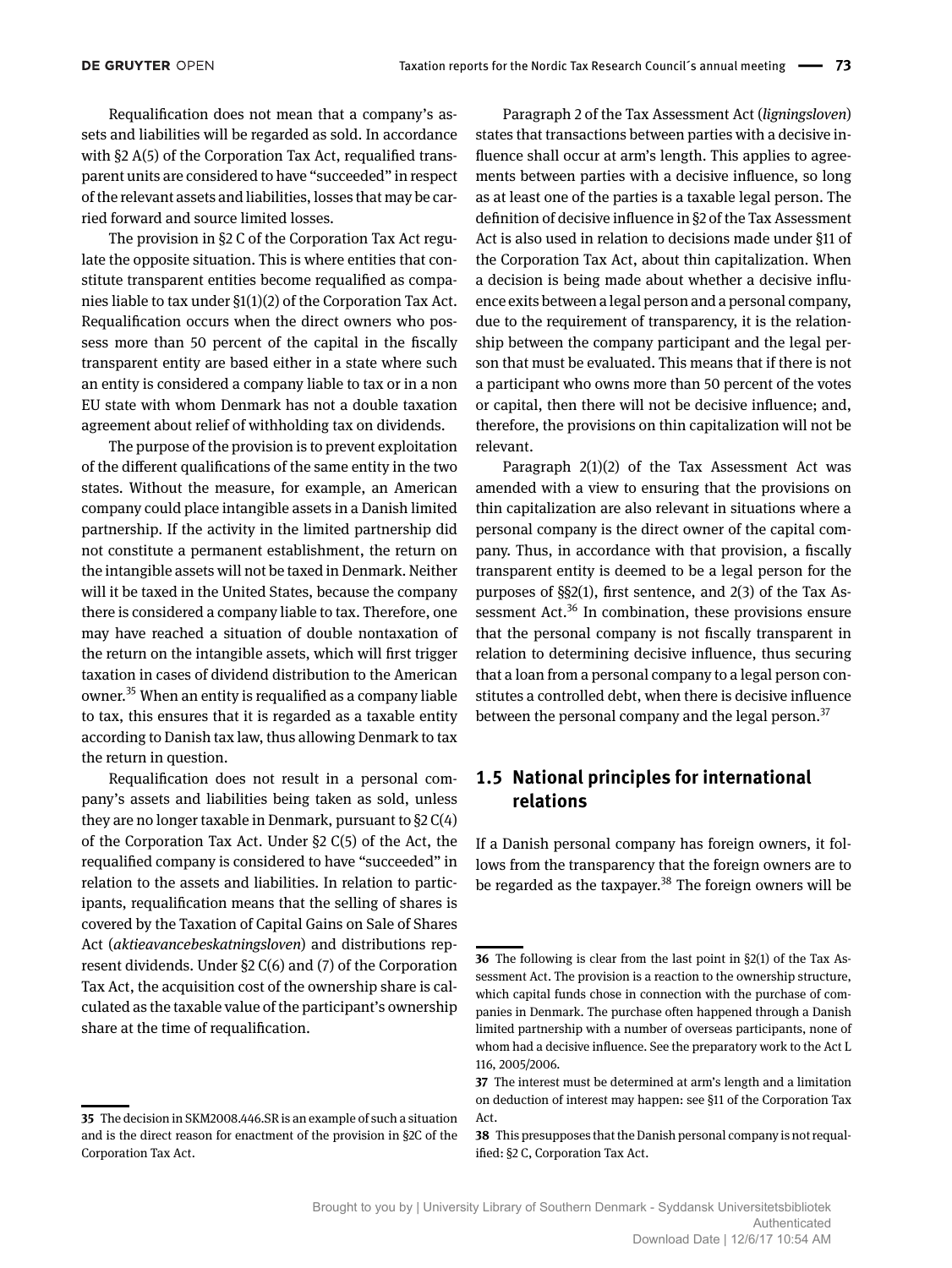subject to limited tax liability in Denmark to the extent that this is provided for in §2 of the Taxation at Source Act and §2 of the Corporation Tax Act. Under Danish law, the personal company is a fiscally transparent entity and, therefore, distributions do not constitute returns, but on the contrary will typically derive from a permanent establishment or real estate in Denmark. In such cases, the income deriving from the personal company will be subject to limited tax liability in Denmark.

In practice, it is clear that the qualification of a foreign entity must happen with reference to Danish domestic tax law. Therefore, in deciding whether a specific case relates to a taxable entity or a fiscally transparent entity, it is the criteria set out in Section 2 above that are decisive. In other words, the question of the personal liability of at least one of the participants, the entity's general purpose and the criteria that have also developed in practice are the relevant factors.<sup>39</sup> The foreign qualification is not decisive in relation to the Danish qualification, $40$  and it is unclear whether the foreign qualification has influence on the assessment under domestic law.

The situation where foreign personal companies qualify as such under Danish domestic tax law is decisive when deciding whether relief for double tax can be granted and whether dividends are subject to the withholding of taxes. Thus, it is clear in practice that the Danish qualification in combination with the provisions in the double taxation agreements is decisive in answering these questions. This may be demonstrated by some examples from practice.

In cases where a foreign entity (liable to tax in the foreign state) qualifies as a personal company, thus fiscally transparent, under Danish tax law, the Danish qualification of the services that flow from the foreign company is decisive for the relief from double taxation. This occurs with reference to Article 23, point 69.3 of the OECD's model convention, where it is stated that a distinction must be drawn between the generation of profits and the distribu-

tion of those profits; and that the state of residence – in this case, Denmark – "... should not be expected to credit the tax levied by the State of source upon distribution against its own tax levied upon generation..."<sup>41</sup>

In another example from practice, a Danish personal company is 100 percent owned by an English limited liability partnership (LLP), which, in turn, is owned by natural persons and has its home base in Switzerland. The Danish company is a Danish private limited company and, thus, a taxable entity. The English LLP is a fiscally transparent entity in accordance with English law, while it is deemed to be a taxable entity under Danish tax law. Pursuant to Swiss law, the company will be considered a taxable entity. In deciding whether dividend tax should be withheld upon distribution by the Danish company to the English LLP, it was decisive that both Denmark and Switzerland deemed the entity to be a taxable entity. In considering Article 1, point 6.5 of the OECD's model convention, it was clear that Denmark as the source state may withhold dividend tax in such a situation. $42$ 

Another example is also found in practice, where the qualification of an overseas entity occurs in part according to Danish domestic law and in part according to a double taxation agreement between Denmark and the foreign state. In accordance with Icelandic law, an entity is found to be taxable; while, according to Danish domestic law, it is deemed to be a personal company and thus a fiscally transparent entity. With reference to the Nordic double taxation agreement, however, weight is given to the fact that Denmark is obliged to acknowledge the Icelandic qualification of the association.<sup>43</sup>

**<sup>39</sup>** See TfS 1999, 411 LR and SKM2008.491.SR. See also SKM2012.426.SR and SKM2014.10.SR, where the National Tax Board in its decision lists a number of criteria that are relevant to an evaluation of qualification. The situation is also discussed by Jane Bolander and Steffen Sværke in the Danish national report on Qualification of taxable entities and treaty protection, Cahiers de droit fiscal, volume 99 b, pp. 286–287.

**<sup>40</sup>** See SKM2012.426.SR, where the National Tax Board found that an English LLP constitutes an independent tax subject in accordance with §1(1)(2) the Corporation Tax Act, even though it does not qualify as independent to tax in England. In SKM2014.10.SR a Belgian SCS was found to be an independent tax subject in Belgium, although it qualified as a personal company under Danish law.

**<sup>41</sup>** See SKM2014.10.SR, where a Belgian SCS that was owned by a Danish limited partnership, which was in turn owned by 9 Danish limited partners, was found to be a personal company under Danish law. In accordance with Belgian law, it was deemed to be an independent tax subject, which is why both company tax was paid and dividend tax was withheld in Belgium. Following Danish law, it was found to be a personal company and the dividends were, therefore, found to be a non-taxable transfer between two units. With the Danish tax calculation credit was only granted for the company tax that was paid in Belgium and not for the dividend tax because the dividends had not been taxed in Denmark.

**<sup>42</sup>** See SKM2012.426.SR, which is also discussed by Jane Bolander and Steffen Sværke in Kvalifikation af skattesubjekter og traktatbeskyttelse in SU 2014, 306 and the Danish national report entitled Qualification of taxable entities and treaty protection, Cahiers de droit fiscal, volume 99 b, p. 290.

**<sup>43</sup>** See SKM2008.491.SR, where the question was whether there was limited tax liability on any dividends from the Danish company. It should be noted that the decision has been criticised because it did not touch upon double taxation in any way, as the Icelandic association was owned by a Danish holding company. When Denmark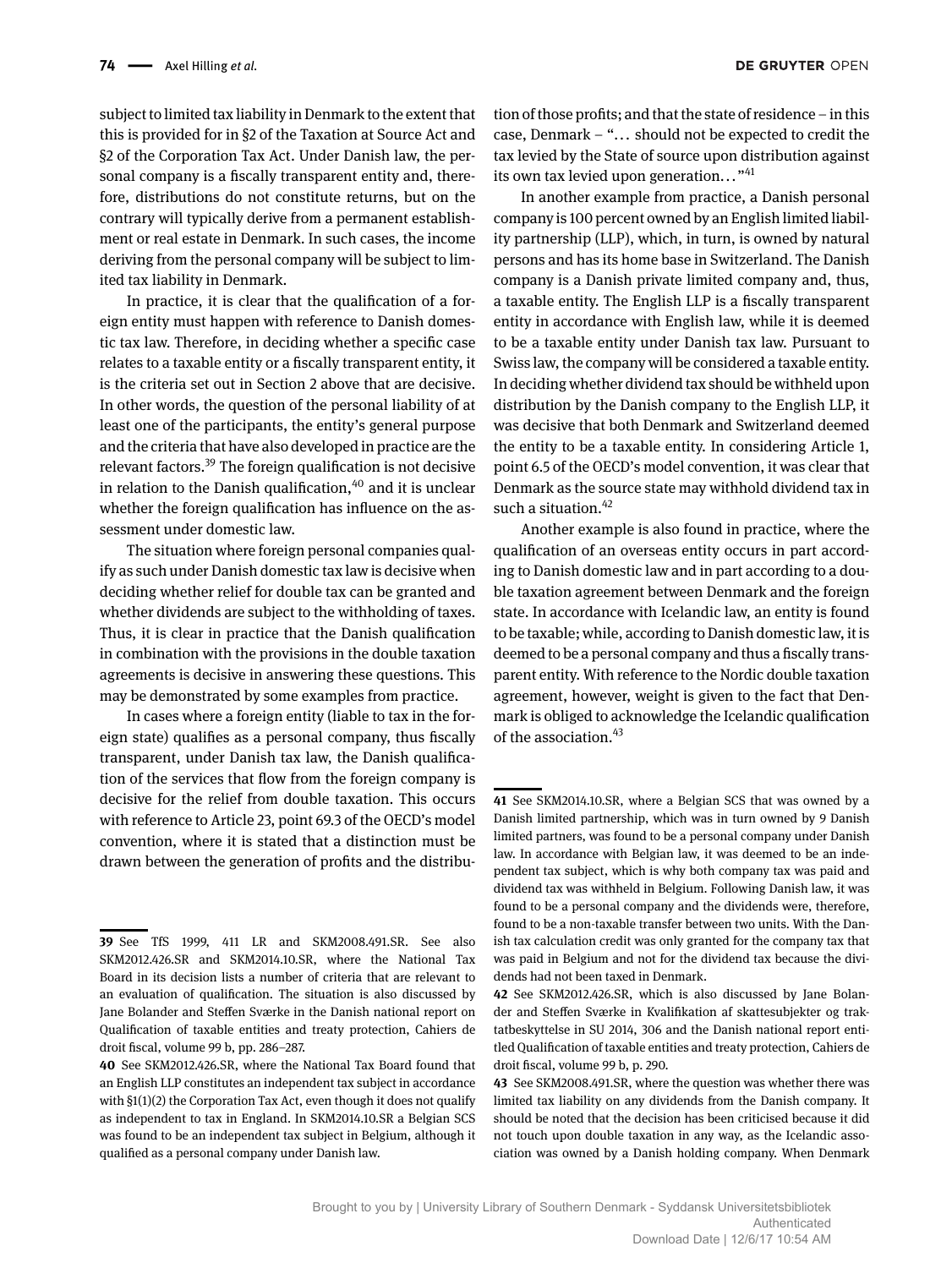The interplay between national law and foreign law about personal companies, being part of international groups, is also regulated by the provisions in §§2 A and 2 C of the Corporation Tax Act, as discussed in Section 6 above. If these provisions affect an entity, it is the foreign qualification of the entity that determines the Danish qualification. Therefore, foreign law steers the Danish law in this situation. For a description of the consequences, see Section 6 above.

## **1.6 Other conditions**

Transparency, as it applies to personal companies in Danish tax law, means that lending from a capital company to a personal company is deemed to be a loan to the personal company participant. Provided that the personal company participant is a natural person, the loan can be regulated by §16 E of the Tax Assessment Act. This provision states that certain shareholder loans are requalified to dividend or wages for the shareholder.<sup>44</sup> This occurs when the shareholder is a natural person, who directly or indirectly owns more than 50 percent of the votes or capital in a company. As a personal company is a fiscally transparent entity, it will be the personal company participant who, through his share of ownership in the personal company, owns more than 50 percent of the votes or capital.<sup>45</sup> When the loan is regulated by the Tax Assessment Act, the consequence is that the loan does not exist in a tax law context, the personal company participant is taxed on the loan as wages or dividends and the personal company's payment of interest is not considered to constitute interest in the statement of the personal company participant's taxable income.

## **1.7 Concluding remarks**

In Danish tax law partnerships, limited partnerships, partner companies, and jointly owned shipping firms are all regarded totally transparent. This implies that taxation occurs at the participant level. The participant can either be

**44** As an exception to this rule, lending that is granted as a part of a business arrangement is not covered.

**45** See SKM2014.14.SR and SKM2014.15.SR.

a natural person or a legal person. Therefore taxation will take place in accordance with the rules which prevail for natural persons respectively legal persons.

The transparency principle makes it necessary to have rules regarding the ongoing taxation, consequences following from the limited liability and the sale of a share in a personal company. With regard to the sale of a share in a personal company case law shows that a principle about part sale and part purchase prevails. The principle means that it is necessary to be aware when changes in the ownership structure occurs.

In Danish tax law, several antiabuse rules are aimed at preventing the use of personal companies as part of tax planning – both on a national and international level. Especially on the international level some complex rules are found to be preventing the taxpayer to benefit from a different qualification of the personal company in two states. The Danish solution to the problem of hybrid mismatch arrangements implies a requalification of the entity – a requalification that reflects the way the entity is qualified in the foreign state.

Finally, it is important to be aware that the transparency principle means that the personal company does not exist in a tax law context. Thus if a loan is disbursed from a company to a personal company it will be regarded as a shareholder loan in Danish tax law, if the owner of the personal company holds the majority of the shares in the company. This means that though the shareholder doesn't directly benefit from the arrangement, the loan may still be regarded as dividend or salary.

## **Bibliography**

- Bolander Jane, and Liselotte Madsen, 2014, National og global beskytteles mod skattespekulation ved brug af hybride selskaber, *UfR* 2014B: 385–390.
- Bolander Jane, and Steffen Sværke, 2014, Kvalifikation af skattesubjekter og traktatbeskyttelse, *Skat Udland* 2014 (9): 519–524.
- Bolander Jane, and Steffen Sværke, 2014, Denmark. In *Cahiers de droit Fiscal* 2014, vol. 99b.

Engdahl Lena, 2008, Kan en DBO udpege rette indkomstmodtager – endda i en situation uden dobbeltbeskatning? *Skat Udland* 2008.

- Hansen Jan Steen, 2014, Fradragskontoen i kommanditselskaber og partnerselskaber – seneste praksis, *SR-Skat* 2014 (2): 97–103.
- Hansen, Søren Friis, and Jens Valdemar Krenchel, 2014, *Dansk Selskabsret I*, 4th ed. København: KarnovGroup.
- Hansen, Søren Friis, and Jens Valdemar Krenchel, 2011, *Dansk Selskabsret III*, 2nd ed. København: KarnovGroup.
- Madsen Liselotte, 2011, *Den skatteretlige behandling af personselskaber.* København: Jurist- og Økonomforbundets Forlag.
- Madsen Liselotte, 2011, SEL §2 A og 2 C Når den skatteretlige subjektkvalifikation ændres. In *Festskrift til Jan Pedersen*, edited by

deemed the Icelandic association to be a personal company, it was the owners of the company that received the distribution and, thus, there was no double taxation. See Lena Engdahl in Kan en DBO udpege rette indkomstmodtager – endda i en situation uden dobbeltbeskatning? I SU 2008, 314.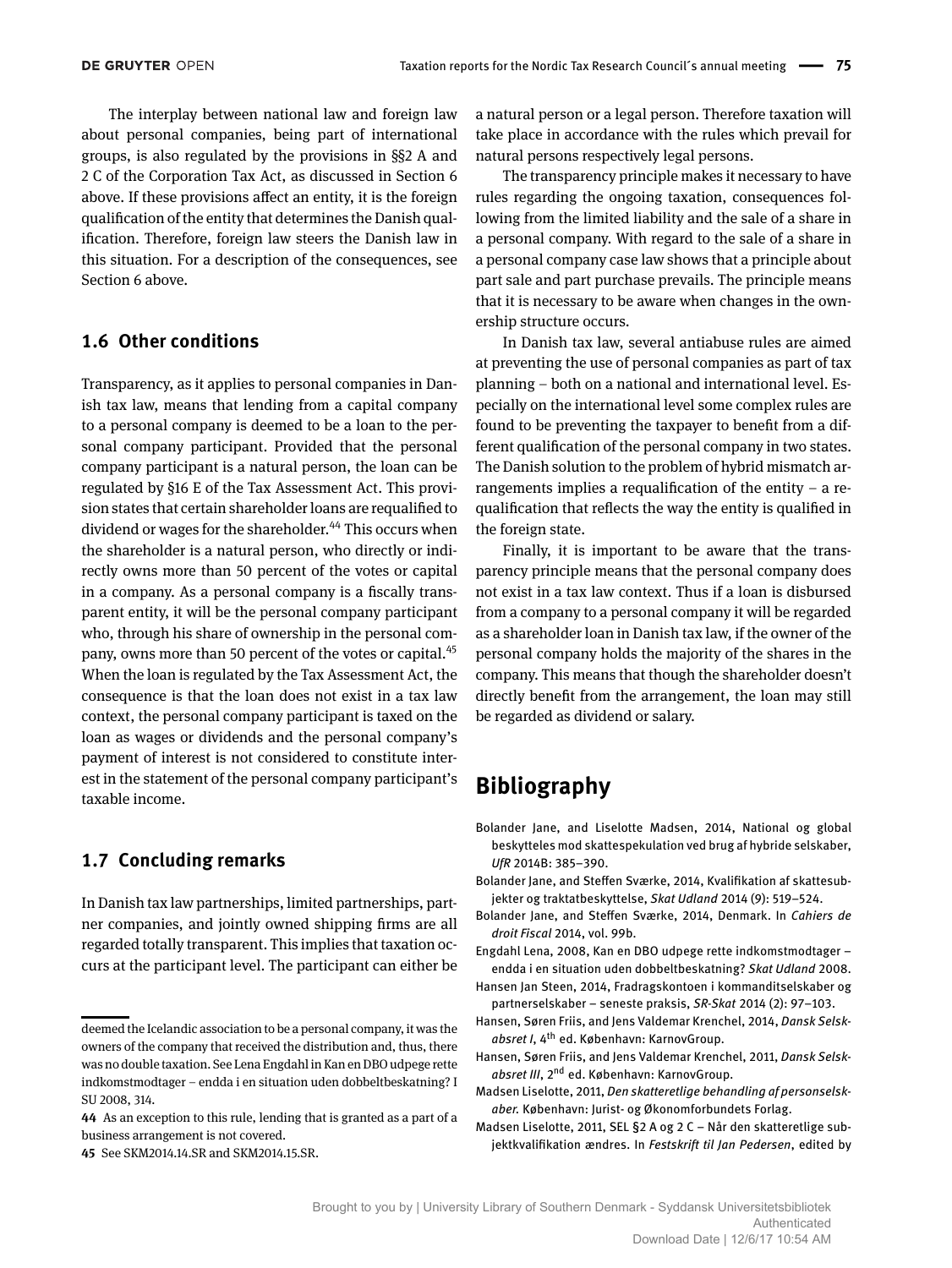Malene Kerzel, 303–320. København: Jurist- og Økonomforbundets Forlag.

Pedersen Jan, Malene Kerzel, Jane Ferniss and Claus Hedegaard Eriksen, 2015, *Skatteretten 2* 7<sup>th</sup> ed. København: KarnovGroup.

Told- og Skattestyrelsen, 2003, Rapport om den skattemæssige bedømmelse af goodwill ved sammenlægning, opsplitning, ind og udtræden af personejede advokat- og revisionsvirksomheder. København: Told- og Skattestyrelsen.

## **2 Finland**

By Markku Järvenoja

## **2.1 Company law aspects**

As defined in the Act on General Partnerships and Limited Partnerships (Partnership Act), a partnership is a legal entity. It is formed when two or more persons, individuals or legal entities, have agreed, verbally or in writing, to carry on a business or professional activities on a collaborative basis with a common economic goal. The company has legal capacity and owns its capital. The legal capacity of the partnership is created by the agreement and does not depend upon registration in the Trade Register. A bill according to which a partnership would be created upon registration in the Trade Register has been issued to the Parliament. The new government shall probably after the parliament election. In a general partnership, all partners are personally responsible for the liabilities of the partnership. In a limited partnership general partners are personally responsible for the liabilities of a partnership but the liability of a limited partner does not extend beyond his capital contribution. From the company law point of view, the striking difference between partnerships and corporations is the responsibility for the liabilities. In a limited liability company a shareholder is not personally responsible for the liabilities of the company. The liability has been transferred from the partners to the entity itself. The assets of the partners do not constitute a safeguard for third parties. This transfer of liabilities is prima facie the main distinguishing feature between partnerships and corporations.

The Partnerships Act contains relatively few provisions and many of those provisions are discretionary. Most of the nonmandatory provisions of the Partnerships Act

can be set aside by agreeing otherwise in the partnership agreement and this allows contractual flexibility for the partners to arrange their business in such a way that suits them best. The application of the law is almost entirely discretionary; the partners can agree in the partnership agreement to deviate from the default regulations. In private equity investment partnerships, in addition to the partnership agreement, the partners often enter also into a shareholder's agreement including more detailed provisions on the internal relations between the partners.

As the partnership is a legal entity, it can enter into agreements with its partners. Payments made to a partner acting in a nonpartner capacity are treated as made to one who is not a partner. Remunerations paid to a partner for services rendered to the partnership can be deducted from the partnership income.

The Partnerships Act does not provide for an instrument representing the partners' ownership interest, but the interest can be described as a "share of the partnership". The share of the partnership encompasses *inter alia* the duty to invest the initial contribution, the right to the future profits of the company and governance rights. The initial contribution of each partner, as well as the rights to the future profits of the partnership, should be agreed upon in the partnership agreement. Unless anything else is agreed, the partners are allowed to an interest pro rata on their contribution, whereafter the profits are distributed equally between the partners.

A share of the partnership, or any part of it, is not transferable, unless otherwise agreed in the partnership agreement or unless all the partners (including the silent partners) give their consent to the transfer.

A new partner may be admitted to a partnership via changing the partnership agreement and possibly a capital contribution to the partnership. A new partner can be admitted to a partnership also via a purchase a partnership interest or part of it from another partner.

The duration of a partnership is agreed in the partnership agreement. The duration of the partnership can be perpetual, agreed to last for only a fixed term or subject to a notice of termination under some agreed conditions. The Partnerships Act guarantees the right to demand that the partnership shall be dissolved under certain conditions. A partner has the right to demand the dissolution of a partnership if

- they have terminated the partnership agreement and the notice period has elapsed,
- the agreed partnership period has ended,
- another partner is declared bankrupt or their partnership share is distrained,

**Markku Järvenoja:** Tax Expert, Ernst & Young Oy Helsinki, Finland; Email: markku.jarvenoja@elisanet.fi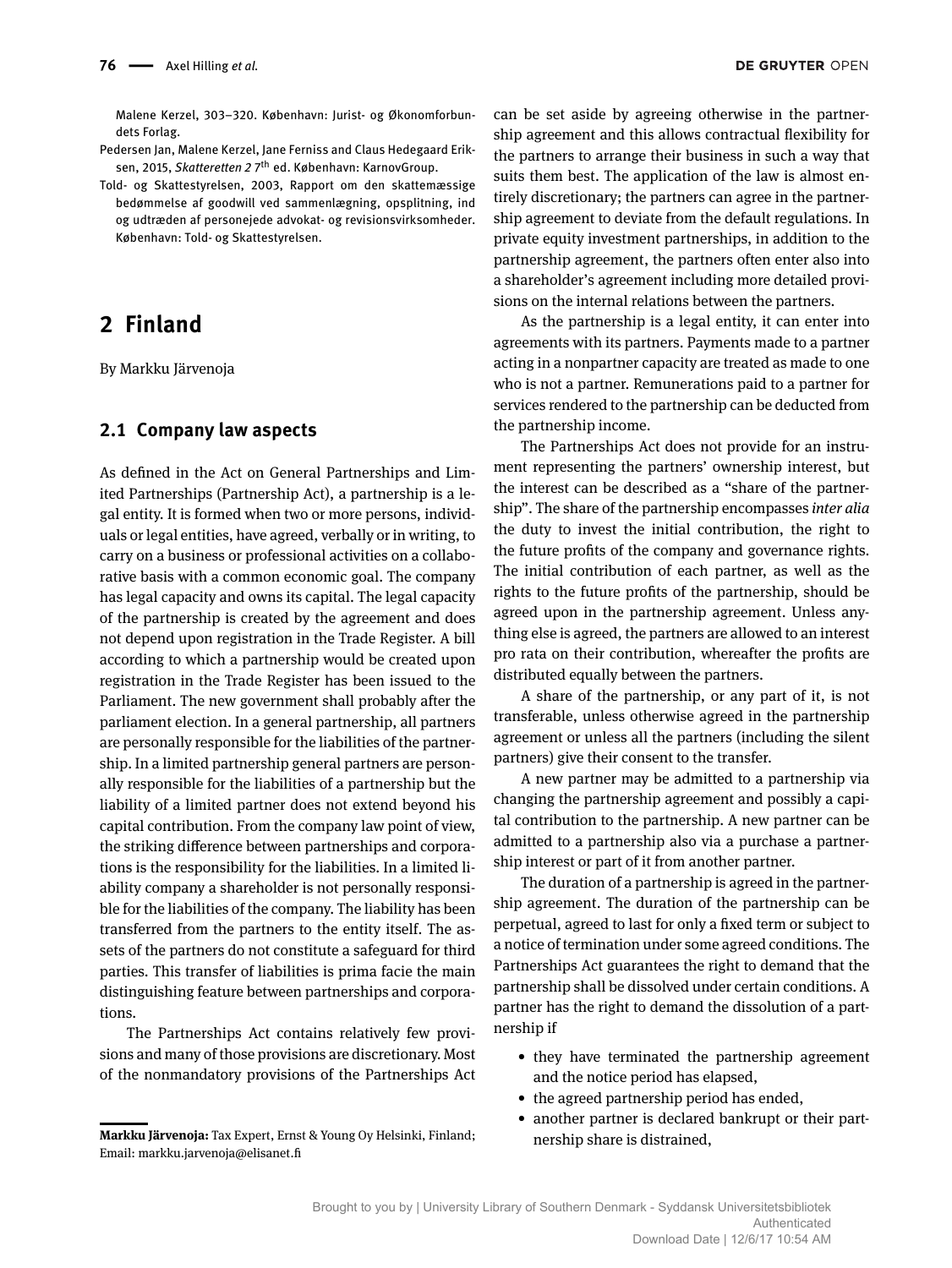- another partner has died and there was or is no agreement on the continuation of operations despite this, or
- the preconditions for the company to continue operations have ceased.

In the case of a limited partnership, however, it must be noted that the dissolution of the company cannot be demanded on the basis of the silent partner's death or bankruptcy, or the distraint of their partnership share; instead, the other partners are entitled to redeem the partner's share.

Under normal circumstances, the partners decide on placing the company into liquidation. If the assets of the partnership are sufficient to satisfy the claims of the creditors, the remaining assets are distributed to the partners and the partnership is dissolved. On the other hand, if the debts exceed the assets, the remaining debts are distributed to the general partners who are personally liable for the debts. The Partnerships Act also provides that a unanimous decision of the partners may close down the partnership without any separate liquidation proceedings. This requires a unanimous decision by all partners, including silent partners.

The overall number of partnerships has decreased significantly in the latest 20 years, as opposed to, for example, limited companies.

Silent partnerships are not known in the statutory Finnish civil law.

## **2.2 Tax Law aspects**

### **2.2.1 Qualification of companies**

For tax purposes, companies are divided into two groups: separate persons and transparent entities for tax purposes. Section 3 of the Income Tax Act (ITA) defines that a limited company is a corporation for tax purposes. A corporation is treated as separate person for tax purposes. Section 4 of ITA divides partnerships into two categories: business partnerships and taxation partnerships. Business partnerships includes a general partnership, a limited partnership, a shipping company under joint ownership, and a joint operation, which has been established to carry on business by two or more persons, and which is meant to act in the partners' common interest. However, joint ventures formed by two or more taxpayers engaged in business activity for performing a specified construction work or other similar work are not treated as partnerships.

The concept "taxation partnership" refers to a partnership constructed only for taxation purposes. Taxation partnerships are real property partnerships, i.e., bodies of two or more domestic or foreign persons with the purpose of cultivating or holding real property. Taxation partnerships can be regarded as transparent as also losses occurred in them are attributed to be taken into consideration at the partner´s level. Taxation partnerships are partially tax accounting entities and depreciations concerning jointly owned buildings on the real estate are to be made at the partnership level. An exception to this main rule is that the partners' interest expenses related to the acquisition of the real estate are deducted at the partners' level.

The taxation model for partnerships was under pressure to change for decades. Independent tax liability was to be changed into partner or shareholder taxation. This was justified mainly by two arguments: first, shareholder taxation was the international rule, and second, there was a need to prevent tax avoidance. However, the transition to shareholder taxation did not mean that the structure or operative model of partnerships would have changed. This is strongly supported by the account of partnership company structures and regulations outlined in the articles of partnership examined by Järvenoja (2013). Even today, a silent partner has no practical impact on a limited partnership's operations. In reality, the transition to shareholder taxation affected the operation of the taxation authorities and administrative courts. The expressed reason, however, was that the legal reform was aimed at preventing the foundation of partnerships solely for the purpose of minimizing tax progression.

### **2.2.2 Computation of taxable income**

The main rule is that the net income of the partnership is computed at the partnership level in the same way as the net income of a corporation.

Partnership can have three types of income: business income, passive (personal) income, and agricultural income. Taxable income is calculated for each income source separately. Tax loss from, for example, passive income cannot be transferred to be deducted from business income in any case.

Business partnerships are generally subject to tax accounting and the taxable income calculated for the partnership is attributed to be taxed as an income of the partners. Expenses are deductible at the level of the partnership. Tax depreciations are made at the partnership level. Partnerships are also treated as employers, for example,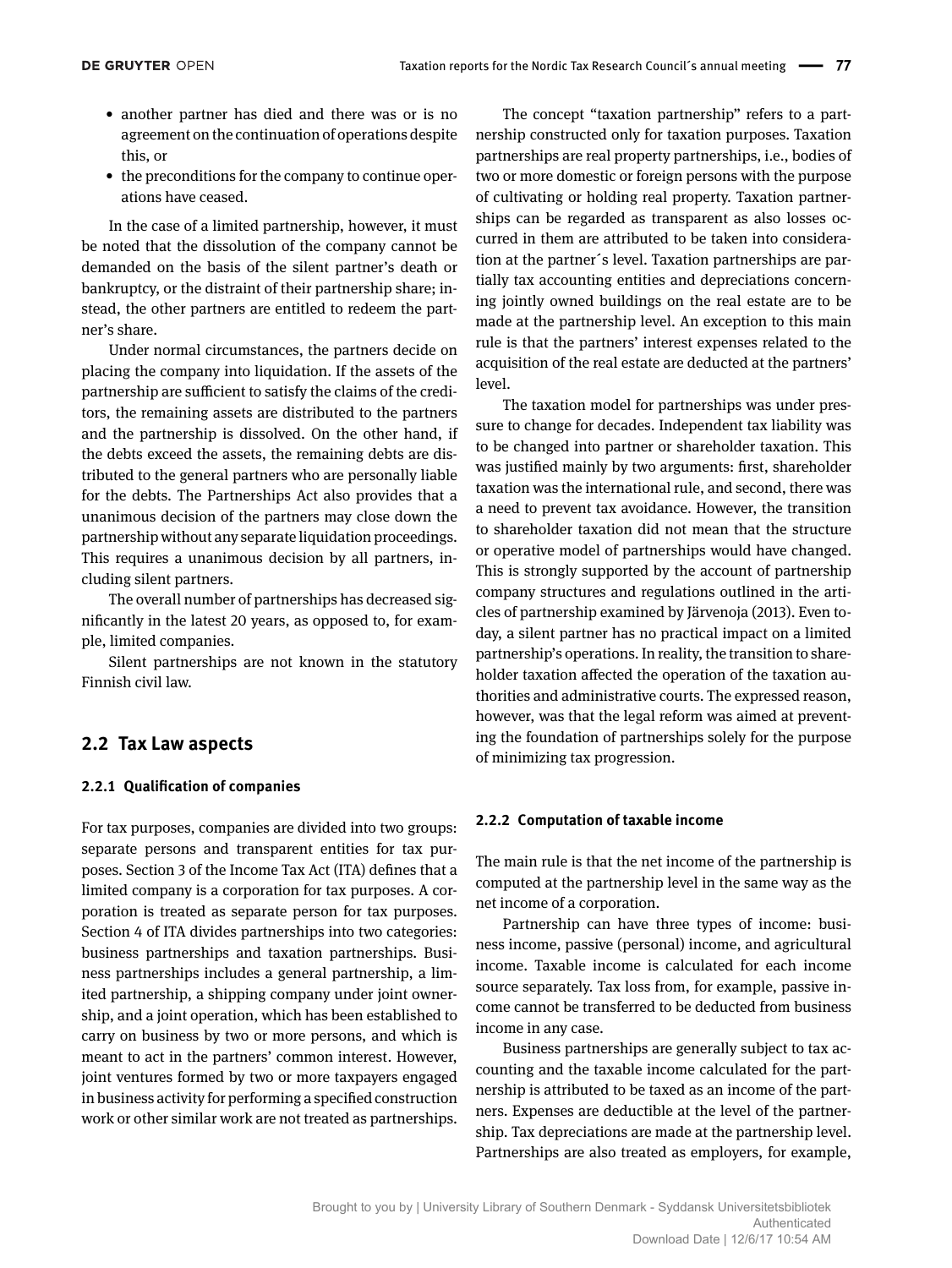as regards withholding liability on wage taxes. Partnerships are treated as investors when calculating the length of ownership of partnership assets.

There are also some exceptions to the rule that income is computed in the same way as for corporations. To alleviate the tax burden, partnerships are allowed to form an operating reserve. The accumulated unused reserve at the end of the tax year must not exceed 30 percent of the wages and salaries subject to withholding paid by the partnership during the previous 12 months. Only partnerships with individuals as partners have the right to create an operating reserve.

Interest on a debt incurred for the purpose of a business activity may be deducted in computing net income of the business. This may be an incentive into arrangements where the loan is taken by the partnership but the money is distributed to the partners. As a result, the debts of the partnership may exceed its assets. This may cause problems with the deductibility of interest expenses in situations of negative equity in a partnership. Traditionally the actual use of the funds borrowed is traced and this determines the deductibility of the interest expenses as business costs. Mechanical rules for the allocation of the deduction of interest expenses are, however, included in the BITA.

Reasonable remuneration paid to a partner for services rendered to the partnership may be deducted from the partnership's income and is taxed as the income of the recipient partner. The partner can lease or rent business assets to the partnership. The partner can also grant a loan to the partnership. Thus other guaranteed payments like contractual interest, lease payments, and royalty payments made at arm´s length basis are treated as deductible for the partnership and taxable to the partner. The lease payment or rental income is taxed as capital income for an individual partner and taxable income for a corporate partner. Interest income is taxed as capital income for an individual partner and taxable income for a corporate partner.

Interest expenses are normally treated as deductible from business income. However, if the partnership has negative equity at the end of fiscal year, the right to deduct interest expenses from business income is restricted. The negative equity is the residual when the balance sheet negative equity is corrected by deducting the unutilized tax losses and adding the limited partners' capital contributions. The residual is multiplied by basic rate of interest plus one percentage point.

Dividends received by the partnership are subject to special regulations. The idea is that the dividend income would be taxed in the hands of a partner in the same way as it would be if the partner had received it directly herself or himself. Therefore, taxation of dividend income is quite complicated. The treatment of dividends is an exception to the partnership being treated as an income accounting entity. Business dividends are, however, included in the net business income of the partnership. Business-related dividends are included in the business income at the partnership level. The tax relief on dividend taxation will be realized in the partner´s taxation. If the partner is a corporate entity, the part of partner´s share is tax exempt, which equals with partner's share of the partnership's taxable income. Dividend income for a corporation is tax exempt income. For an individual, 15 percent of a businessrelated dividend income is tax exempt income. For example, if there are two general partners, an individual and a corporation, in a general partnership with equal shares in partnership income and the partnership receives a dividend income of 1,000 and other business income of 1,000, for the corporate partner. 500 of the income share is tax exempt and 500 taxable business income and for the individual partner 75 (15%  $\times$  500) of the income share is tax exempt, and 925 is taxable business income. Nonbusiness dividends "flow through" the partnership and are not included into partnership income when the net nonbusiness income of the partnership is computed. Thus, if dividend income received by the partnership is passive income, it is not included in the partnership taxable passive income. Dividend is totally transparent and is taxed as partner´s income in the same way as if she or he had received it directly from the distributing company.

Tax losses cannot be transferred to the partners´ level for income tax purposes in any case, although they can be carried forward at the partnership level for 10 years. This applies both to normal ongoing business losses and in cases where the partnership is liquidated (SAC 1993 B 522). The right to utilize tax losses at the partnership level are, however, forfeited if more than 50 percent of the partnership interests have changed ownership during the year tax loss occurred or following years.

Partnerships cannot make a voluntary election to be taxed in the same way as corporate entities. Neither can the same legal structure be treated as a taxable entity visá-vis some of its partners and a nontaxable entity vis-ávis the other partners. Because partnerships are subject to tax accounting and losses are carried forward at the partnership level, it can be argued that the concept of transparency of partnership taxation is limited to being concerned only the taxable income and directly attributed dividends.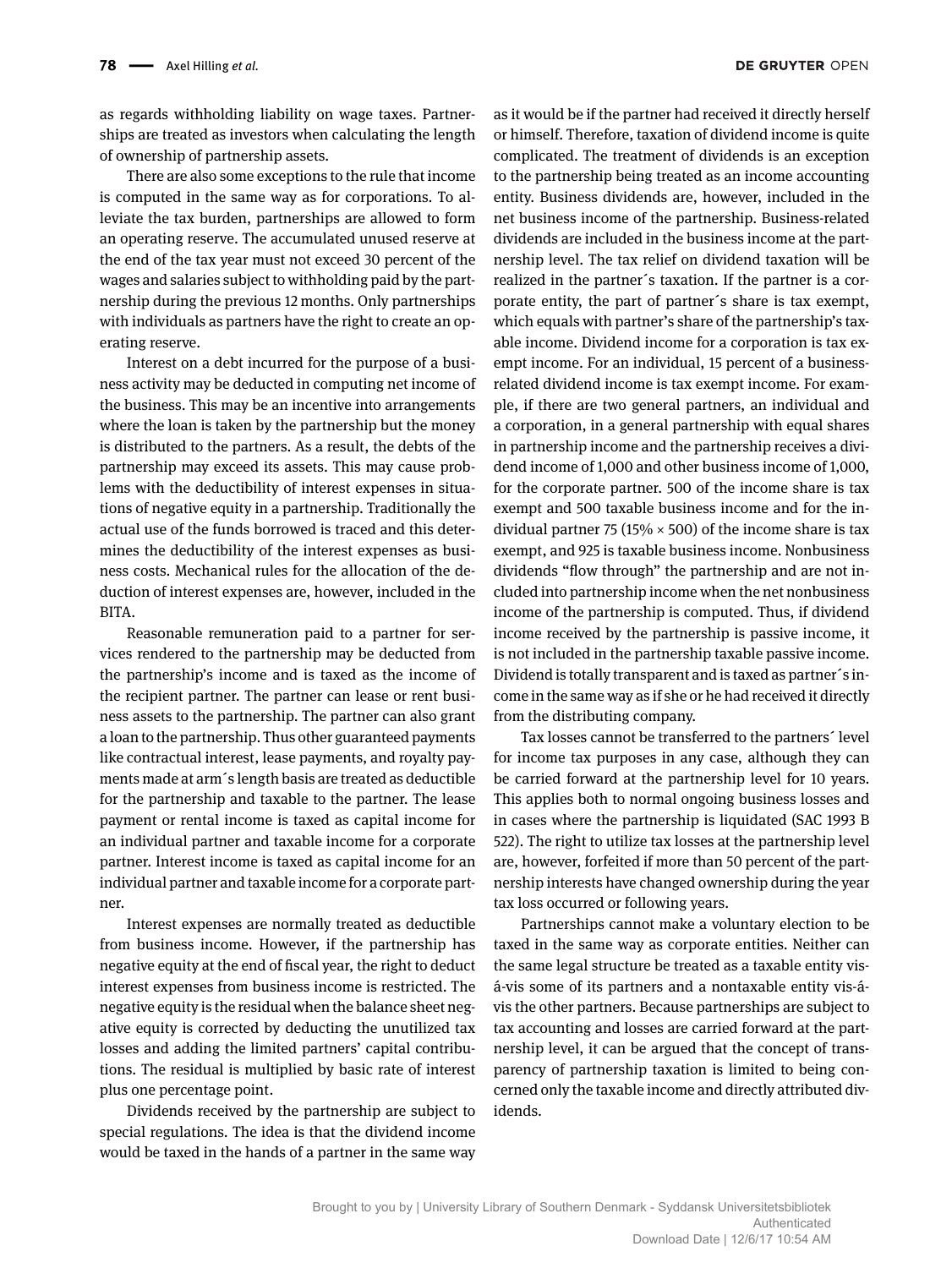#### **2.2.3 Taxable income attribution to the partners**

When net income of a partnership has been computed, it must be allocated to each of partners. The ITA requires that partners are taxed according to the shares the partners have in the income of partnership. According to the partnership agreements, the profit shares of active partners in partnerships are in practice not agreed upon according to the Partnership Act's profit distribution model. As a general rule, these shares are determined by the partnership agreement and they are very rarely questioned. In practice, the provisions in the Partnership Act on profit distribution are not at all followed in general partnerships and between general partners in limited partnerships. In tax practice, partnership agreement provisions have been agreed as basis for determination of income shares on partners' level.

The fact that there are very few judicial rulings shows that the profit distribution principles determined in the partnership agreements have a dominant role in estimating income shares. Thus it can be concluded that profit share and income share have the same meaning in this sense. On the other hand, it is interesting that it can also be observed from the practice based on the partnership agreements that the profit shares are generally not based on the partner's shares or the capital investment of the partner. The conclusion therefore might be that in regard to the taxation of the profit of partnerships, the agreement outlined by the partners is almost always accepted, even if it is not clearly tied to the partners' capital investment or capital share.

In a family partnership, however, the allocation of income between partners may not favor any partner. As a general rule, the allocation of income between partners in a family partnership should be judged by an arm length´s principle. It is not always easy to determine what unrelated partners would have agreed upon. The provisions in the Partnership Act cannot be regarded as standards for the allocation of profits between partners in a family partnership as they relate to situations where partners have not included provisions concerning profit allocation in their agreement. According to the private law, the partnership agreement is always given priority, and partnership agreements often differ from the provisions in the Partnership Act.

The transition to shareholder taxation has had very little material effect on the persons in law, which can also be seen in the fact that company structures have remained unchanged. The effects of the reform have been great as regards the authorities implementing or supervising the regulations, as well as in the field of judicial practice, as instances of the implementation of Section 28 in the Tax Assessment Act have decreased significantly.

The principle that the partnership income preserves its source character is followed when partnership taxable income is attributed to the partners. Accordingly, business income of the partnership is taxed as business income of the partner. This means, that business income on the partnership level is taxed in the same source of business income as partners' business income from its own capacity according to SAC 1998:30. Business carrying partners, for example, corporations, can offset their own business losses against attributed business taxable income share of the partnership based on the abovementioned decision of SAC. The same principle is also applied in taxation of sole entrepreneur who is running his own entrepreneurship business, SAC.

In the case of individual partners that do not carry on business themselves, character preservation does not have much practical relevance because the business income is anyhow apportioned to capital income and earned income. Capital income (investment income) is defined as the proceeds from capital, gains arising from the disposal of assets (capital gains), and other income yielded by assets. Earned income is defined as any other income than capital income.

If the partners are individuals, the partnership income is taxed at the partner level either as capital income at a flat tax rate of 30 or 33 percent or as earned income at progressive tax rates. The distinction between capital and earned income is made on basis of partnership´s net wealth. A 20 percent interest of the partner's share of the partnership's net wealth is determined as capital income and the rest of the share of the partnership income is taxed as earned income. The partner's share of the partnership´s personal (passive) income is taxed as capital income. The same rules apply also on limited partner's share of the partnership's income. Limited partner's share of the partnership's net wealth is usually determined equal as the capital contribution made by the limited partner.

Capital gains from alienation of real estate or securities belonging to partnership's fixed assets, which are part of the partnership's net income, are subject to special regulation. A partner's share of capital gains included in his share of partnership income is always taxed as capital income.

If a corporate entity acts as a partner, the attributed income is taxed with 20 percent corporate tax rate.

Legal praxis has taken a stand on the question of whether the altered profit distribution outlined in the articles of partnership can act as the basis for determining income shares. The rulings have been favorable on the part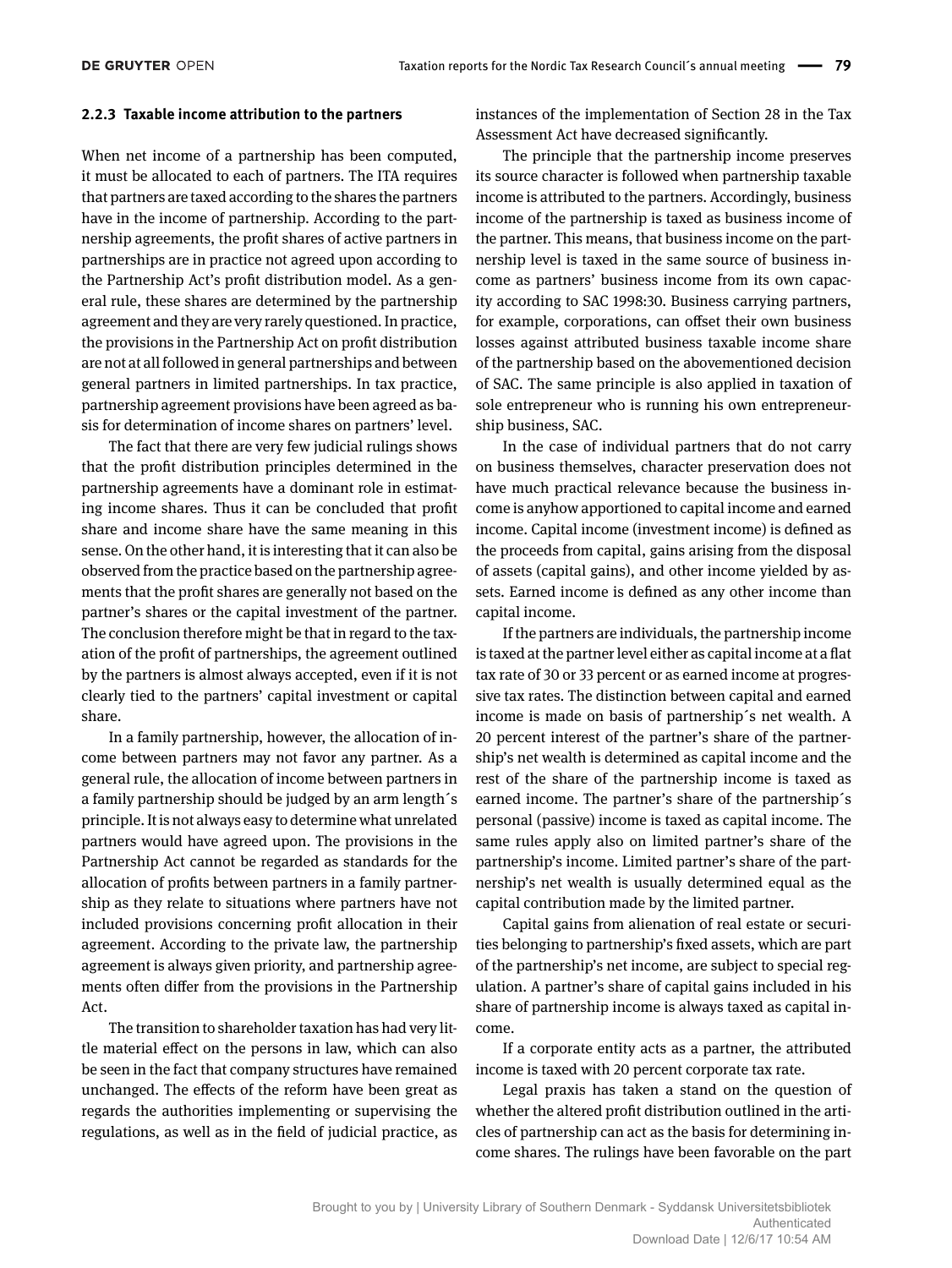of those liable for tax when the principles determined in the partnership agreements have been in line with the actual profit distribution. Changes in partnership agreement have also been agreed in tax practice even in cases where the changes have been informed to tax authorities after the tax assessment has been finalized (SAC 2000/1989) on the presumption that the actual profit distribution has taken place according to the new partnership agreement and the statuses of partners have changed.

The income for the closed fiscal year is taxed in those partners' hands, who are partners at the date the partnerships ends its fiscal year. The partnership income can also be attributed to be taxed in those partners' hands, who have been partners in the partnership at the time the profits were derived or based on the ownership time of the partnership interest in particular tax year. This will be done, especially if a partner who has resigned has taken out profits from the partnership before his resignation.

The taxable income is always taxed upon its realization to the partnership and the actual distribution has no effect for taxation purposes.

## **2.2.4 Profit distribution, capital investments, and returns of capital**

In shareholder taxation, the partner's share of the taxable income that has been confirmed for the partnership is taxed as the partner's income. This income share is in practice based on the shares of the partnership's income agreed upon between the partners of the partnership. Profit distribution is agreed upon in the partnership agreement. Since the transition to shareholder taxation, there have been no published rulings stating that the profit distribution principles outlined in the articles of partnership could not be used as the basis for determining income shares.

Since the 1980s, the judicial literature has presented consideration of implementing the same principles to this sort of capital transfer as was done in the case of capital transfers between a limited company and its shareholder. This line of thought was furthered within the field of tax policy in 1989, when the Partnership Act came into force. The Partnership Act removed any ambiguity regarding the legal personality of partnerships and the ownership of partnership assets. These factors created a need to reform the provisions of tax law and to define capital transfers between the partnership and the partner as yields. Later, this idea was further strengthened, which led to the reform of the regulations regarding the entity on whom taxation of value increase is imposed.

The capital contribution is a tax-free income for the partnership. Section 6 of BITA states that a capital contribution into a corporation is a tax-free income for the corporation. According to the established tax practice, the same principle is analogously applied in partnership taxation. A contribution in kind may trigger a taxable capital gain for the partner as the contribution is valued at a fair market value, thus the increase in value would be a taxable gain for the partner.

Profits distributed are tax-free income for the partner. Capital returns without a change in partnership interest is also regarded as tax-free income for the partner. Even though her partner's equity becomes negative due to the assets taken into private use the return does not trigger capital gain taxation. Capital returns with a change in partnership interest is, however, regarded as a sale of a part of the partnership interest. Normally this does not trigger a capital gain as the partner can deduct from the capital return the same amount of her acquisition cost for the partnership interest.

From tax practice point of view, profit distribution is not the most essential issue for partner's taxation. More important feature in partnership taxation is the asset transfers from partnership to partner's private use (private drawings). A partner may transfer assets into private use more than her investments and undistributed profit shares are without triggering taxable income. Thus it is possible that the partner´s equity becomes negative without income taxation. The negativity will be added into capital gain when the partnership interest is alienated or the partner resigns from the partnership. If the transfer is in kind, the asset transferred is valued at fair market value for partnership taxation. Thus value increases will be taxable income or gain for the partnership.

Finnish balance-sheet loaning refers to a situation where the partner makes a tangible investment, e.g., a property or building, in the company. Within civil law, this tangible asset is regarded as the property of the partner, whereas within tax law, it is deemed to be the partnership's property. In Finnish balance-sheet loaning, the tax right is withdrawn from its company law base and is transferred to an economic reference. The acceptability of the taxation of Finnish balance-sheet loans has been based solely on legal praxis. The Finnish Tax Administration has issued an official instruction that balance-sheet loaning of assets is not anymore acceptable for tax purposes.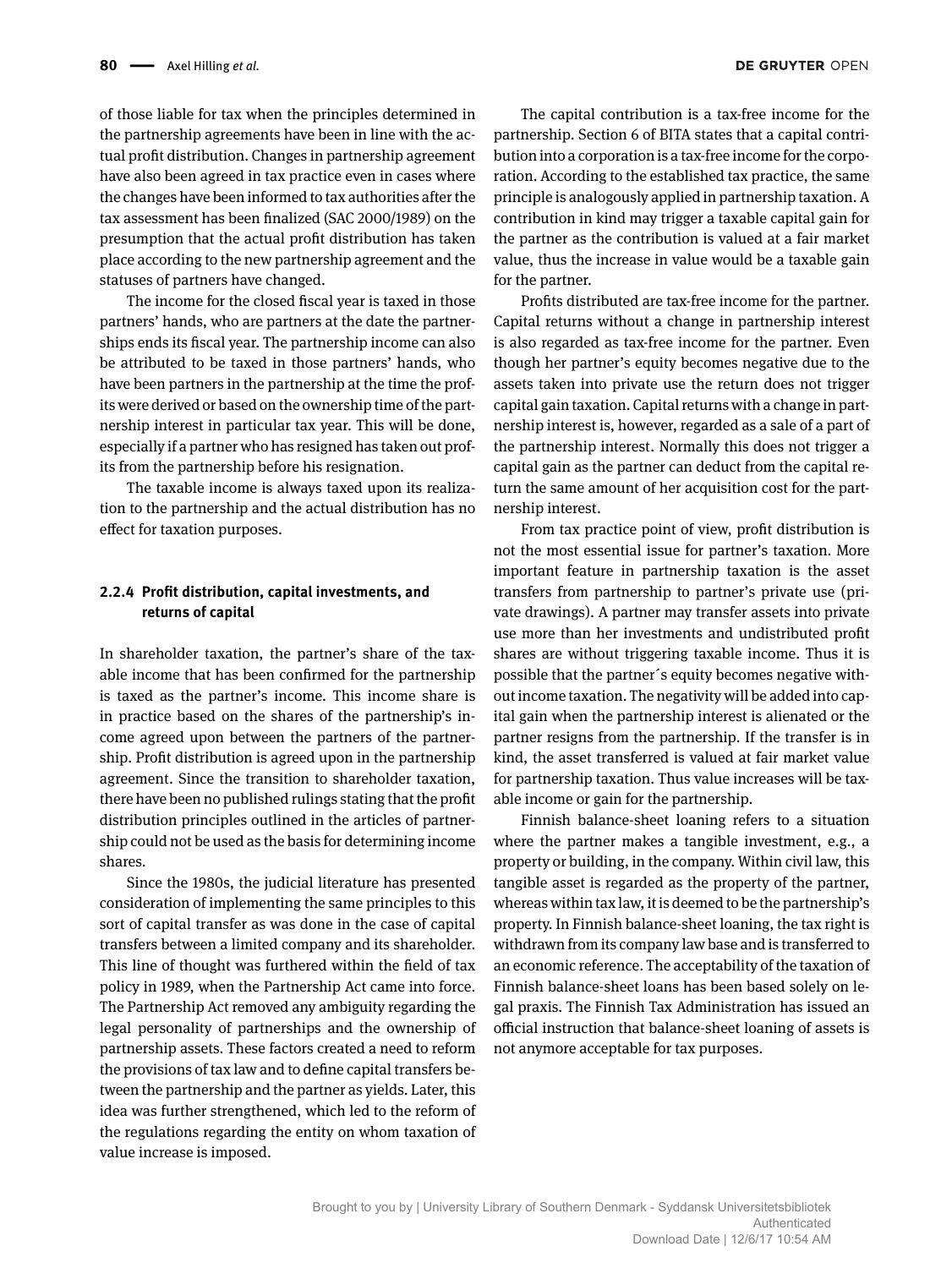## **2.2.5 Admissions, resigning, and sales of partnership interest**

The concept of partnership interest has not been defined within taxation-related legislation. The meaning of the concept has been analyzed through the regulation and development of legal praxis regarding the sale of partnership interest. As the Income Tax Act (TVL) §45 does not contain any kind of positive definition of the concept of sale, legal praxis plays a vital role in determining what legal actions are considered to be sale of partnership interest according to the provision. The regulation regarding sale of partnership interest has remained on an abstract and narrow level. In practice, however, this has meant that the courts have been left with significant power of decision.

A new partner may be admitted to a partnership via changing the partnership agreement and possibly a capital contribution to the partnership. The new partner may invest money or contribution in kind, e.g., a real estate.

The admission to the partnership does not mean for tax purposes that other partners would have alienated part of their partnership interests on a taxable alienation. Thus, no capital gain taxation is possible, unless the partner´s share of the partnership's equity is negative. If this is the case, part of the partner´s interest is deemed to be transferred in a taxable alienation, SAC 2005:68. The equivalent part of the negative equity is taxed as capital gain.

A new partner can be admitted to a partnership also via a purchase a partnership interest or part of it from another partner. The sale of partnership interest is regarded as a sale of a separate asset similar to the sale of shares in a corporation. For the existing partner, it is a question of capital gain from sale of a partnership interest or part of it.

The sale has no effects on the taxation of the partnership. If more than 50 percent of the interests in a partnership have changed ownership, the right to carry over losses is, however, forfeited.

When the capital gain is computed the partner's share of the undistributed profits of the partnership are added to the initial investment when the partnership interest was acquired. This can be defended on the grounds that it would be possible to distribute the profits to the partner who could then make a capital contribution to the partnership. Thus the double taxation of retained earnings is avoided. The adjustment is based on the net book profit of the partnership, not taxable income.

Distributions in excess of retained earnings and capital contributions, i.e., partner's negative equity, are taxed indirectly when the partnership interest is sold. Such distributions are added to the gain when the capital gain on the sale of partnership interest is computed. Thus the partner's negative equity is taxed at investment income tax rate.

When taxation is imposed on economic events, it is natural that tax law pays most attention to the economic side of the partnership interest. In matters of selling partnership interest, the focus is thus laid on the contribution to the partnership capital and its significance in determining the amount of the partner's share. The account performed on the partnership agreement showed that in the agreement, the partners did not tie the size of the partnership interest to the size of the contribution to the partnership capital.

According to the Partnership Act, a general partner has one partnership interest whose size may vary. Respectively, in tax law, the partner is deemed to have one partnership interest. However, legal praxis has interpreted the growth of a partner's share as the start of the ownership period of a new part of the partnership interest. Such an interpretation can be justified by the idea that the ownership period is a concept only used within tax law. In regards to another tax law concept, namely acquisition cost, it has in such cases been deemed to be distributed between the partnership interest in accordance with their relative size.

The trickiest interpretation problems within tax law arise in situations requiring determination as to whether a sale of partnership interest has occurred. In tax law, legal acts within civil law, i.e., transactions, trade, or similar legal actions, act as the grounds for sale. Partnership Act regulates the grounds on which a sale of a partnership interest has a legal impact on other partners and the partnership, but it does not determine when a sale of a partnership interest is deemed to happen. Within tax law, there is thus no strong interpretational support from partnership law for situations where a partner resigns from the partnership, a new partner joins the partnership, or the partnership interest increases without the signature of a specific sales agreement. The trickiest cases are those in which a partner has a negative share of equity capital.

Within tax policy, it is clear that a partner's negative share of equity capital has to be accounted for as their income liable for tax when they resign from the partnership or the partnership is liquidated, at the latest. In regards to sale of a partnership interest, negative equity capital poses a problem for interpretation and ruling, as the Partnership Act regulates that the partner will not be freed of their liability for the partnership's liabilities and obligations that have arisen during their partnership. However, the partners can agree among themselves that the partner conveying his partnership interest is not obligated to pay the deficit of this share to the partnership. The Supreme Administrative Court's rulings show that the interpretation in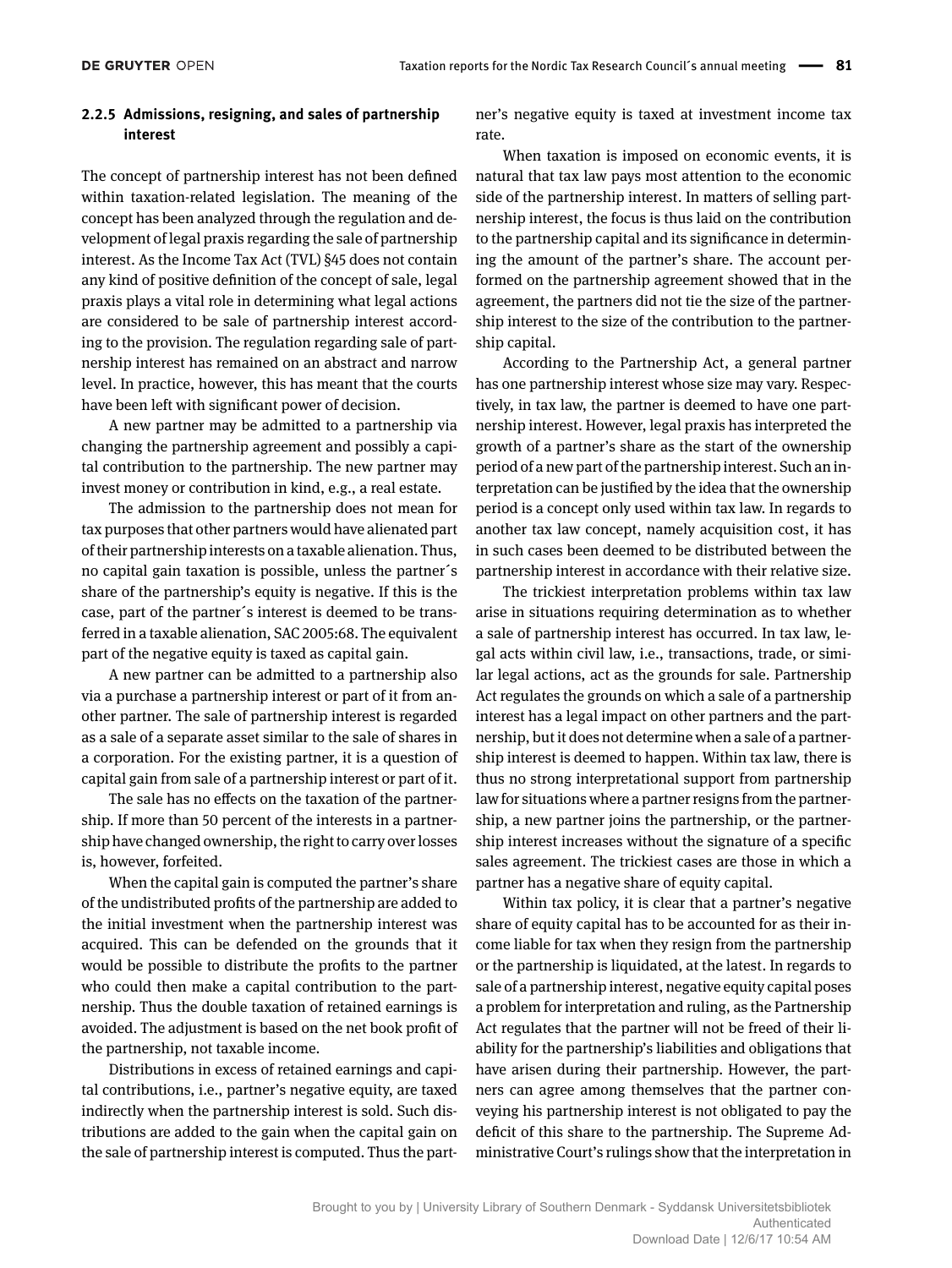legal praxis has moved toward the above-mentioned tax policy objective.

The partnership is not deemed to dissolve when a partner is resigning.

### **2.2.6 Liquidation of partnership**

The taxation of partnership liquidation is carried out as if the assets of the liquidated partnership would be transferred for a fair market value. Liquidation proceeds are calculated at partnership level and taxed as taxable income for partners.

Liquidation of a partnership is in the partner´s taxation treated according to the decision from SAC (SAC 2000:71) as a sale of the partnership interest. This means that there is a possibility for a capital gain if the partner´s distributive portion is higher than his acquisition cost of the partnership interest. It is also possible that there is a capital loss if the amount of partnership´s liabilities transferred to the partner is higher than the assets or the acquisition cost of the partnership interest. Capital losses may only be set off against capital gains arising in the same year or the following five years.

Unutilized tax losses of the partnership cannot be transferred to the partners at the liquidation.

#### **2.2.7 Private Equity Investment Limited Partnerships**

According to Section 9 of ITA the tax treatment of nonresident limited partners of Finnish private equity investment limited partnerships differs from the tax treatment of other partners in partnerships. The special treatment applies provided that there is an applicable tax treaty between Finland and the partner´s state of residence. If the Finnish limited partnership is engaged only in private equity or venture capital activities, the limited partner is taxed for his share of the profits of the partnership only to the extent that the income would be taxed in Finland if the partner received it directly. The tax consequences are thus the same that would apply, if the partner received the income directly. If a type of income is tax exempt for a nonresident, it is tax exempt even if it is received via a partnership. Tax treaty benefits available to that type of income are also applicable. This limited extent of taxation applies even if the partnership would be treated as a permanent establishment for the partner. According to the decisions SAC 2007:10 and 2007:11, no withholding tax can be collected on that type of income.

#### **2.2.8 Foreign partners in the Finnish partnership**

The nonresident partner's share of the domestic or foreignsource profits of a Finnish partnership is considered to be Finnish-source income (Section 10 of ITA) and may be taxed in Finland as income of the nonresident partner. This provision gives Finland right to tax the foreign partner on his share of the income from the Finnish partnership. The Finnish partnership has a permanent establishment in Finland and thus Finnish-source income. According to the decision SAC 2002:34, the foreign partner is considered to have Finnish-source income, which has derived from a permanent establishment in Finland. Thus the income share of a nonresident partner in a partnership is taxable in Finland as Finnish source income.

The income is divided in the same way as for resident individuals to be taxed as capital income and earned income of the individual partners. The taxation is carried out by assessment in accordance with the Act on Assessment Procedure. The nonresident taxpayer must file a tax return.

#### **2.2.9 Foreign partnerships**

The concept of foreign partnership is not defined by tax law. Foreign partnerships are subject to similar tax treatment that applies to domestic partnerships. The profit share of the Finnish resident partner is taxed as the partner´s income even when the partnership does not make a profit distribution. The partners and not the foreign entity are regarded as being liable for tax for the entity's profits even though the entity may be treated as separate tax subject in the foreign state. The profit share is fixed separately for each income source of the foreign entity: business income, personal income, and agriculture income. The division of the profits between different income sources and income categories is carried out in the same way as for Finnish partnerships. The resident partner's share of the partnership's tax losses is deductible from the partner's profit shares in the future years. Nonresident partners of the foreign entity are not subject to tax for the entity's profits if the entity does not have Finnish-source income.

Possible international double taxation is eliminated in Finland in accordance with the Act on the Elimination of International Double Taxation. Foreign taxes paid by the foreign partnership and the Finnish resident partners are both creditable in taxation of the partners in Finland. The possible corporate treatment abroad does not bar the credit provided that the foreign entity qualifies for the partnership treatment in Finland.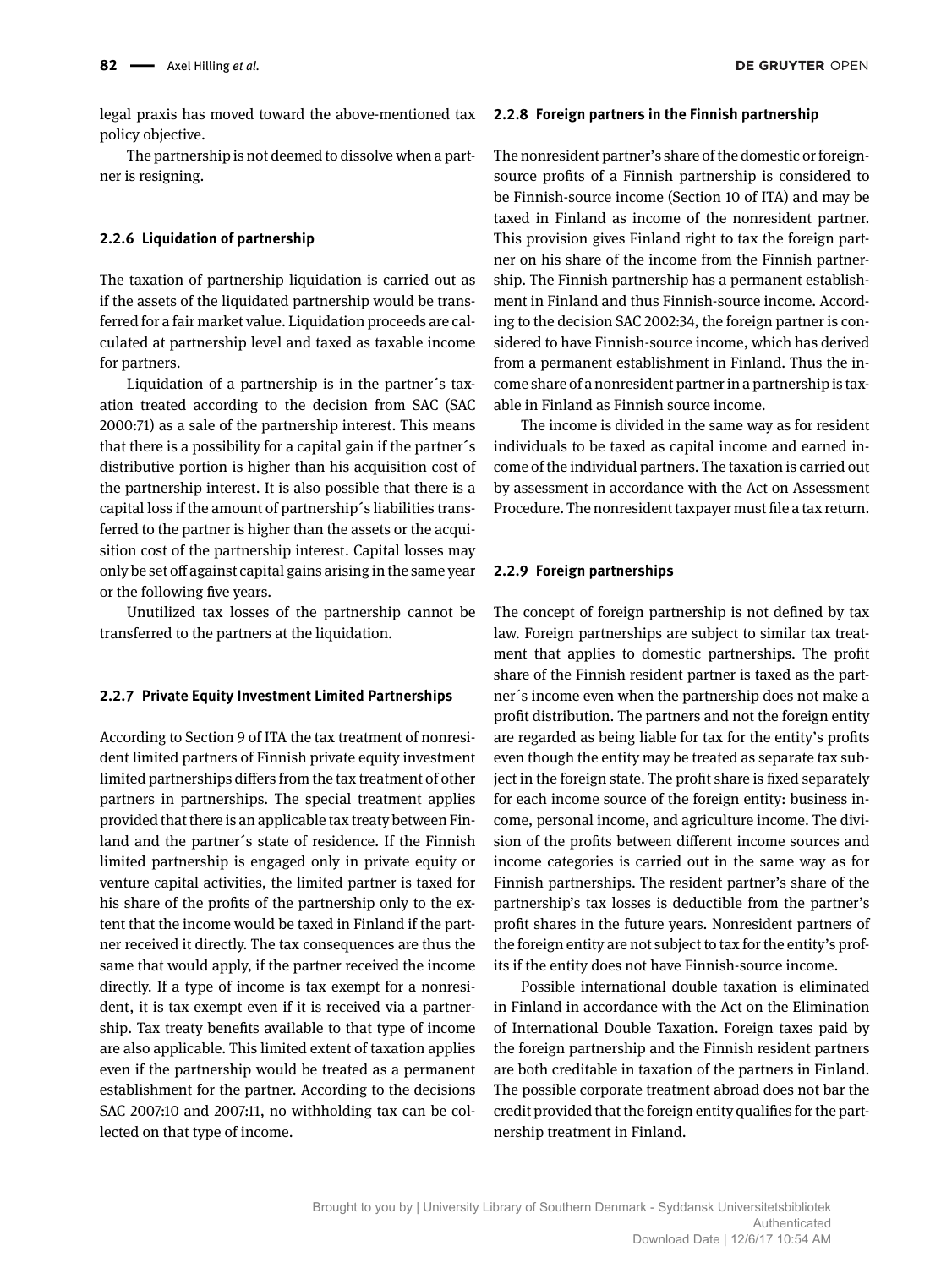#### **2.2.10 Partnership as a member in group of companies**

A partnership may be a member in domestic or crossborder group of companies. As taxation principles applied on Finnish partnership taxation are normal, the benefits of partnership in group structure are normally quite minimal. Under certain circumstances, Finnish limited liability companies may grant group contributions to each other even if they are members in a cross-border structure. But if the Finnish limited liability company is a subsidiary or a sub-subsidiary of a partnership, the right to deduct the granted group contribution is lost.

## **Bibliography**

- Helminen Marjaana, Finnish International Taxation, Publications of the Faculty of Law, University of Helsinki, Helsinki 2009.
- Järvenoja Markku, Henkilöyhtiön oikeusasema tuloverotuksessa, Lakimiesliiton Koulutus, Helsinki 2013.
- Matikkala Timo, Yhtymäverotuksen malleista, Helsingin kauppakorkeakoulun julkaisuja B-105, Helsinki 1990.
- Matikkala Timo, Finnish national report, International income tax problems of partnerships, Cahiers de Droit Fiscal International Volume LXXXa, 1995, pp. 183–205.
- Wilhelmsson Thomas Jääskinen, Niilo, Avoimet yhtiöt ja kommandiittiyhtiöt, 3. uud. p. Kauppakaari, Lakimiesliiton Kustannus, Helsinki 2001.

## **3 Iceland**

By Erna Hjaltested

## **3.1 Introduction**

In the previous years, the most common type of company in Iceland has been the limited liability company or the private limited liability company. This development is mainly due to the limited liability of the owners toward creditors and third parties, the reasonable cost of establishing a private limited liability company and because the tax rules for these companies have been considered rather beneficial. In 2009, changes in the taxation of limited liability companies and their dividends<sup>46</sup> decreased their popularity

**Erna Hjaltested:** Legal Adviser, Icelandic Minsitry of Financed and Economic Affairs, Iceland; E-mail: erna.hjaltested@fjr.is **46** Act No 128/2009 amending the Income Tax Act No 90/2003 (Icel.). and instead the number of limited partnerships increased significantly.<sup>47</sup> This change in the tax legislation for limited liability companies in 2009 was called the 20/50 rule and provided that a dividend of up to 20 percent of the equity was taxed as capital income in the hands of the shareholders. Half of any dividend payment exceeding 20 percent of a company's equity was taxed as wages and half as capital income. This change in the legislation affected limited liability companies considerably and is considered to have caused the before-mentioned shift in a choice of business form from private limited liability companies to limited partnerships. The 20/50 rule has since been abolished with effect from January 1,  $2014.<sup>48</sup>$ 

Limited liability companies have been regulated in Iceland since 1921 and when the EEA Agreement entered into force on January 1, 1994 the legislation in this area was adapted to EU legislation Björgvinsdóttir (2004).

Partnerships have, however, historically also been commonly used as an organization to conduct business in. As already mentioned, their popularity has increased among small and medium enterprises in the past few years due to a less favorable tax regime for limited liability companies and also because the partnership form is more flexible than the limited liability company. Subsequently, the number of newly registered partnerships, especially limited partnerships, has been on the increase.

## **3.2 Company law aspects**

#### **3.2.1 Introduction – history**

There are three main types of partnerships under Icelandic law where at least one of the partners has unlimited liability for the partnerships liabilities. The unlimited liability is the decisive factor that distinguishes partnerships from other types of business organizations. The most common one is the general partnership, but the number of limited partnerships and partnerships limited by shares has increased in later years.

### **3.2.2 General partnership (***sameignarfélag***)**

General partnerships are regulated by Act 50/2007 on General Partnerships, which came into force on January 1,

**<sup>47</sup>** The number of newly registered limited partnerships has increased by 219 percent since 2009.

**<sup>48</sup>** Act No 142/2013 amending the Income Tax Act No 90/2003 (Icel.).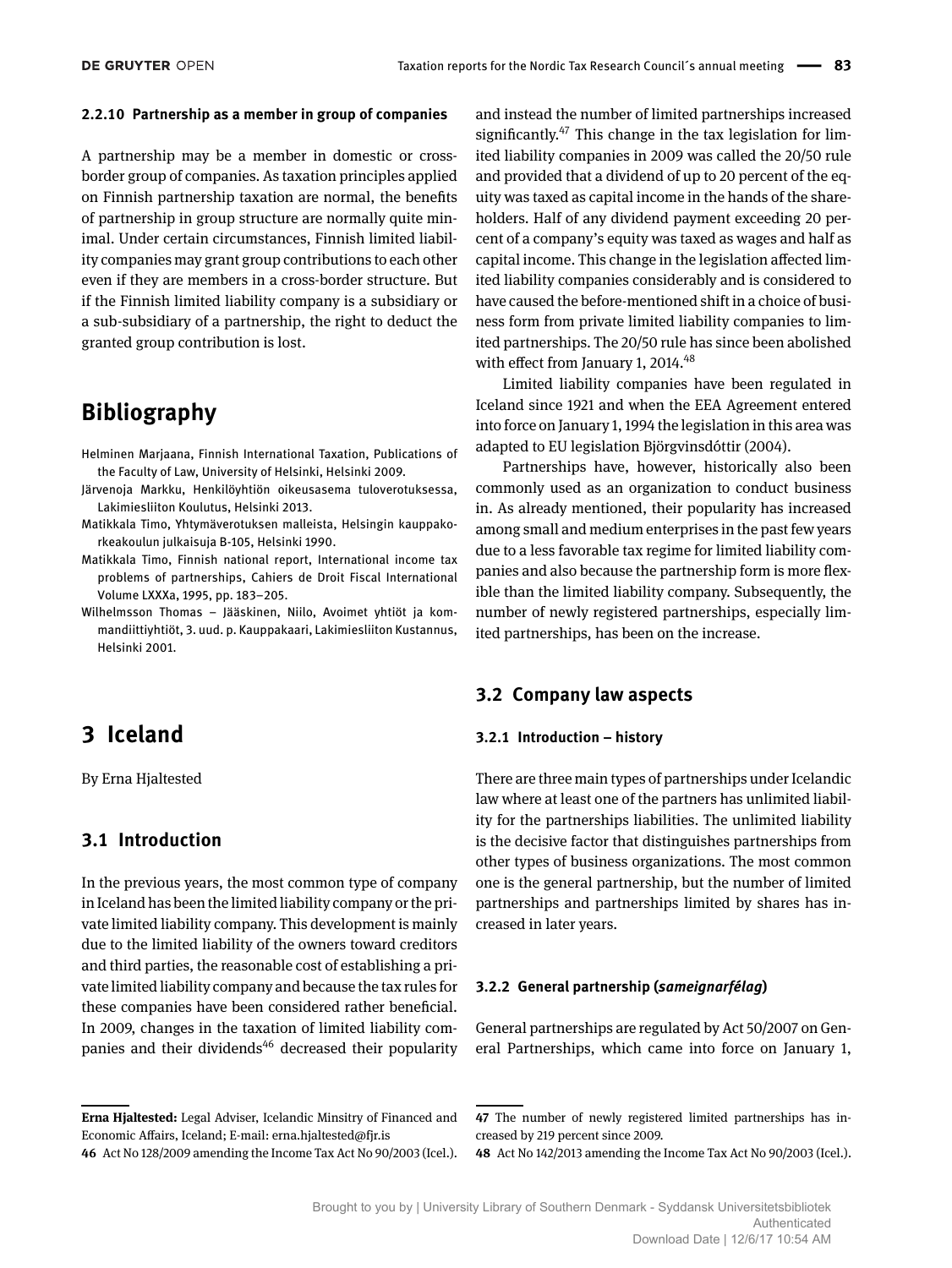2008.49 Before the entry into force of this Act, there was no general legal act on general partnerships in force in Iceland and the law in this area consisted of a few legal provisions but mostly judicial practice. Partners in a general partnership, which conduct a business jointly, have unlimited liability for the partnership's obligations.<sup>50</sup> Usually, the partners enter into a partnership agreement when establishing the partnership and register the general partnership with the Public Register of Enterprises where the partnership agreement is filed. A partnership needs to have at least two partners and the partners can be an individual or a legal entity.<sup>51</sup> The partners cannot, however, be a married couple. There is no minimum capital required by law as that is left up to the partners to agree upon. The reason why it wasn't considered necessary to set a minimum capital requirement in the General Partnership Act is the unlimited liability of the partners. To dissolve the general partnership, all partners need to agree on the dissolution, a winding-up committee should be established, a notification posted to alert all creditors, and finally the Public Register of Enterprises should be notified of the dissolution. Partnership agreements can also provide for more detailed rules on the dissolution of the partnership.

### **3.2.3 Limited partnership (***samlagsfélag***)**

In a limited partnership, there is at least one partner that has unlimited liability for the partnership's obligations but other partners bear limited liability, which is then limited to their financial contribution to the partnership. There are a few legal provisions covering this type of partnership, which can be found in the Act on Commercial Registries, Firms and Proxy No 42/1903 but no general act on limited partnerships is in place. A limited partnership is established by a partnership agreement and should be registered with the Public Register of Enterprises where the partnership agreement is filed. There is no minimum capital required by law as that is left up to the partners to agree upon. A limited partnership needs to have at least two partners but the partners can be an individual or a legal entity. The partners cannot, however, be a married couple. To dissolve the limited partnership, all partners need to agree on the dissolution.

#### **3.2.4 Partnership limited by shares (***samlagshlutafélag***)**

A partnership limited by shares is a partnership entered into between one or more jointly and severally liable partners, known as managing partners, and one or more shareholders, who are only liable to lose their investment amount. The managing partner can also be a shareholder. Partnerships limited by shares are governed by the Act on Limited Liability Companies No 2/1995<sup>52</sup> but specific provisions therein only apply to partnerships limited by shares. The minimum capital requirement is the same as in a public limited liability company or 4 million ISK.

## **3.3 Tax law aspects**

#### **3.3.1 Introduction**

Icelandic tax law provides that general and limited partnerships, as well as partnerships limited by shares can at establishment choose whether they want to be taxed as an independent entity for tax purposes or whether the partnership should be considered transparent for tax purposes.53 To become an independent entity for tax purposes, the partnership agreement reflecting this choice along with a registration form has to be filed with the Public Register of Enterprises.<sup>54</sup> In the case of partnerships, this choice is irreversible and the deciding factor on how independent tax entities are distinguished from transparent entities. If the partnership chooses not to become an independent tax entity it is treated as transparent and any income derived from the partnership is taxed as business income in the hands of the partners Knudsen (1985). The rules on the taxation of general and limited partnerships are the same and the discussion below will therefore only distinguish between the two if there is a difference, which needs to be highlighted. Respectively, if a partnership limited by shares chooses to be an independent tax entity, it is taxed in the same manner as a limited liability company. The discussion below will describe the general tax rules applicable to partnerships, but it should be kept in mind that entities operating in the financial sector are liable to additional taxes, levied on the total amount of debt of a

**DE GRUYTER OPEN** 

**<sup>49</sup>** <http://www.althingi.is/lagas/nuna/2007050.html>

**<sup>50</sup>** Article 8 of the General Partnership Act (Icel.).

**<sup>51</sup>** Article 6 of the General Partnership Act (Icel.).

**<sup>52</sup>** Chapter XX of the Act on Limited Liability Companies No 2/1995 (Icel.) concerns partnerships limited by shares.

**<sup>53</sup>** Litra 1 and 3, paragraph 1, Article 2 of the Income Tax Act No 90/2003 (Icel.).

**<sup>54</sup>** Litra 1, paragraph 1, Article 2 of the Income Tax Act No 90/2003 (Icel.).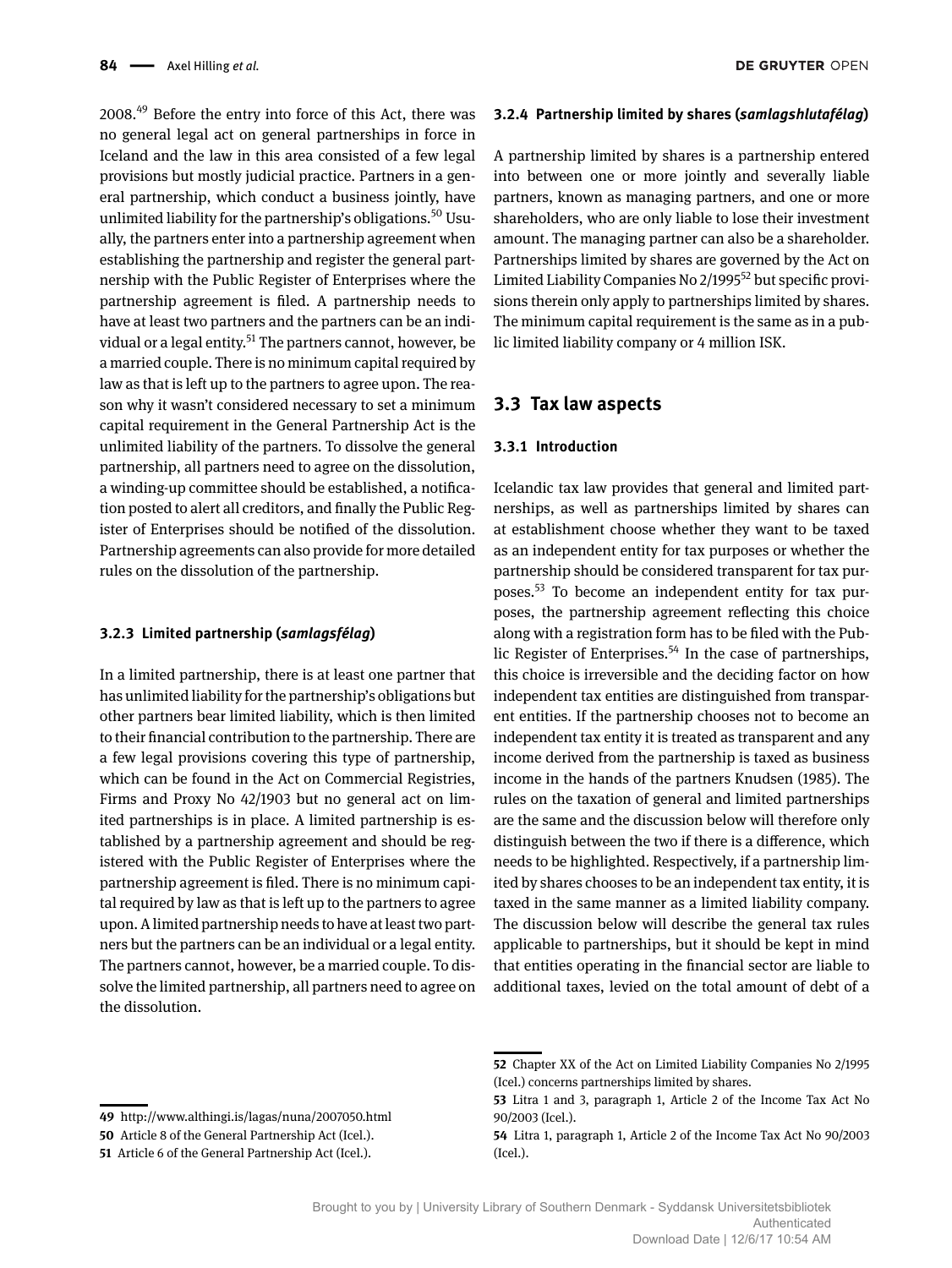financial institution,  $55$  wages, and profits exceeding 1 billion ISK respectively.<sup>56</sup>

## **3.3.2 Taxation of a partnership as an independent tax entity**

The tax base of a partnership, which is taxed as an independent tax entity, is calculated in the same way as a limited liability company. That means that the same items can be deducted from the gross income as in a limited liability company, except that the partnership does not enjoy a participation exemption for dividends and is therefore subject to 20 percent income tax on dividends received, which is the same tax rate as individuals would pay on that type of income. The tax percentage is, however, different. Partnerships are subject to a 36 percent tax on their profits while limited liability companies are subject to 20 percent tax. The partners in a partnership are, however, not taxed again on the distributions from the partnership whereas individuals receiving dividends from a limited liability company are taxed with a 20 percent tax.

## **3.3.2.1 Depreciation**

The same rules on the depreciation of tangible fixed assets apply to any type of business under Icelandic law.

## **3.3.2.2 Loss**

A partner in a partnership taxed as an independent tax entity cannot deduct loss from the partnership from any other business income the partner may have. This is in line with the partnership being tax independently, so that any gain or loss is limited to the partnership and is not transferred to the partners.

If a partner provides the partnership with a loan, the interest, given that it is comparable to interest calculated between unrelated parties, is deductible from the partnership's profits.

## **3.3.2.3 Payments from the partnership**

A partner who devotes most of his time working for the partnership should pay himself the minimum imputed wage, which depends on in which line of business the partners are in.<sup>57</sup> According to the rules on the minimum imputed wage, the amount that should be calculated as wages therefore differs depending on the relevant sector. Wages are subject to social security contribution, municipal tax, and are deductible from the profits of the partnership. The remaining profits of the partnership are then taxed at the partnership level with a 36 percent tax. Once distributed to the partners it is not taxed further.

## **3.3.3 Taxation of a partnership when transparent for tax purposes**

Icelandic tax law provides that the net method of taxation is applied when calculating the tax for each partner Vilhjálmsson (2003). This entails that the difference between the gross income and deductible costs of the partnership is divided between the partners depending on their share in the partnership as taxable income. The income is then subject to personal income tax in the case of individuals, which is progressive starting at 37.30 percent and peaking at 46.24 percent.<sup>58</sup> If the partner is a limited liability company, it is taxed along with other business income at the 20 percent corporate income tax rate. The partners can, therefore, be subject to different tax rates depending on their individual circumstances.

### **3.3.3.1 Depreciation**

The same rules on the depreciation of tangible fixed business assets apply to any type of business under Icelandic law.

### **3.3.3.2 Loss**

If the partnership is run at a loss, the loss should also be divided between the partners according to the provisions of the partnership agreement, which usually would reflect

**<sup>55</sup>** See, Act No 155/2010 on the Bank Tax (Icel.).

**<sup>56</sup>** See, Act no 165/2011 on the Financial Activites Tax (Icel.).

**<sup>57</sup>** Rules No 1172/2014 on the minimum imputed wage for 2015, published in *Stjórnartíðindi* on 19 December, 2014 (Icel.).

**<sup>58</sup>** Personal income tax rates, including municipal income tax for 2015.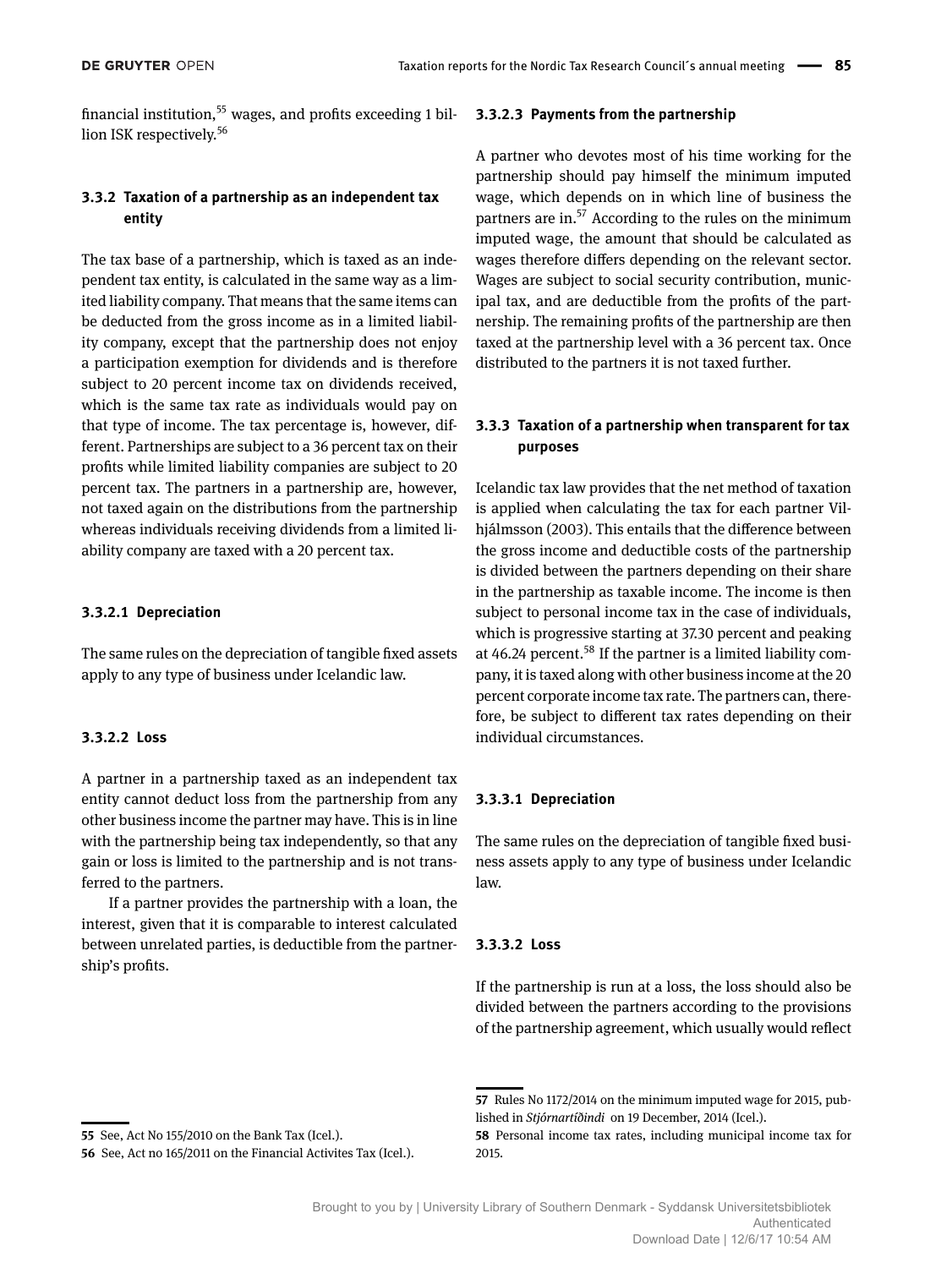their share in the partnership. Loss incurred from the partnership which is a transparent tax entity can be deducted from other business income of the respective partner Vilhjálmsson (2003). Loss incurred from a partnership which is an independent tax entity is, however, not deductible from other business income.<sup>59</sup> The limited liability of participants in a limited partnership does not affect the possibility of deducting loss from the tax base of the participant.

## **3.3.3.3 Payments from the partnership**

Payments from the partnership to its partners are taxed differently depending on their nature; interest for instance would be taxed at a 20 percent income tax rate in the hands of an individual partner, which is the tax rate applicable to interest income of individuals. A certain part of the income from the partnership would, however, always qualify as wages and be taxed as such and also be subject to social security contribution and municipal tax.

## **3.3.4 Taxation of a partnership limited by shares**

Since 2006, partnerships limited by shares can also choose whether they want to be transparent or independent for tax purposes. $60$  If the partnership limited by shares decides to be an independent taxed entity, it is taxed in the same way as limited liability companies in Iceland at a 20 percent income tax.61 Distribution of the profits is considered a dividend and taxed at a 20 percent income tax in the hands of shareholders who are individuals and partnerships. A corporate shareholder would enjoy a participation exemption and therefore this type of income would be deductible from its business income.<sup>62</sup> If a partnership limited by shares decides to be a transparent entity its income is taxed in the hands of the partners. As the partnership is transparent a corporate shareholder would benefit from a participation exemption when receiving dividends.<sup>63</sup>

## **3.4 Change in the ownership of a partnership and dissolution**

When a general partnership is established, the partners can contribute certain assets to the partnership, although there is no minimum requirement for this contribution by law. In some cases, this transaction can be considered as a sale and any capital gains from the sale is taxed in the hands of the partner.

A partnership agreement would normally set some limitations as to how a partner can sell or pledge his or her share in the partnership. This is to be expected as it is very important who your partner in a partnership is, not the least due to the unlimited liability of at least some of the partners. When a new partner enters the partnership, the partner is considered to be buying a share in the partnerships assets and liabilities. The partner would usually become liable for any of the partnerships liabilities, also from the time before he joined the partnership, unless the partnership agreement states otherwise.

Therefore, the partnership agreement would usually also provide for rules on how a partner can leave the partnership and redeem his share in the partnership. Usually, this requires six months' notice but the partner is entitled to the value of his share at the point in time when s/he decides to leave.

Generally, the partnership agreement also provides for rules on how the partnership should be terminated. If only one partner remains in the partnership, the partnership is terminated. In cases when a partnership is established for an unlimited period of time, a notice from one of the partners would start the dissolution procedure.

The taxation of the partner when selling their share in the partnership is different, depending on whether the partnership is a transparent or an independent tax entity Vilhjálmsson (2003). In the case of a transparent tax entity, the partner is considered to be selling a share in different types of assets and the attached liabilities. The gain can therefore be calculated differently depending on the asset and on the rules on depreciation of these assets Vilhjálmsson (2003). In the case of an independent tax entity, the partner is considered to be selling his or her share in the capital of the partnership minus liabilities and the original contribution, i.e., the net method is used to determine the capital gain.

## **3.5 Antiavoidance rules**

There are various antiavoidance rules in Icelandic tax law but no general antiavoidance provision. Article 57

**<sup>59</sup>** ÚRN 111/1986 and 635/1989.

**<sup>60</sup>** Act No 77/2006 amending the Income Tax Act No 90/2003 (Icel.). **61** Litra 1, paragraph 1, Article 2 of the Income Tax Act No 90/2003 (Icel.).

**<sup>62</sup>** Litra 9, paragraph 9, Article 31 of the Income Tax Act No 90/2003 (Icel.).

**<sup>63</sup>** Advance ruling from the Internal Revenue Service No 4/2007.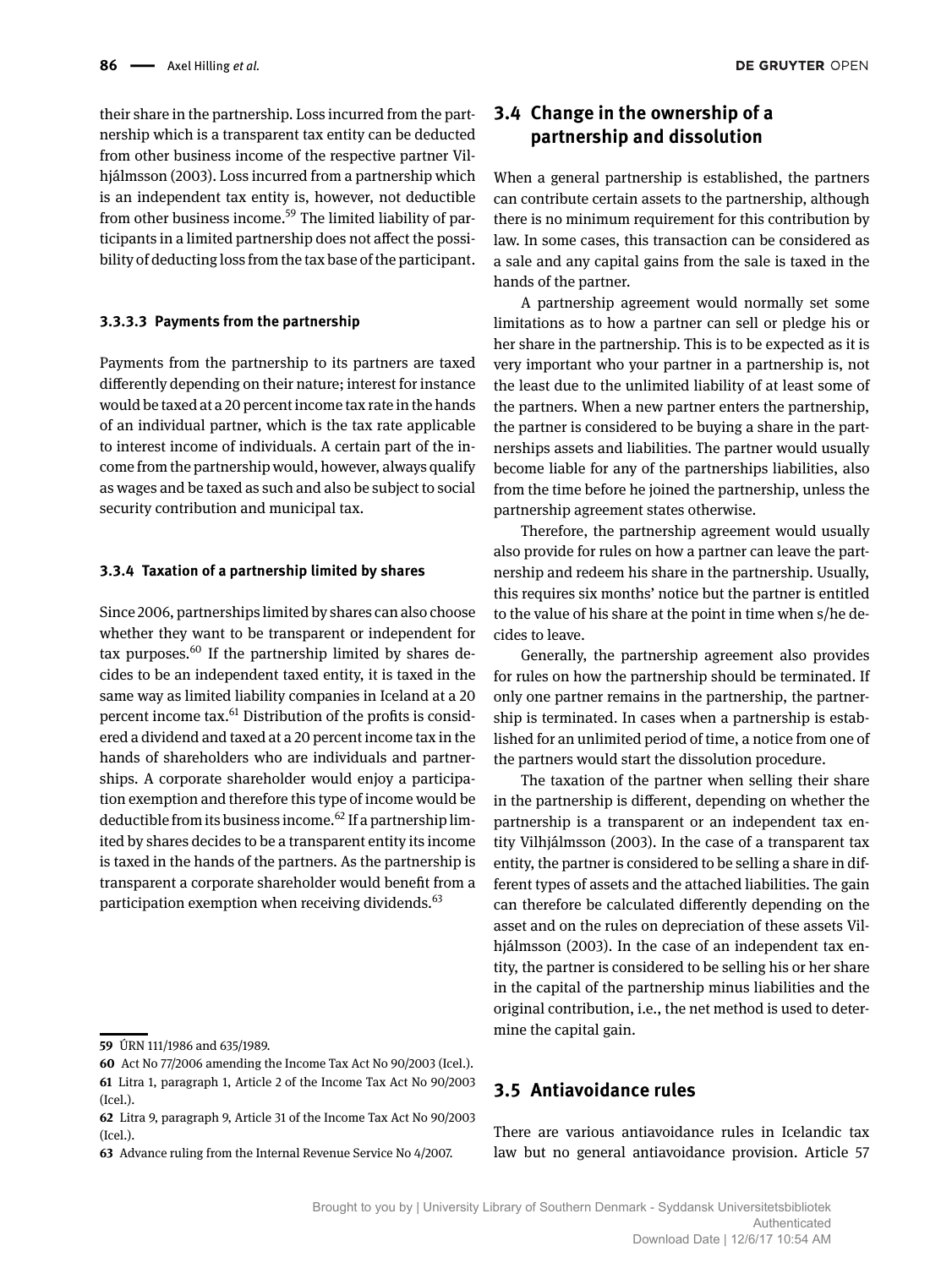of the Income Tax Act is what scholars and the courts have deemed to be the closest to what could be considered a general antiavoidance provision. Ad verbatim the rule affirms the principle that transactions between parties should be made at arm's length and that tax authorities can redetermine the value of property and services if their price is unusual. Many have nevertheless argued that the scope of Article 57 of the Income Tax Act is wider and that the provision in fact contains a general antiavoidance rule Valdimarsson (1999). The Supreme Court has, in any event, held that a transaction may be disregarded if its main purpose is to avoid taxation. It can therefore be said that Icelandic courts have agreed to a "substance over form" approach to some extent Agnarsdóttir and Jensdóttir (2014). On that basis, tax authorities have recharacterized some transactions, deeming them to be entered into for the sole purpose of avoiding taxes. There is, however, not a special antiavoidance rule aimed at partnerships and a partnership would not be considered an independent tax entity unless it had requested so at establishment.

## **3.6 National rules relating to international aspects**

According to the General Partnership Act, a partnership is considered Icelandic when registered in Iceland or in the case of a nonregistered partnership if the majority of the partners reside in Iceland and the major part of the business takes place in Iceland. A partnership can therefore be considered Icelandic according to the General Partnership Act, even if the partners are foreign. The partnership can choose between being an independent tax entity or a transparent tax entity. A foreign partner in a partnershipthat is transparent would be taxed on any business income derived from Iceland based on provisions in the Income Tax Act on limited tax liability. If a partner is a foreign company and the partnership is not an independent tax entity, it is also possible that the shareholder's operations in Iceland would be considered a permanent establishment. Such an estimate would first and foremost depend on Icelandic law and secondly on the tax treaties Iceland is party to. Provisions on limitation of benefits in double tax agreements could, on the other hand, limit the possibilities of such a partnership to make use of such an agreement but this would need to be assessed on a case by case basis.

## **Bibliography**

- Agnarsdóttir, Fjóla and Jensdóttir, Rakel. 2014. Corporate Taxation in Iceland and the international challenge, *Nordic Tax Journal*. 2014, Issue 2, 149–172.
- Björgvinsdóttir, Áslaug. 2004. Icelandic Company Law, *Scandinavian Studies in Law*, 45: 45–66. Stockholm, Sweden. Stockholm Institute for Scandinavian Law.
- Knudsen, Gylfi. 1985. *Um skattlagningu sameignarfélaga. Tímarit lögfræðinga* 35(1): 28–57. Reykjavík, Lögfræðingafélag Íslands.
- Valdimarsson, Kristján Gunnar. 1999. Skattasniðganga. *Tímarit lögfræðinga* 49(3), 219–262. Reykjavík, Lögfræðingafélag Íslands.
- Vilhjálmsson, Ásmundur G. 2003. *Skattur á fyrirtæki.* Reykjavík, Iceland: Skattvís slf.

## **4 Norway**

By Gro Ekrem Berg

## **4.1 Company law**

## **4.1.1 Qualification of companies**

#### **4.1.1.1 Introduction**

Businesses assessed as partnerships (DLS) are regulated with regard to company law by Act 83 of June 21, 1985 on partnerships. Shipping partnerships are also regulated in detail in Chapter 5 of Act 39 of June 24, 1994 on the Norwegian Maritime Code for businesses assessed as partnerships.

Initially, we will briefly discuss what constitutes a company in accordance with the Partnership Act, followed by a few words about the different types of company in accordance with the Partnership Act. Shipping partnerships are referred to in item 4.1.1.3.

**Gro Ekrem Berg:** Senior Legal Advisor, Central Tax Office for Large Enterprises, Norway; Email: gro.berg@skatteetaten.no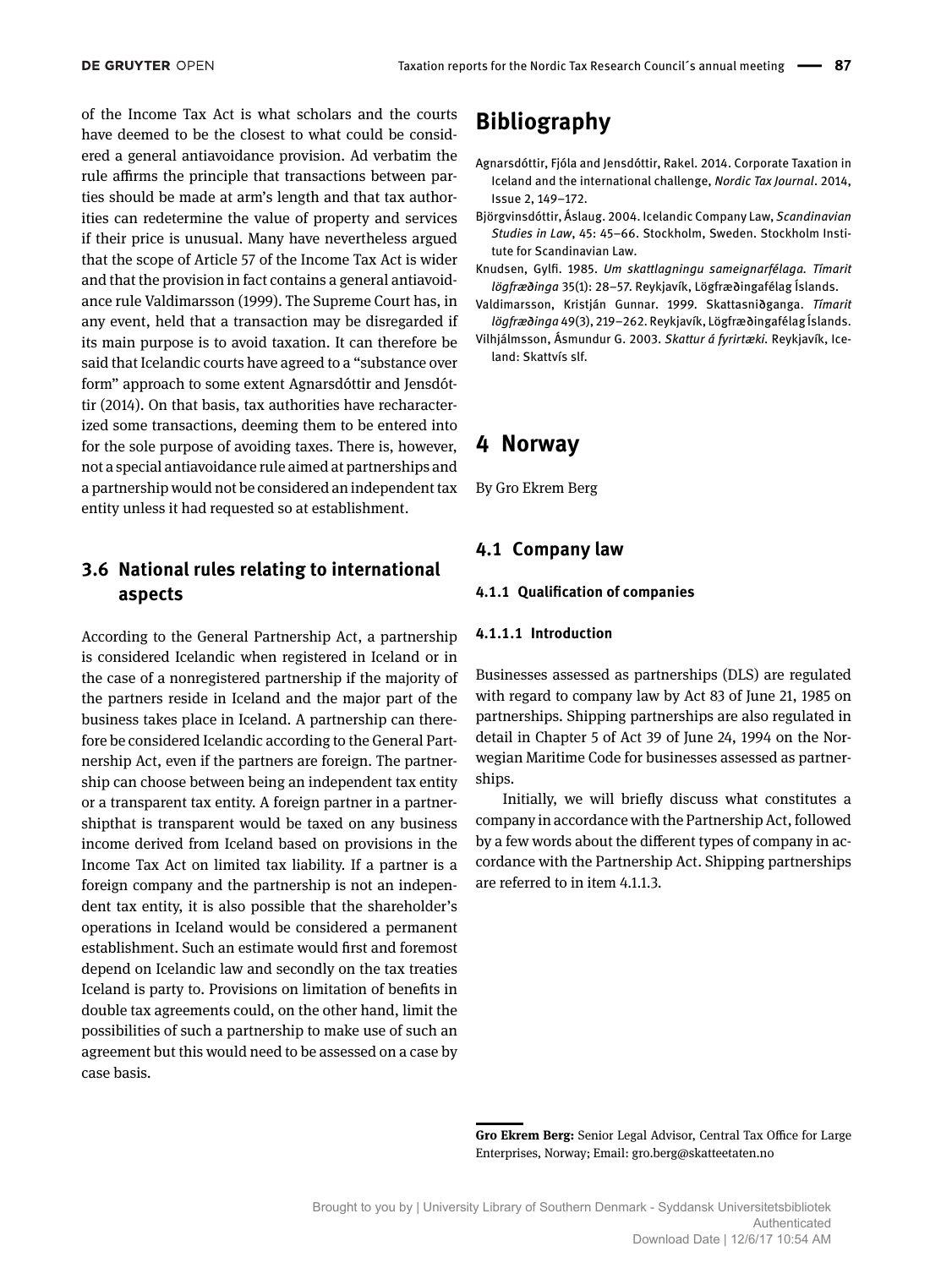## **4.1.1.2 Companies in accordance with the Partnership Act.**

## **4.1.1.2.1 General**

The provision of Section 1-1 of the Partnership Act stipulates three cumulative conditions that must be fulfilled for a company to exist in the context of the Partnership Act:

- 1. The operations must be considered as a "business activity."
- 2. This business activity must be run at the "joint expense and risk" of several partners.
- 3. At least one of the partners must have an "unlimited personal liability" for the enterprise's obligations.

Condition no. 1 marks the delimitation between an ordinary joint ownership (statutory joint ownership) and a company. A joint ownership as such does not carry out a "business activity". There are no such business activity requirements for limited liability companies, which are separate taxpaying entities. The requirement states that the activity must be able to yield a surplus. It must have a certain scope and duration.

Condition no. 2 marks the delimitation between a sole proprietorship and a company. A sole proprietorship has only one active party.

In companies and associations that are separate tax entities, all owners will have a limited liability. This particularly applies to foreign companies for whom it can be difficult to define a boundary between a company equivalent to a Norwegian business assessed as a partnership and those equivalent to a limited liability company, etc. (see item 4.2.4.2).

A business assessed as a partnership may be established by entering into a partnership agreement. The company shall be regarded as formed once the partnership agreement has been signed by all partners. From the preparatory works to the Act, it is apparent that such form requirements are not critical to validity. Once the three previously mentioned conditions have been fulfilled, a company will exist even if such requirements as to form are not observed.

The partnership meeting is the company's highest authority. In principle, all partners (except silent partners) shall attend the partnership meeting. The company is under no obligation to form a board or appoint a general manager but if a board or general manager exist, they are in principle obliged to attend the partnership meeting.

Companies that come under the Partnership Act shall register in the Register of Business Enterprises in accordance with Act 78 of June 21, 1985 on the Registration of

Business Enterprises (which does not apply, however, to internal partnerships) but is not a condition that must be fulfilled in order to consider a general partnership as having been established.

## **4.1.1.2.2 General partnerships (ANS and DA)**

A general partnership is defined in Section 1-2, first paragraph (b) of the Partnership Act as a partnership in which the partners have unlimited personal liability in respect of the company's total obligations, either divided or for parts which together constitute the company's total obligations and which appear as such to third parties. Companies in which liability is divided are regarded as a DA (shared partner liability). Shared liability must be registered in the Register of Business Enterprises or known to creditors in order to have any effect on creditors.

The company's creditors must first raise a claim against the company. If the company does not pay within 14 days as required, the creditors may approach the individual partners. Creditors may also directly approach the partners if it is obvious that the company is unable to pay.

Partners who have settled a company debt may claim recourse (repayment) from the company or from the other partners (cf. Section 2.5 of the Partnership Act).

A general partnership has *locus standi*, rights, and obligations before a court of law and other authorities (cf. Section 2-1 of the Partnership Act).

Section 2-3 of the Partnership Act stipulates that the partners shall establish a partnership agreement and that this shall be signed by the partners (although not silent partners if such partners exist in the company). As a minimum the partnership agreement shall contain provisions about the company's business name, names, and places of residence of all partners (except silent partners), the objective of the company, the municipality in which the company has its head office, whether or not the partners shall make a partnership contribution, and, if so, the value of invested assets (cf. Section 2-3 of the Partnership Act).

There is no requirement under the Partnership Act for the partners to make a partnership contribution in the company, although this is often regulated in the partnership agreement (cf. Section 2-6 of the Partnership Act).

### **4.1.1.2.3 Limited partnerships (KS)**

Section 1-2 first paragraph (e) of the Partnership Act defines a limited partnership as a company in which at least one partner has unlimited liability (general partner) in respect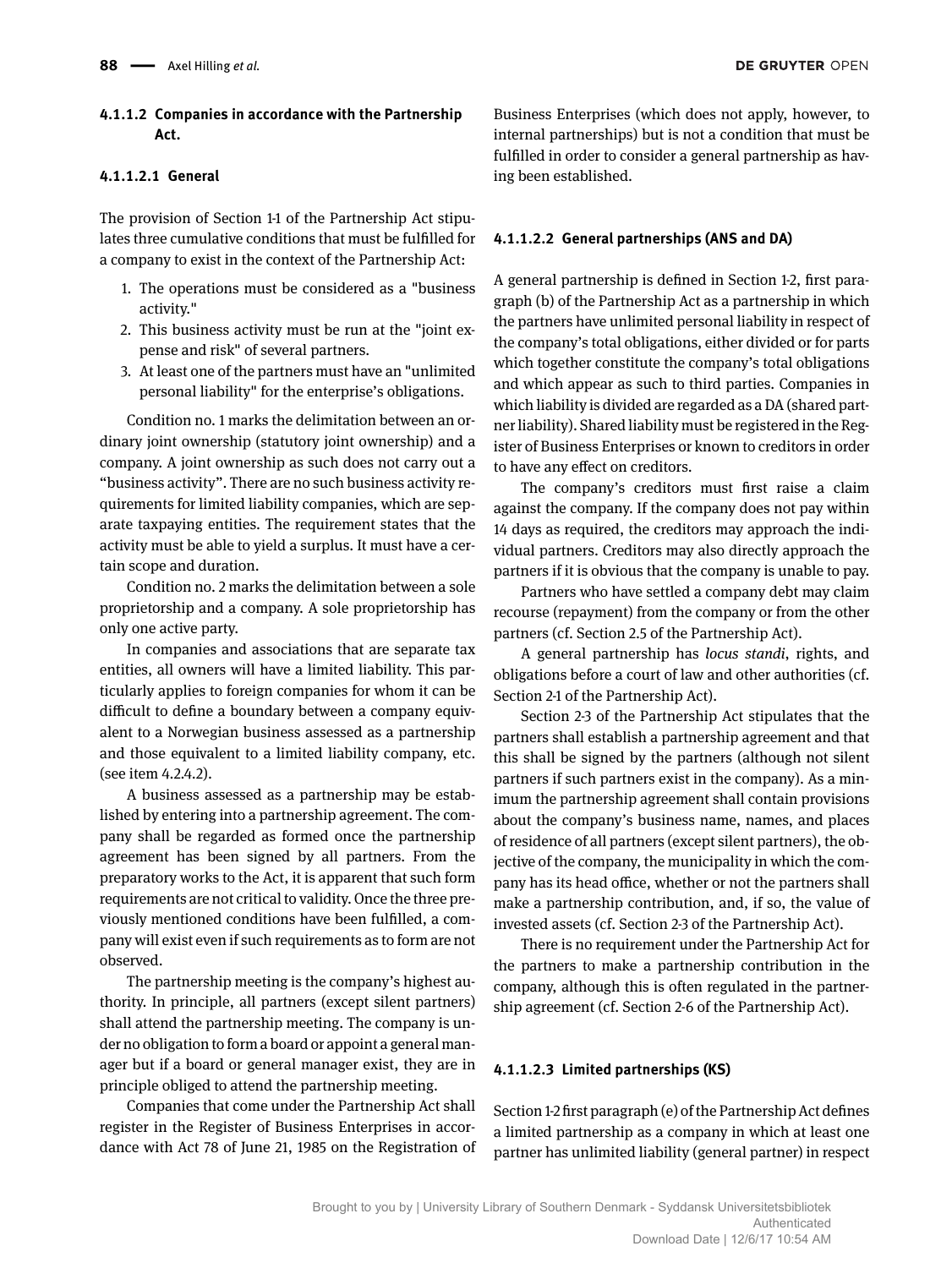of the company's obligations and in which at least one other partner has limited liability in a stipulated amount in respect of the company's obligations (limited partner) without being a silent partner. Limited partnerships are regulated in more detail in Chapter 3 of the Partnership Act.

Limited partnerships have *locus standi*, rights and obligations before a court of law and other authorities (cf. Section 2-1 of the Partnership Act).

A partnership agreement shall be drawn up, which, in addition to what is pursuant to Section 2-3 of the Partnership Act, shall contain provisions regarding the partners in respect of company obligations, company capital, as well as how high a proportion of this is tied-up capital (cf. Section 3-1 second paragraph of the Partnership Act), partners' contribution obligations, payment of company capital, and whether or not the general partner or general manager is entitled to run another enterprise (cf. Section 3-2 of the Partnership Act).

The company shall have specific company capital, of which at least 40 percent shall be tied-up capital (cf. Section 3-1 of the Partnership Act). The tied-up capital shall be paid into the company, at least 20 percent prior to registration in the Register of Business Enterprises and the remainder no later than two years after the company was registered. There shall be at least one general partner who must invest at least 10 percent of the company capital, own at least 10 percent of the company's net capital at any given time, and have at least an equally large share of the surplus and deficit. The individual limited partner shall make a contribution of at least NOK 20,000 (cf. Section 3-5 of the Partnership Act).

If the tied-up capital is not paid in to the company within the two-year deadline, the company can be dissolved. If the company continues to operate even though the limited partnership has been dissolved, the regulations regarding general partnerships shall come into effect. This means that the partners must now assume unlimited liability for the company's obligations.

Loans from the company to the partners are limited in accordance with the regulations in Section 3-17 of the Partnership Act. Loans or collateral must be within the free (not tied-up) equity.

#### **4.1.1.2.4 Internal partnership (IS)**

Section 1-2 first paragraph (c) of the Partnership Act defines an internal partnership as a company that does not appear as such to third parties. It is most often one person (physical or company) who has the unlimited liability and who acts externally, often referred to as the principal. There may be several parties who act externally. In an internal partnership, one or more partners can be silent partners. A silent partner is a partner for whom it has been agreed that there shall be no external participation and that the partner has limited liability only in a stipulated amount.

There is no requirement regarding a written partnership agreement.

It is the principal (principals) who act externally who have *locus standi*, rights, and obligations in accordance with the Partnership Act (cf. Section 2-1 second paragraph). The company's creditors must relate to the principal (principals) and may not approach the silent partners (cf. Section 2-4 fourth paragraph of the Partnership Act).

#### **4.1.1.3 Shipping partnerships**

Shipping partnerships are regulated in more detail in Chapter 5 of the Norwegian Maritime Code and fall outside of the regulations of the Partnership Act (cf. Section 1-1 fourth paragraph of the Partnership Act).

Shipping partnerships are companies whose objective is to run a shipping enterprise and in which the members have unlimited liability for the company's obligations, either jointly or in relation to their shares in the company (shared/pro rata) (cf. Section 101 of the Norwegian Maritime Code). In practice, a shipping partnership can be considered a liability partnership that runs a shipping enterprise.

#### **4.1.2 Changes to the ownership circle**

#### **4.1.2.1 Entry**

Upon entrance of new partners following formation of the company, the partners entering the company shall agree in writing to the partnership agreement. The provisions of the partnership agreement will then also be binding upon the new partners. The partnership agreement determines whether the entering partners shall pay a contribution.

The Register of Business Enterprises shall also be notified when new partners enters, in accordance with Chapter 4-1 of the Register of Business Enterprises Act.

The new partners shall be liable for the company's obligations. Unless otherwise agreed, this also applies to obligations that have arisen before any new partner has entered the company (cf. Section 2-4 of the Partnership Act).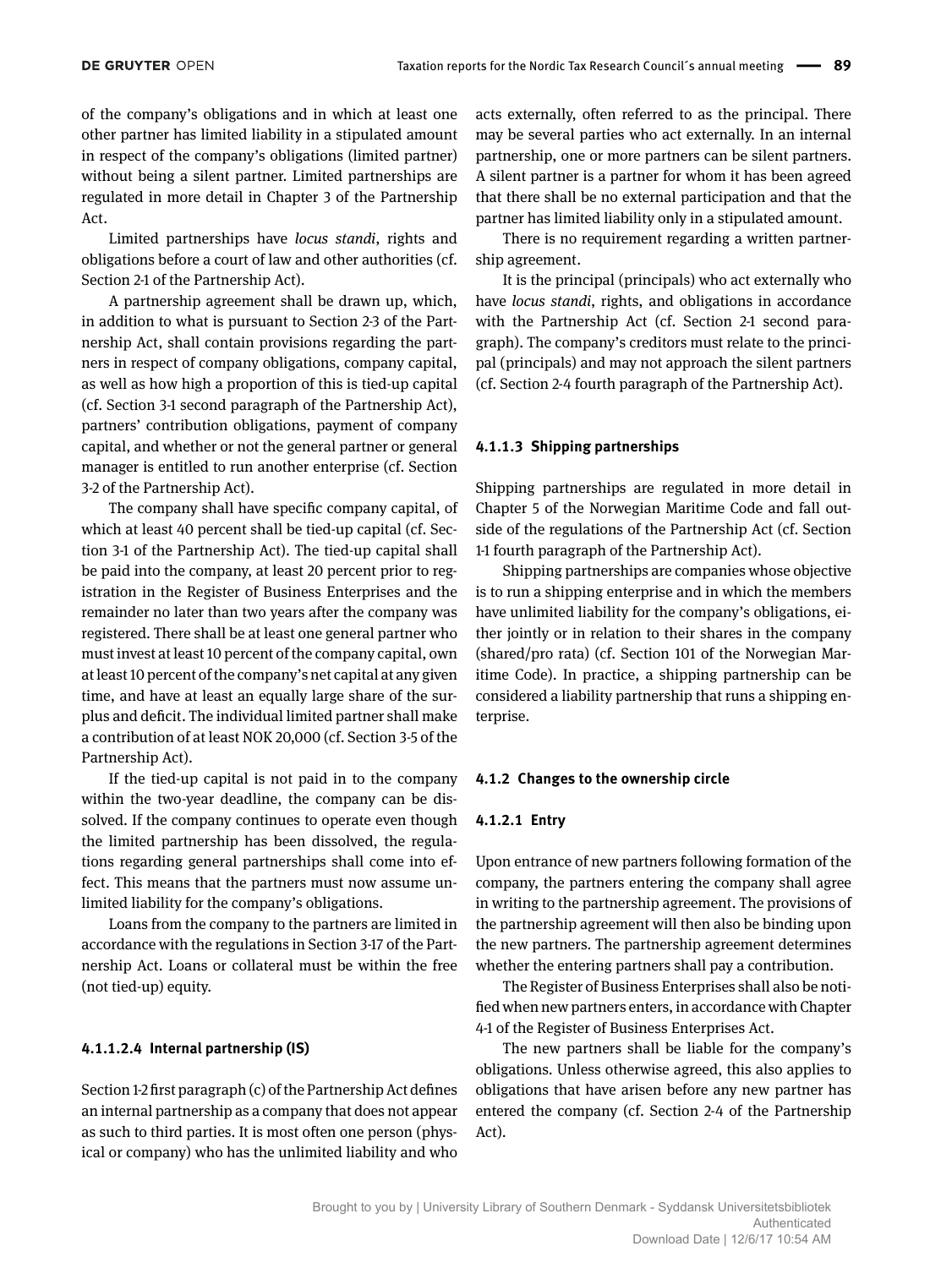## **4.1.2.2 Change of ownership**

Unless otherwise agreed, transfer of ownership share (wholly or partially) to a new owner requires the consent of the other partners (cf. Section 2-28 of the Partnership Act). The partners may agree that the ownership share may be transferred freely. It is often agreed that the other partners will also have an option to buy the shares. The option to buy shares is regulated in detail in Section 2-29 of the Partnership Act. Such an agreement can be practical if, for example, there are many partners and the share is a pure capital investment that does give any entitlement to managing the company.

The acquirer assumes the transferor's rights and obligations. The transferor is still liable for the obligations that were incumbent on the company on the date of transfer. The transferor can be exempted from the obligations upon written request to be exempted from liability. If the creditors do not respond to the request, the transferor shall be exempt from liability three months after the request was received by the creditors. See Section 2-30 of the Partnership Act.

#### **4.1.2.3 Withdrawal**

A partner has the right to withdraw from the company. This is regulated in detail in Sections 2-32 to 2-35 of the Partnership Act. Partners may demand to be bought out with six months' notice. The buyout price shall be determined by the value of company shares upon expiry of the period of notice.

#### **4.1.2.4 Exclusion**

In certain instances, for example, if a partner acts in serious breach of the business relationship or has entered bankruptcy or composition proceedings, the partner may, upon written notification, be excluded from the company via a buyout in accordance with Section 2-36 of the Partnership Act.

The resolution shall be made at a partnership meeting, or in a court of law, where applicable. The provisions of Sections 2-33 to 2-35 apply correspondingly.

#### **4.1.3 Liquidation/cessation**

Liquidation and cessation of a company is regulated in detail in Sections 2-37 to 2-42 of the Partnership Act. Resolu-

tions on buyouts shall be passed in partnership meetings. In certain instances, an individual partner can demand that the company be dissolved immediately. This applies when the partner's rights have been violated through a serious breach of the business relationship and reference to withdrawal in accordance with Section 2-32 of the Partnership Act cannot be deemed reasonable, or when substantial grounds would otherwise indicate dissolution. The resolution shall be made at a partnership meeting, or in a court of law, where applicable.

A liquidation board will normally be appointed. The Register of Business Enterprises shall be notified of the resolution on dissolution and creditors shall be notified via announcement to submit claims within six weeks of the announcement. The individual partner can request that the company obligations are settled or that adequate collateral is pledged for them. Following this, a liquidation settlement shall be presented to the partnership meeting. Once the liquidation settlement has been approved, the date of liquidation must be registered in the Register of Business Enterprises.

## **4.2 Tax law**

#### **4.2.1 Qualification of companies**

Which companies shall be assessed as partnerships is pursuant to Act no. 14 Section 2-2 second paragraph no. 14 on Tax. These are liability partnerships (ANS, including companies with shared partner liability (DA), limited partnerships, (KS), internal partnerships (IS), and other companies included in Section 1-1 first paragraph of the Partnership Act. There are also shipping partnerships (cf. Chapter 5 of the Norwegian Maritime Code). For a more detailed description of the types of companies, see item 4.1.1.

Spouses who have sole ownership (no other owners) of a liability partnership (ANS and DA) and limited partnership, KS, must fulfil detailed regulations stipulated in Section 10-48 of the Tax Act and Section 10-48-1 of the FS-FIN Regulations in order to be assessed as a partnership. Out of notoriety considerations, requirements have been stipulated that a turnover statement must exist and that the company must be registered in the Register of Business Enterprises. If the spouses have sole ownership of an internal partnership (cannot be registered in the Register of Business Enterprises), for tax purposes, this will be considered as a sole proprietorship.

Foreign entities with Norwegian partners shall be assessed in accordance with regulations that correspond to the Norwegian regulations, see item 4.2.4.2.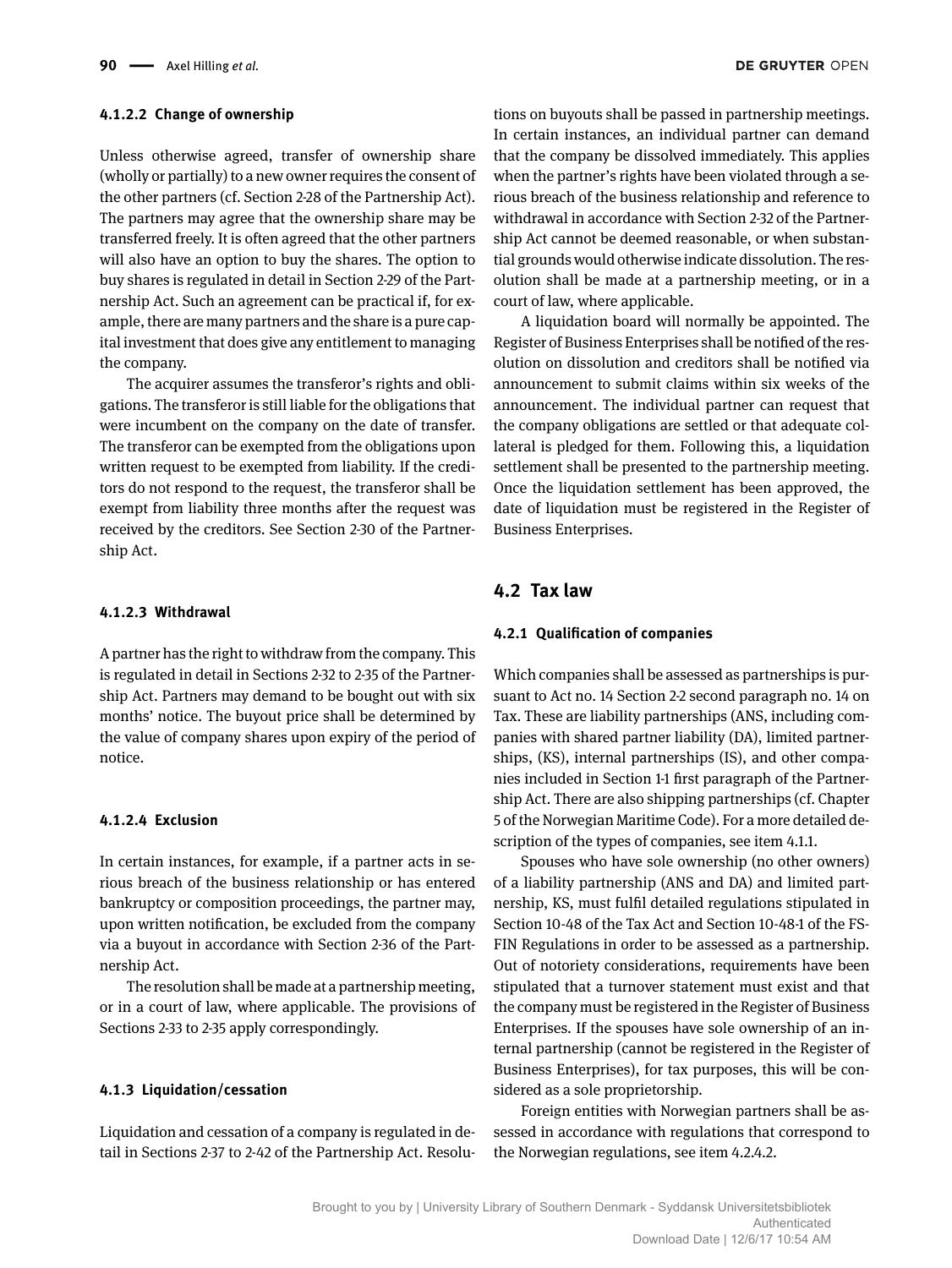#### **4.2.2 Taxation – ongoing and in the transfer of assets**

#### **4.2.2.1 Introduction**

Businesses assessed as partnerships are per definition not separate tax entities. Income and capital are taxed on partners who are separate tax subjects. Partners can be both physical persons (personal partners) and legal persons such as companies and amalgamations, etc. (referred to in the report as company partners), for example, limited liability company or business assessed as a partnership (DLS). If a DLS owns shares in another DLS, the share of income and capital from the underlying DLS shall be included in the income and capital of the DLS that owns the shares, etc., until the point when there is a partner who is a separate tax subject.

Transactions between the company and partners shall be regarded as transactions between independent tax subjects (cf. Section 10-45 of the Tax Act). Exceptions are made on certain conditions through the regulations regarding intragroup transfers in Section 11-21 of the Tax Act.

Taxation of partners in businesses assessed as partnerships are regulated in Sections 10-40 to 10-49 of the Tax Act for income tax and Sections 4-40 to 441 for assets.

In the Norwegian tax reforms of 2006, the risk-free return method was introduced regarding the taxation of company and business income. The method means that companies are initially taxed on an ongoing basis on their income (surpluses and deficits). Tax is also paid on dividends from the company to personal partners for that part of the dividends that exceed a calculated risk-free yield on the invested capital (risk-free return). Both ongoing surplus tax and dividends to personal partners shall be taxed in the general income of the revenue basis, in which the tax rate at present is 27 percent.<sup>64</sup>. The risk-free return method applies to both limited liability companies and DLS' but technically it is implemented somewhat differently due to assessments as a partnership in DLS. The implementation method for limited liability companies is described as the "shareholder model" and for DLS as the "partner model". In addition, self-employed persons are taxed in accordance with another variant of the risk-free return method, which is described as the "business model."

In respect of company partners, no dividend tax shall be implemented. This is in order to avoid chain taxation. However, company partners shall enter three percent of the dividends in accordance with Section 2-38, sixth paragraph of the Tax Act.

The risk-free return method ensures that the income of personal partners is taxed in a relativity similar manner to income from independent business activity. Thus, the method helps to prevent tax avoidance when reclassifying income. Marginal tax on owner income is 27 + ((1 − 0.27)27 = 46.71 percent. Owner income does not give entitlement to the accrual of rights in the Norwegian National Insurance scheme.

In the tax reforms of 2006, the exemption method was also introduced in Norway. The exemption method means that a company that is generally exempt from tax on dividends and profits on shares and units will also not receive any deductions for corresponding loss. The purpose is to prevent share income, etc. from being taxed several times in the owner chain (chain taxation). The exemption method also applies in the case of ongoing income taxation of businesses assessed as partnerships. The provisions regarding the exemption method may be found in Section 2-38 and Section 10-41 second paragraph of the Tax Act.

Even if the exemption method in principle means exemption from tax at the company level, 3 percent of income shall be recognized as income. $65$  This income recognition is based on the cost of acquisition of such income being deductible and is intended to be a stipulated compensation for this.

In principle, the exemption method also applies when company partners realize shares (see item 4.2.3.4.3).

#### **4.2.2.2 Net assessment method**

From the net assessment method in Section 10-41 of the Tax Act, it follows that profit/loss shall be calculated for a company as if it was a separate tax entity. The company as a calculation unit has its own tax positions. This means that if, for example, the company sells an asset, the gain or loss in respect of the asset shall be calculated at a company level. Depreciation also occurs at a company level, which

**<sup>64</sup>** The tax rate for general income at present is 27 percent. For personal taxpayers in a municipality in Finnmark or in the municipalities of Karlsøy, Kvænangen, Kåfjord, Lyngen, Nordreisa, Skjervøy, and Storfjord in Troms county, the tax rate is 23.5 percent. This applies to all general income.

**<sup>65</sup>** In other words, income recognition at 3 percent applies to exempted income at a company level in accordance with Section 10- 41 second paragraph. In addition, company partners shall also enter 3 percent of the dividends from DLS in accordance with Section 2-38 of the Tax Act.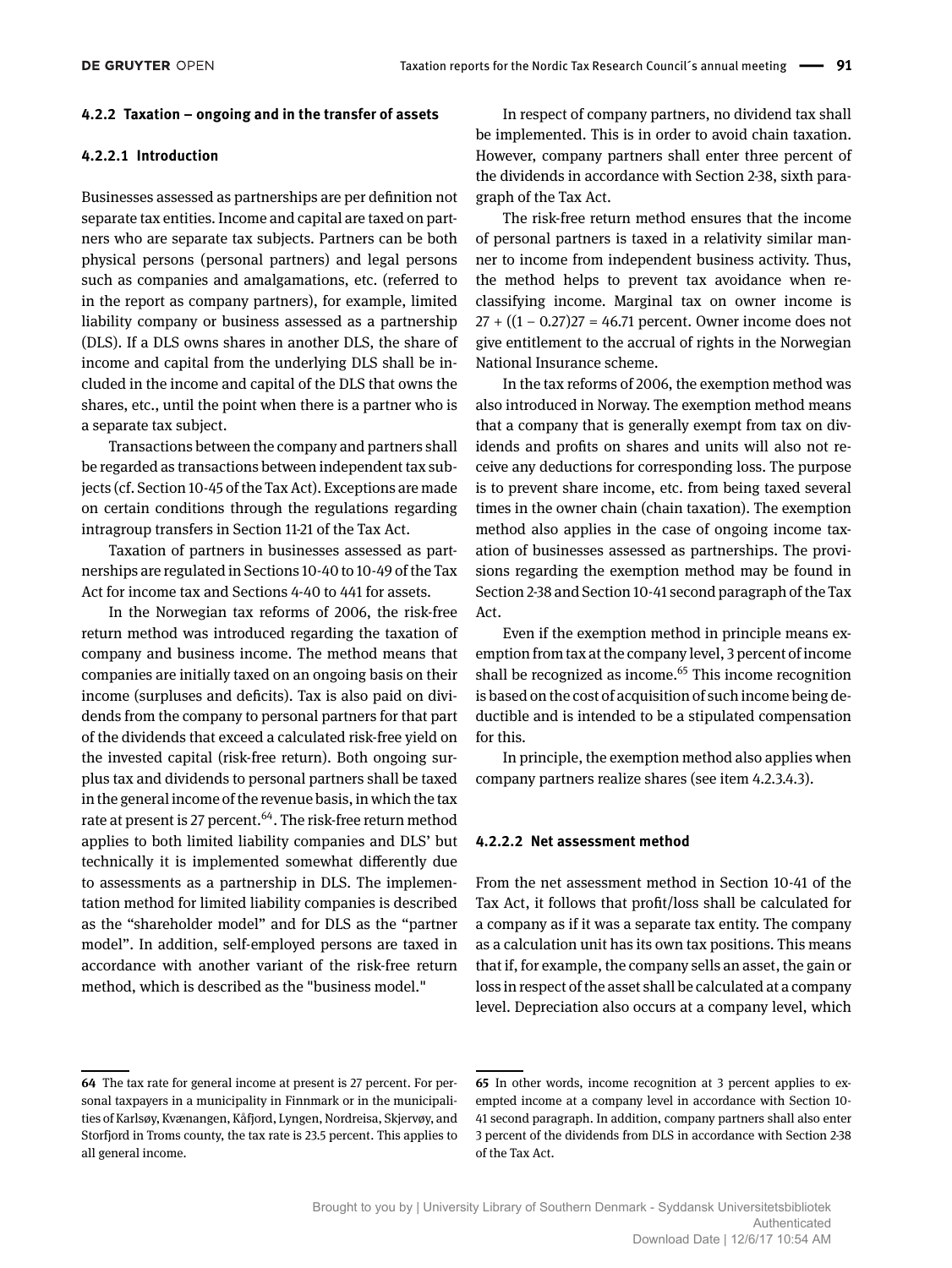means that the partners receive individual depreciation on company assets. The exemption method, regarding tax exemption for certain companies, etc., income on shares and other assets (cf. Section 2-38 of the Tax Act), is applicable when calculating income at a company level (cf. Section 10-41 second paragraph). The exemption method means that, in principle, share income, etc. is exempt from tax at a company level. However, the company shall enter 3 percent of the exempt income in accordance with Section 1041 second paragraph and Section 2-38 sixth paragraph of the Tax Act. Share income, etc. from companies in low tax countries that have not actually been established in or run an actual enterprise within an EEA country shall be taxed anyway (cf. Section 238 third paragraph of the Tax Act).

The calculation of surpluses and deficits is similar for partners regardless of whether they have limited or unlimited liability (joint and several liability or shared liability) or whether they are personal partners or company partners.66

If one or more partners receive remuneration for work (remuneration for work input/owner salary) in accordance with Section 226 of the Partnership Act, this shall be deducted before any surplus or deficit is allocated between the partners.

Interest on capital investments credited to the partners in accordance with Section 2-25 second paragraph of the Partnership Act is not an operating expense for the company and is therefore not a deduction that affects the calculation of surpluses and deficits for the company. Such interest will be a surplus dividend for the partners, and shall be treated as a dividend.

Once income and assets have been determined at a company level, income and assets shall be allocated to the partners. If the partners have not agreed on another allocation, the income will be distributed in accordance with the principles of the Partnership Act, which means equally large shares to each of the owners. However, for partners who have made a partnership contribution, the interest shall be distributed first, in accordance with Section 2- 25 second paragraph of the Partnership Act. The partners may agree on a different allocation if they wish. For Norwegian businesses assessed as partnerships, income is often

distributed in accordance with ownership shares or earnings.

Upon realization of shares in the course of a year, surpluses and deficits shall be allocated proportionally between transferor and acquirer in accordance with the number of months they have owned the shares. The transfer month shall be assigned to the acquirer. This means that if the shares are sold in July and on the date of transfer there is a probable deficit, but that at the end of the year there is, in any case, a surplus, e.g., because the company has sold a property recognized as a major gain, then the seller and buyer shall be attributed one-half (6/12) of the surplus each.

Both personal partners and company partners shall be taxed on any surplus at the present rate of 27 percent. Partners with unlimited liability (joint and several liability or shared liability) can fully coordinate income from DLS with other income. This means that any deficit from a DLS can be deducted from other income or vice versa.

Partners with limited liability (limited partners and silent partners) cannot deduct the deficit from a DLS in other income, but must carry it forward against subsequent surplus or profit from the company (cf. Section  $1043^{67}$  of the Tax Act).

#### **4.2.2.3 Transfer of assets from companies and partners**

#### **4.2.2.3.1 Introduction**

Transfer of assets from partners to companies will be either paid-up partnership contributions or loans.

Transfer of assets from companies to partners will take the form of either remuneration for work, repayment of paid-up equity, dividends, or loans.

#### **4.2.2.3.2 Remuneration for work**

Remuneration for work is an allowance personal partners are entitled to for work input in the company's business (cf. Section 2-26 of the Partnership Act). This will reduce the surplus or increase the deficit. Limited partners and silent partners can receive the allowance classified as salary.

**<sup>66</sup>** It is true that the specific provision for partners who are insurance companies in Section 2-38 seventh paragraph of the Tax Act means that the exemption method cannot apply for their share of income that would otherwise have been exemption method income for the company. The reason for the regulation is that these partners receive deductions for allocations in accordance with Section 8-5 of the Tax Act and that there would be no symmetry if the income was tax free.

**<sup>67</sup>** This provision entered into force on January 1, 2015. It replaces the previous deduction framework for limited partners and silent partners in the former Section 10-43 of the Partnership Act.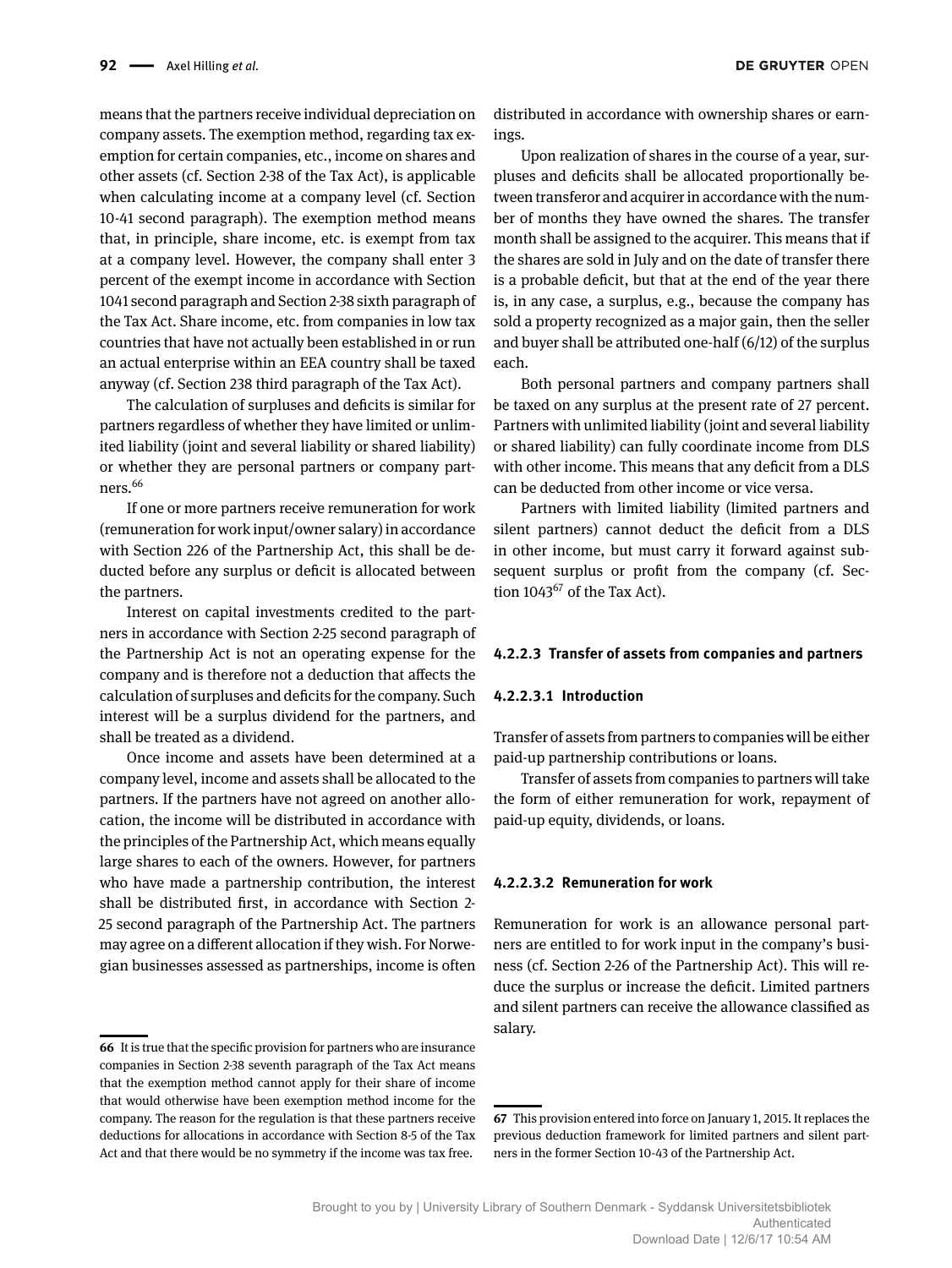In respect of partners, remuneration for work is usually business income (at present 27 percent), personal income (Section 12-2 (b) of the Tax Act) (at present 11.4 percent), and surtax (at present 9 percent<sup> $68$ </sup> for income above NOK 550,550, 12 percent above NOK 885,600).

Employer's national insurance contribution is not calculated for the remuneration for work.

Remuneration for work that has not been paid shall still be taxed in the year of accrual.

The partner will then have a receivable on the company. If the receivable is converted into equity, it shall be considered paid-up equity from the date of conversion.

#### **4.2.2.3.3 Paid-up equity**

Paid-up taxable equity constitutes the framework for the tax-free amount a partner can be repaid from the company without triggering extra tax in accordance with Section 10- 42 of the Tax Act or income recognition in accordance with Section 2-38 sixth paragraph of the Tax Act. Paid-up taxable equity on shares will in principle correspond to historical partnership contribution (total contributions– repayment of paid-up equity) in the company from unit holders (current and previous).

If a dividend does not cover a partner's tax on the surplus component or if there is a deficit in the DLS, corrections to paid-up equity shall be made in accordance with Section 10-42 seventh paragraph of the Tax Act, so-called not real contributions and tax benefit on deficit (not real repayment) $69$ . This is to ensure an identical fiscal effect as for limited liability companies and shareholders. Such corrections shall be made for both personal partners and company partners. Deficits that must be carried forward due to restrictions on coordination access for partners with limited liability in accordance with Section 10-43 of the Tax Act do not constitute grounds for such corrections.

For shares prior to January 1, 2006, there are separate transitional rules stipulating that paid-up equity shall be equal to the partner's actual share of the company's tax value as per January 1, 2006 (cf. Section 10-49-2 of the FS-FIN Regulations). In the period following this date, the same corrections shall be made for paid-up equity as always.

### **4.2.2.3.4 Dividends**

For personal partners, dividends are liable for tax as general income in accordance with the regulations in Section 10-42 of the Tax Act. Company partners shall enter 3 percent of the dividend in accordance with Section 2-38 sixth paragraph of the Tax Act.

In principle, a dividend is any transfer of assets including cash transfers, transfers of every type of asset, provision of services, as well as the partner's whole or partial use of the company's assets. This also applies when the transfer of assets is an actual loan (item 4.2.2.3.5), or when it is classified as remuneration from work (item 4.2.2.3.2), or repayment of paid-up equity (item 4.2.2.3.3).

Interest on capital investments credited to the partners in accordance with Section 2-25 second paragraph of the Partnership Act will trigger tax on the date of the actual dividends and not on earned income.

In respect of calculating the taxable income for personal partners in accordance with Section 10-42 of the Tax Act, an allowance shall be made for tax calculations on the partner's surplus shares, risk-free returns, in accordance with Section 1042 fifth paragraph and any unused risk-free returns from previous years.

The risk-free return equals the basis for the deductible risk-free return multiplied by a risk-free interest rate. For the income year 2014, the risk-free interest rate was 0.9 percent. The basis for the deductible risk-free return is the sum of the net cost price of company shares, acquisition costs, and the partner's contributions in the company, with the addition of unused risk-free returns from previous years. The contribution shall be equal to the value at the end of the year. Repayment of paid-up equity reduces the basis for the deductible risk-free return.

Dividends to company partners shall be recognized at three percent in accordance with Section 238 sixth paragraph of the Tax Act. The basis for calculating shall be reduced by tax on the partner's surplus shares. No deduction shall be made for risk-free returns. The effective tax rate is then 0.81 percent on the dividends.

In the event of chain ownership of a DLS (a DLS that owns another DLS), income recognition in accordance with Section 2-38 sixth paragraph shall occur on dividends in the individual link, i.e., in all links.

**<sup>68</sup>** For personal taxpayers in a municipality in Finnmark or in the municipalities of Karlsøy, Kvænangen, Kåfjord, Lyngen, Nordreisa, Skjervøy, and Storfjord in Troms county, the tax rate is 7 percent.

**<sup>69</sup>** The partner's share of the company's total equity does not change. An opposite correction must therefore be made in accrued equity.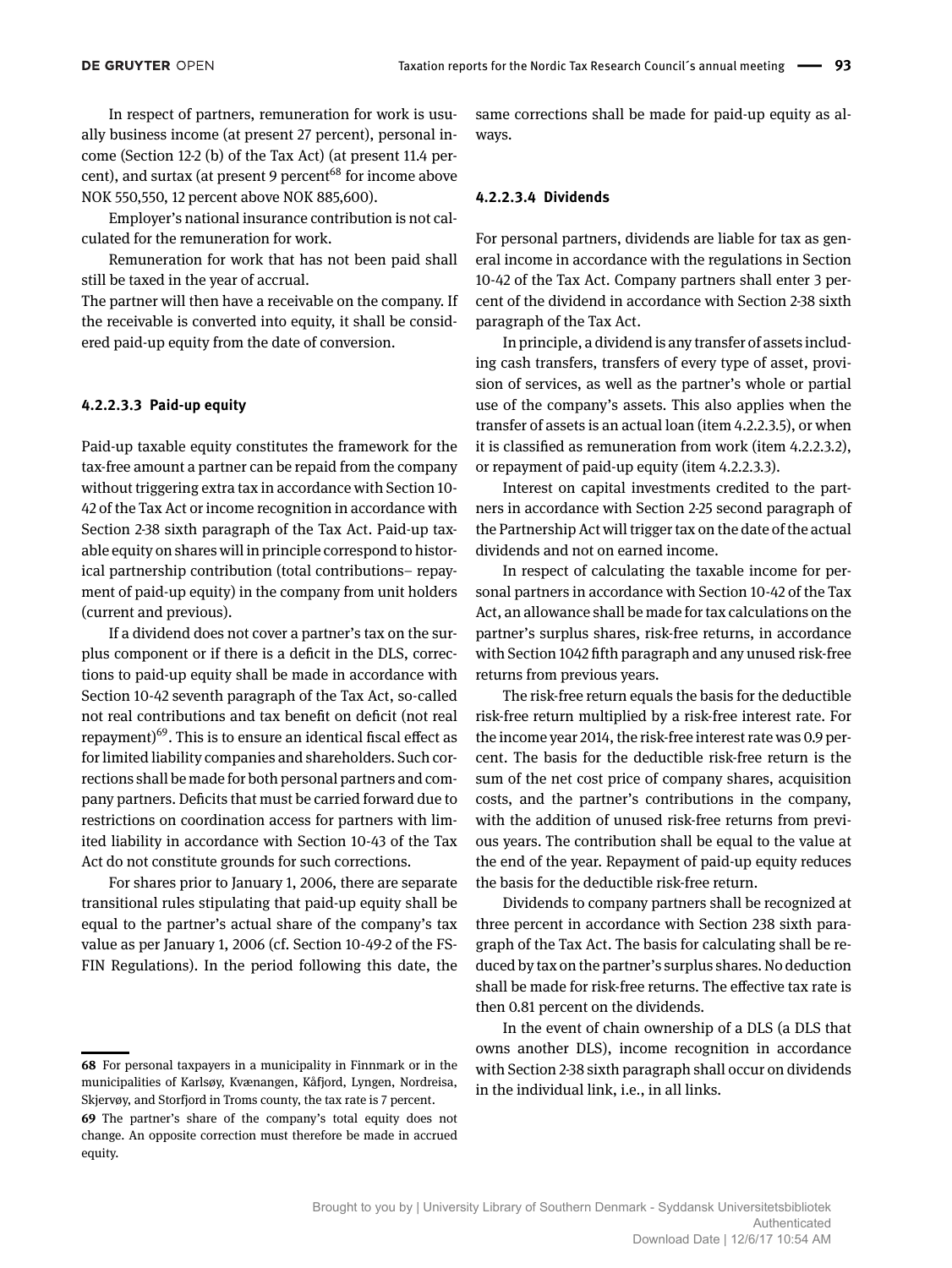#### **4.2.2.3.5 Loans**

Loans between companies and partners must be tangible<sup>70</sup> in order to be regarded as loans in a tax context. For Norwegian businesses assessed as partnerships, there are no general regulations in respect of company law that limit access to providing credit and collateral to partners (owners) and their associated parties as there are for limited liability companies in accordance with Section 8-7 to 8-11 of the Limited Liability Companies Act/Joint Stock Public Companies Act. 71 However, for limited partnerships, Section 3-17 of the Partnership Act sets limits on when the company can offer loans to partners. Loans and any collateral must remain within the free equity.

Interest income shall be taxed as capital income in accordance with Section 5-20 of the Tax Act, and a deduction will be granted for debt interest in accordance with Section 6-40 of the Tax Act. This applies to both calculation of income at a company level, and for partners.

Interest must reflect the market situation. This is pursuant to the regulations on discretionary determination in the case of a commonality of interest in Section 13-1 and in Section 10-45 of the Tax Act stipulating that transactions between partners and the company shall be considered as transactions between independent parties.

Interest free or reasonable loans from the company to partners shall be treated at the company as withdrawals in accordance with Section 5-2 of the Tax Act. Income supplements at the company shall be set at the market rate.

Partners shall be granted a deduction for debt interest corresponding to the recognized interest benefit at the company. The interest benefit shall also be treated as a dividend for the partners, or as remuneration for work or repayment of paid-up equity if conditions for this are in place.

In the case of rent free or reasonable loans (assumed to be genuine loans and not partnership contribution) to the company, the company shall be granted a deduction for interest on debt, and a corresponding income recognition of the interest benefit on the part of the partner (cf. Section 10-45 and Section 13-1 of the Tax Act). The interest benefit shall be set at the market rate. The interest benefit shall be treated as a contribution for the partner.

Interest on loans from personal taxpayers (no requirement for the taxpayer to be a partner) to the company that is not linked to a multiple debt instrument or bank deposit may be subject to extra tax in accordance with the regulations in Section 5-22 of the Tax Act. The purpose of the regulations is to prevent transfer of assets on the back of too high interest being taxed unnaturally favorably, as the company will receive a deduction for interest expenses, while the interest income will also be capital income for the lender. The regulations are in addition to normal taxation of interest income as capital income (general income) in accordance with Section 5-20 of the Tax Act.

Remission of loans or interest from businesses assessed as a partnership to partners will normally be liable for tax as a dividend to the partners, or as remuneration for work or repayment of partnership contribution if conditions for this are in place. If the remission of debt, however, is attributable to payment difficulties on the part of the partner, this will not represent a taxable benefit for the partner.

## **4.2.2.4 Type of liability – relationship between partners and the relationship with creditors**

Which type of liability the different partners must assume in order to cover the company's obligations are described in item 4.1.1.2. As described in this item, creditors who wish to submit a claim directly toward the partners, must initially submit a claim to the company. 14 days after submission of the claim, the creditor may approach the individual partners. Contributions made by a partner under the provisions of the partnership agreement are to be considered a contribution in the company (paid-up equity, which increases the input value and basis for risk-free return). If a partner covers debt, etc. beyond this, the partner may, in principle, claim recourse from the company or the other partners under the provisions of their obligations.

If the taxpayer does not receive the excess from the company or the other partners due to an inability to pay, the loss is deductible if it has been incurred as a result of business activity. This will always be the case when the company runs the business. The loss will be deducted on the date it is finally confirmed.

Partners with limited liability who have guaranteed the company's obligations may claim recourse from the company, and from the other partners, where applicable, if the guarantee obligation is made valid. If the guarantor does not receive the excess from the company or the other

**<sup>70</sup>** What constitutes a genuine loan, etc. is dealt with in the *Lignings-ABC* 2014/15 under the heading "Loans from employers/own company", item 5.

**<sup>71</sup>** It is true that it is prohibited to distribute the company's assets when this will clearly harm the interests of the company or creditors, in accordance with Section 2-26 fourth paragraph of the Partnership Act. Partners have a reversal obligation if funds have been distributed in breach of the provision.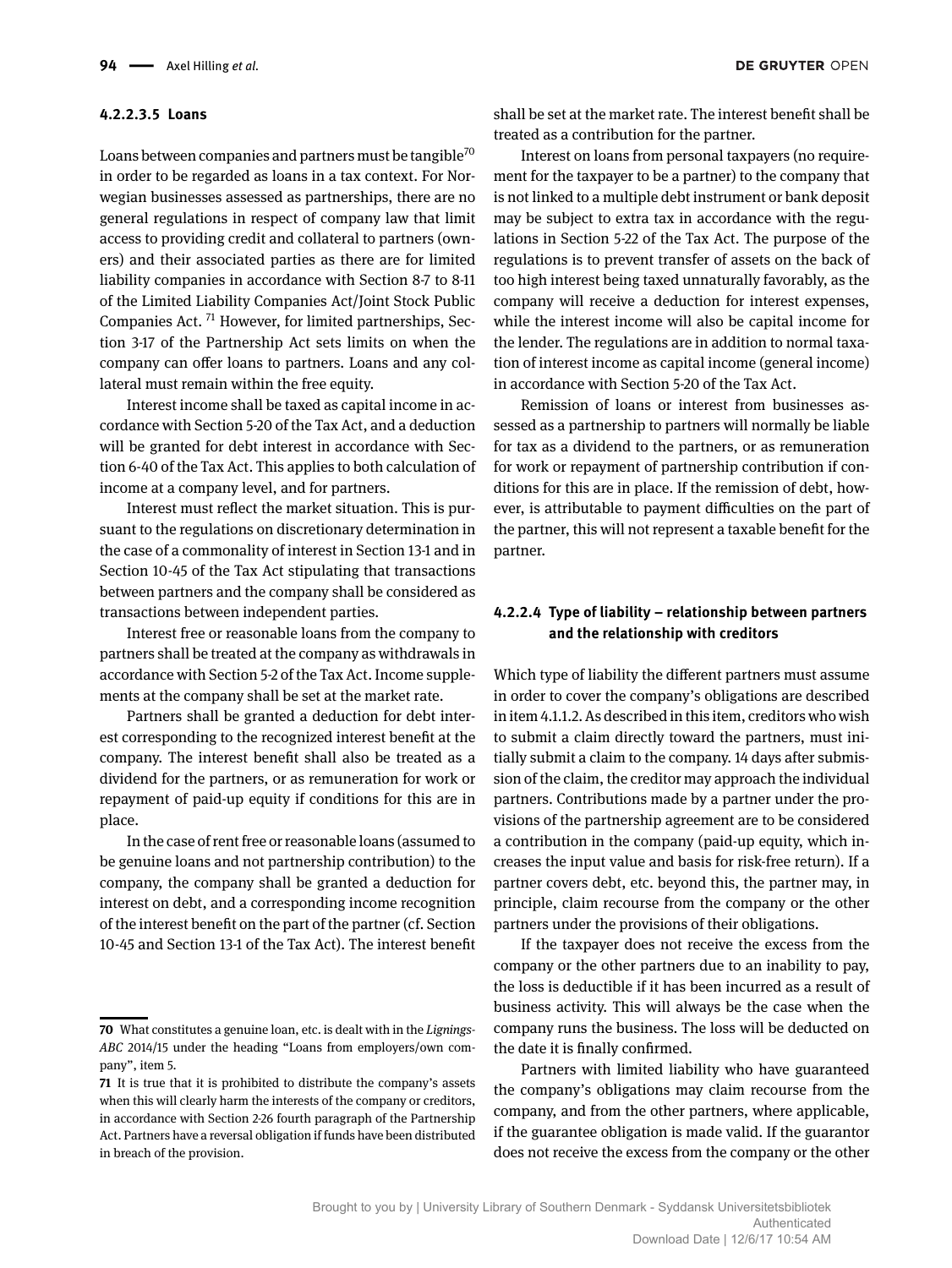partners due to an inability to pay, the loss is deductible if it has been incurred as a result of business activity. The loss will be deducted on the date it is finally confirmed.

## **4.2.3 Establishing a company and realization**

## **4.2.3.1 Establishing a company**

A company is established when two or more people start a business together that fulfils the requirements of Section 11 of the Partnership Act (see item 4.1.1). When establishing a company, it is only limited partnerships that require the partners to make contributions in the company (see item 4.1.1.2.3). To the extent that the partners make contributions, both cash and contributions in kind (assets), the relevant partner's input value and paid-up equity on the shares shall increase. For contributions in kind, the arm's length principle shall be observed. The price shall be set as between independent parties (cf. Section 131 of the Tax Act). The assets shall receive a new input value from the company and shall be considered as realized by the partners and can trigger ordinary taxation. This is because transactions between partners and the company shall be considered as transactions between independent parties (cf. Section 10-45 of the Tax Act).

A DLS can also be established through the merging of two DLSs or that one DLS demerges (splits). The regulations on tax-free mergers of DLS are regulated in Section 113 of the Tax Act. The regulations on tax-free demergers of DLS are regulated in Section 11-5 of the Tax Act.

If a person running a sole proprietorship takes on one or more associates, this shall also be considered as a newly established DLS. A sole proprietorship is considered, in principle, as realized for its owner. Entrance of new partners can, however, be tax free in accordance with the regulations on tax-free conversion in Section 11-20 of the Tax Act and Section 11-20 of the FSFIN Regulations.

## **4.2.3.2 Entry**

The entry of one partner is not regarded as realization for the other partners. The input value and paid-up equity on the shares shall be added to the contribution in the company, where applicable.

### **4.2.3.3 Withdrawal and exclusion**

When a partner withdraws from the company (in the case of withdrawal or exclusion) in accordance with the regulations of the Partnership Act (see items 4.1.2.3 and 4.1.2.4), shares for the withdrawn partner are considered realized (cf. Section 1044 of the Tax Act). The calculation of any gains or losses shall be performed in the normal way (see item 4.2.3.4).

Such withdrawal or exclusion pursuant to the provisions of the Partnership Act shall not be regarded as realization for the other partners.

### **4.2.3.4 Full or partial realization of shares**

### **4.2.3.4.1 Introduction**

The regulations on gains or losses upon realization, including redemption of shares and dissolution of the company are regulated in Section 1044 of the Tax Act. In principle, the provisions apply to both personal partners and company partners, although for company partners who come under the exemption method, there are extensive exemptions from tax obligations for profit or right to deduct for loss in accordance with Section 2-38 of the Tax Act. The general rule in Section 10-44 of the Tax Act is initially dealt with in item 4.2.3.4.2, followed by exemptions in item 4.2.3.4.3.

Dissolution raises a number of special problems and is dealt with in item 4.2.3.5.

## **4.2.3.4.2 Gains and losses upon realization of partnership capital**

When realizing parts in a business assessed as a partnership, gains are, in principle, liable for tax and losses are deductible for the party realizing the shares (cf. Section 10- 44 of the Tax Act).

Gains or losses are set to net compensation upon realization, after deduction of the realization costs and input value. The input value is the net cost price of the shares and acquisition costs, plus the partner's contribution in the company and adjusted for change in the deductible risk-free return during the period of ownership in accordance with Section 10-42 seventh paragraph of the Tax Act (not real contributions and tax benefit on deficit). Upon realization of parts of the shares, the input value shall be allocated proportionally.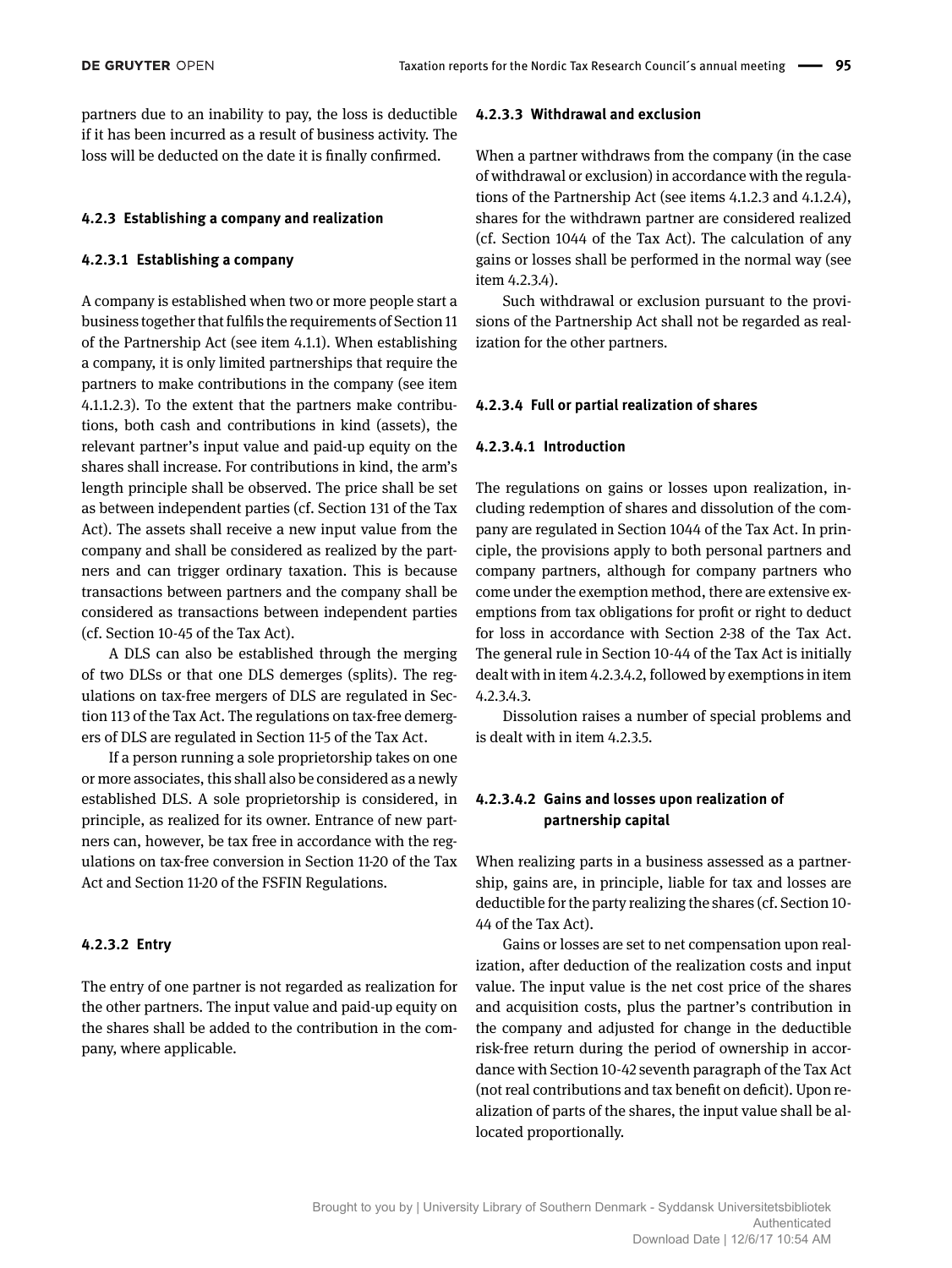In respect of personal partners, any profit shall be reduced by unused risk-free returns.

Partners with limited liability (limited partners and silent partners) who have deficits to carry forward in accordance with Section 10-43 of the Tax Act may enter this deficit as a deduction in any profit.

If the company was established after 2006 and the partnership capital have not been previously realized, the input value and paid-up equity will be the same.

In respect of partnership capital from before January 1, 2006, there are separate transitional rules for setting input values as per January 1, 2006 (see Section 10-49-1 of the FSFIN Regulations). In the period following this date, the same corrections as above shall be made for input values for the period after January 1, 2006.

For partnership capital acquired through inheritance or as a gift, the acquirer shall continue the testator's or the donor's input value (cf. Section 10-46 and Section 10-33 of the Tax Act). If the gift has been donated or if the testator died before January 1, 2014, the lowest sales value on the date of transfer and inheritance tax basis shall be used as a basis for the input value.

### **4.2.3.4.3 Exemptions – the exemption method**

Partners who come under the exemption method shall, in any case, not be taxed on profit or be eligible to deduct for loss upon realization of partnership capital in a DLS (cf. Section 2-38 second paragraph (b) of the Tax Act). Gains or losses can, however, be liable for tax/deductible loss in accordance with the regulations in Section 2-38 third paragraph (e) and (f) of the Tax Act.

The exemption method applies to partners who are limited liability companies, public limited liability companies, savings banks, independent finance enterprises, mutual insurance companies, cooperative enterprises, unit investment trusts, bankrupt estates, administration estates (if the debtor in bankruptcy is a company, etc. of the type covered by the exemption method), associations, foundations, municipalities and county councils, intermunicipal companies, and companies wholly owned by the state. The same applies to corresponding foreign companies (e.g. European companies (SE) that are domiciled in Norway and European cooperative enterprises (SCE) that are domiciled in Norway).

In other words, in principle, these partners are exempt from gains and are not eligible to deduct for losses upon realization of shares.

However, gains will be liable for tax if the DLS's total market value of shares, units, etc., which fall outside the exemption method (cf. Section 2-38 third paragraph  $(a-d)^{72}$ of the Tax Act), at any time during the last two years up to the recovery date (realization date) has exceeded 10 percent of the company's total value of shares, etc.

However, losses will be deductible if the DLS's total market value of shares, units, etc., which fall outside the exemption method (cf. Section 2-38 third paragraph (a-d) of the Tax Act), for a period of two years prior to the date of the loss (realization date) has exceeded 10 percent of the company's total value of shares, etc.

#### **4.2.3.5 Tax dissolution**

#### **4.2.3.5.1 Introduction**

A DLS may be considered as dissolved with regards to tax even if it has not been dissolved in terms of company law. This is initially referred to in item 4.2.3.5.2.

The tax treatment during the year of dissolution must be undertaken at both company level and partner level. At a company level the tax treatment is undertaken for income, costs and any gains/losses to the company's assets (see item 4.2.3.5.3). At a partner level the dissolution shall be regarded as a realization of shares from the partners to the company (see item 4.2.3.5.4).

## **4.2.3.5.2 When is the company dissolved with regards to tax?**

There are new regulations regarding when a DLS shall be regarded as dissolved with regards to tax with effect from the income year 2015 in Section 10-44-2 of the FSFIN Regulations. A business assessed as a partnership shall be considered dissolved with regards to tax when

- a) the company is registered in the Register of Business Enterprises and a formal dissolution and liquidation have taken place in accordance with the regulations of the Partnership Act. For more information about this, see item 4.1.3.
- b) the company is registered in the Register of Business Enterprises, the business has been wound up and in the two preceding income years the company has not submitted a turnover statement or other state-

**<sup>72</sup>** This applies, for example, to shares in a company in a low tax country outside the EEA.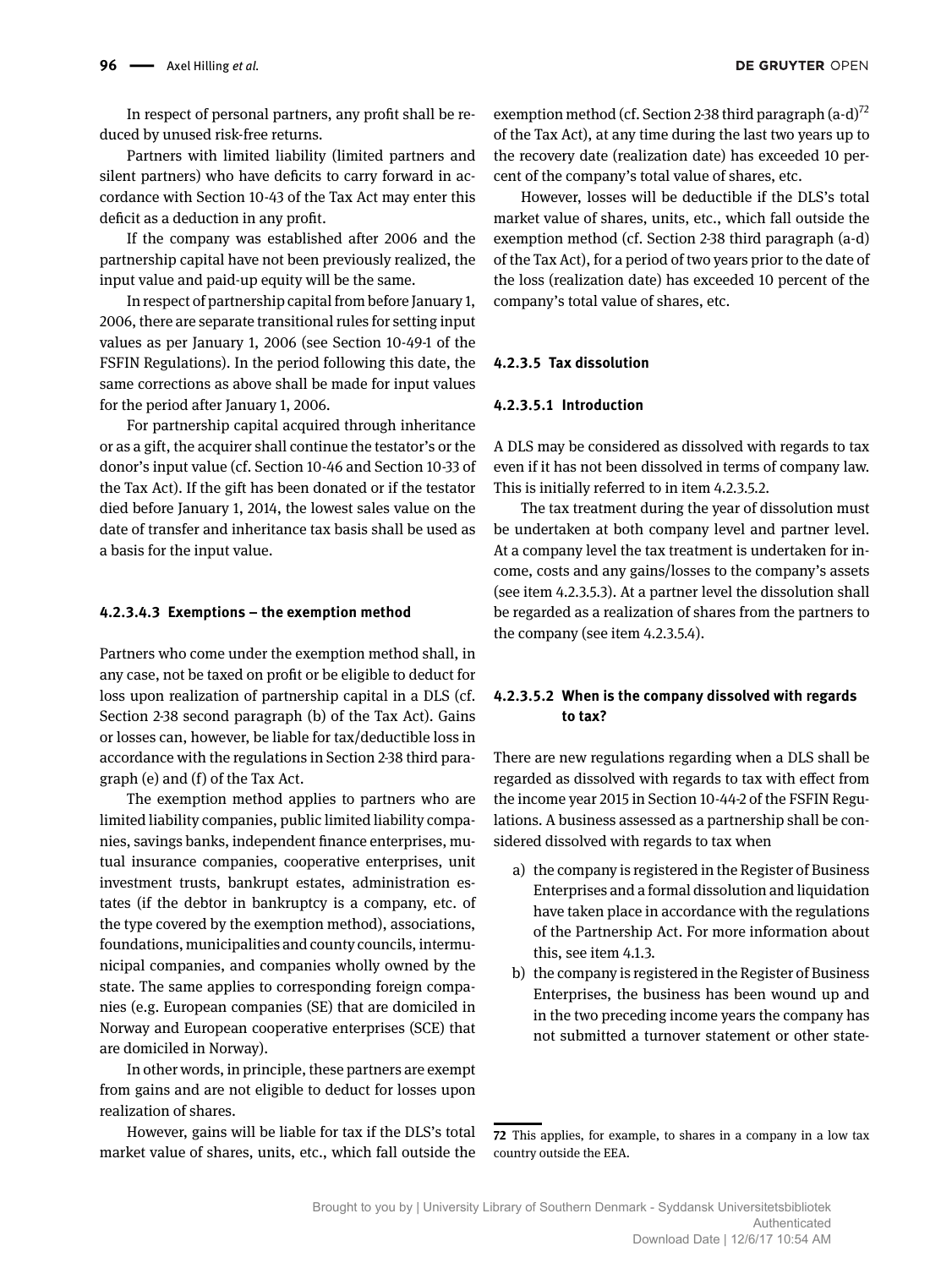ment referred to in Section 4-9 of the Tax Assessment Act, i.e., obligatory tax assessments for DLS.

- c) the company is not registered in the Register of Business Enterprises and the business has been wound up.
- d) parts have changed ownership in such a manner that subsequently only one owner of the previous company's assets or business remains. However, this does not apply if the remaining owner transfers parts of the company to another party within eight months of the change of ownership. If the remaining owner has taken over shares resulting from an inheritance, the change of ownership shall be considered as having taken place on the date of distribution or undivided estate acquisition.
- e) the company enters bankruptcy proceedings. Dissolution shall be considered as taking place on the date that the bankruptcy proceedings open.

Conversion from a DLS to a company or an amalgamation that is a separate tax entity (e.g., limited liability company), in principle, is also regarded as dissolution of a DLS. This type of conversion, however, may be tax free in accordance with the regulations in Section 11-20 of the Tax Act and Section 11-20 of the FSFIN Regulations.

## **4.2.3.5.3 Tax treatment during the year of dissolution – company level**

Income in the company shall be determined in the normal way during the year of dissolution until the company is considered dissolved. The company must realize its assets to third parties or to one of the partners prior to dissolution. Sales fees, gains or losses during the year of dissolution shall be handled in accordance with the normal regulations. If assets are given away or sold at a reduced price, the regulations on exemptions in Section 5-2 of the Tax Act may come into effect. Benefits (the value of gifts or gift elements) upon withdrawal shall then be entered as the company's general income. All tax positions must be settled during the year of dissolution.

Income shall be distributed amongst the partners in accordance with the normal regulations.

## **4.2.3.5.4 Tax treatment during the year of dissolution – partner level**

In respect of partners, a distinction must be made between the transfer of assets prior to the date of settlement and transfer of assets in connection with the dissolution.

The transfer of assets prior to the date of settlement shall be taxed in accordance with the normal regulations referred to in item 4.2.2.3.

Assets transferred in connection with the dissolution shall be considered a part of the realization fee (output value): Any assets shall be valued at their sales value.

Any gains or losses shall be determined in the normal manner as referred to in item 4.2.3.4.

#### **4.2.4 National principles for international conditions**

#### **4.2.4.1 Introduction**

Norwegian taxation is based on two principles:

*The global income principle*: All income and assets from both Norway and abroad are liable for tax to Norway for both physical persons who are resident and companies who are domiciled in Norway (see Section 2-1 ninth paragraph and Section 2-2 sixth paragraph of the Tax Act). *The source principle*: Income from Norwegian sources and assets associated with Norwegian sources shall be taxed in Norway, see Section 2-3 of the Tax Act.

In respect of surplus from a DLS, the global income principle applies (cf. Section 2-1 ninth paragraph (personal partners) and Section 22 sixth paragraph (company partners) of the Tax Act). If a tax agreement does not exist or there is a tax agreement based on the credit principle on the Norwegian side, the partners may claim credit for foreign tax in accordance with the regulations in Section 16- 20 of the Tax Act. This applies to both the partners' and the company's tax. If a tax agreement exists based on the exemption method, the Norwegian taxation right may be superseded. Typically, this may apply where a company has a permanent operating base in the other country.

Gains on the realization of parts in companies that operate abroad are liable for tax in accordance with the general regulations. Losses are also deductible. If the other country (source country) considers such disposal of shares as sale of underlying working capital, double taxation may arise. If Norway has a tax agreement with the other country, the tax agreement will determine whether Norway grants credit for tax imposed on the other country. If the tax agreement is based on the exemption method, it will be assumed that Norway cannot tax the gain.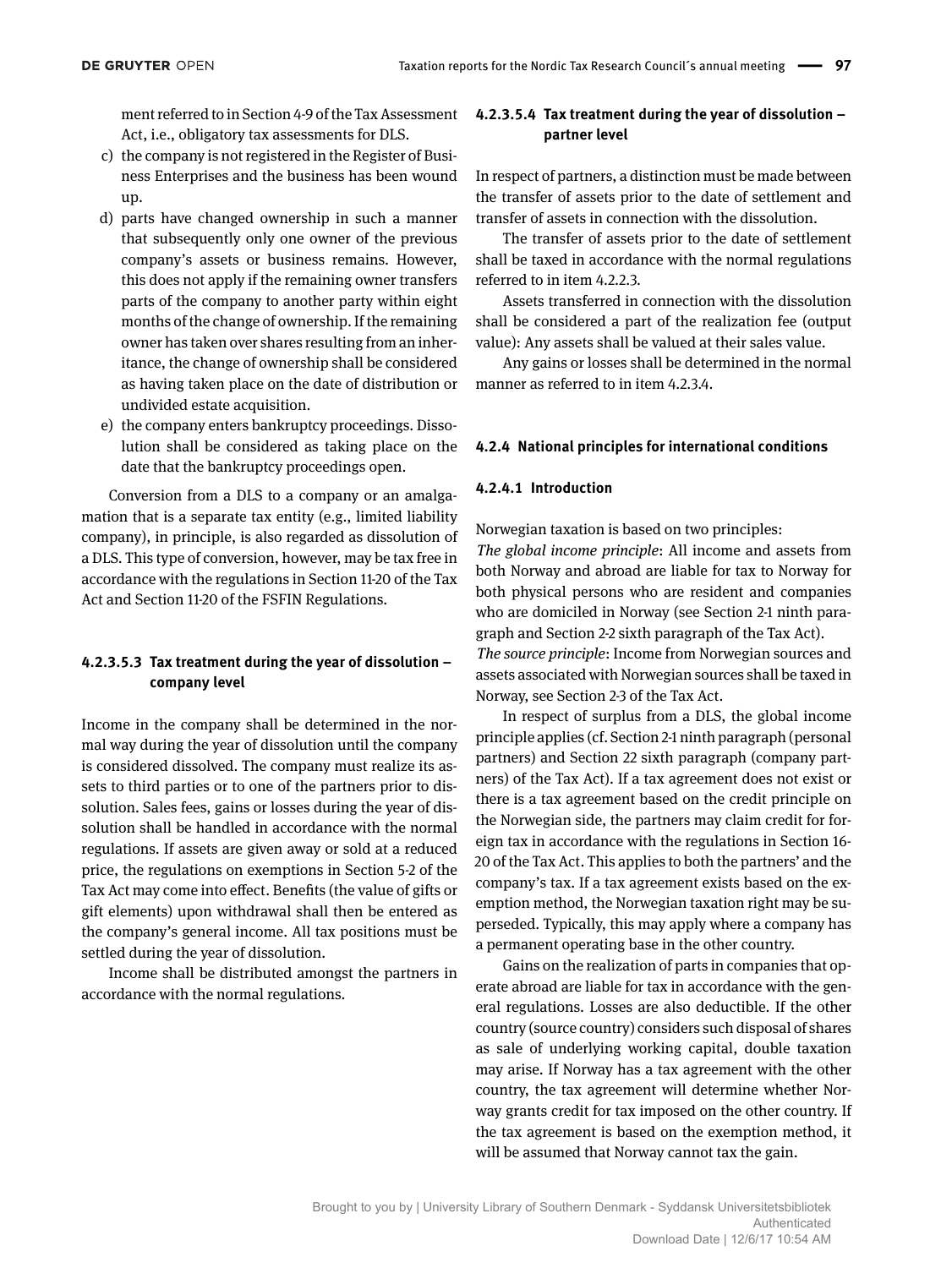Basically, the global income principle also applies for dividends to personal partners in accordance with Section 10-42 of the Tax Act. For a tax obligation to exist, the partner must be liable for tax to Norway on the date of distribution. The tax liability applies only to dividends associated with income that is or has been liable for tax to Norway. If a business assessed as a partnership runs an enterprise in which the business income for the partners is liable for tax in its entirety, the tax liability to Norway in accordance with Section 2-3 first paragraph (b) of the Tax Act and the Norwegian taxation right is not superseded following a tax agreement, the total dividends from the company to such partners will be fully liable to tax in accordance with Section 1042 of the Tax Act.

There are no special regulations for DLS in group arrangements, with the exception of the regulations regarding intragroup transfers in accordance with Section 11-21 of the Tax Act. There is no corporate taxation in Norway and DLSs are not covered by the regulations on group contributions. Rather, the tax positions of the individual tax entities are taken into account. Income and assets from DLS are included in the partners' income. If a DLS owns another DLS, the income and assets of the underlying DLS must be included in the income and assets of the DLS that owns the shares.

The tax liability is, however, limited by the tax agreements and certain provisions of internal law (see Sections 2-34 and 2-37 of the Tax Act).

In order to ensure the Norwegian tax base, Norway has several sets of regulations regarding taxation in certain situations. This concerns, for example, the regulations on:

- tax obligation on contributions and withdrawals from a Norwegian area of taxation in accordance with Sections 14-60 to 1466 of the Tax Act,
- tax obligation on emigration (exit) of persons (Section 10-70 of the Tax Act), companies (Section 10-71), and assets etc., which are removed from the Norwegian area of taxation (Section 9-14 of the Tax Act),
- tax obligation on advance on remuneration for work, etc. (Section 14-43 of the Tax Act),
- limitation on deduction for interest between associated parties (Section 6-41 of the Tax Act),
- transfer pricing (TP), and
- nonstatutory piercing of the corporate veil.

Item 4.2.4.2 below deals with which foreign companies shall be assessed as partnerships. Item 4.2.4.3 deals with how Norwegian partners in these companies are taxed. Item 4.2.4.4 describes how foreign partners are taxed on income from "Norwegian" DLS or DLSs that have a permanent operating base in Norway.

## **4.2.4.2 Which foreign companies shall be assessed as partnerships?**

When assessing whether a foreign company should be treated in accordance with the regulations on assessment as a partnership, it is generally assumed that the foreign company, materially wise, must be considered a company in accordance with the Partnership Act. This means that Norwegian partners shall be assessed as partnerships based on participation in the relevant company, if the foreign company fulfils the conditions of Section 11 of the Partnership Act (see item 4.1.1.2.1).

Foreign companies that Norwegian partners invest in and are assessed as a partnership are primarily private equity funds. The funds are often organized as limited partnerships, which have many similarities to Norwegian limited partnerships. Limited partnerships most often have a general partner (GP) who has unlimited liability in accordance with local legislation or the partnership agreement. The other owners usually have limited liability.

In a statement of principles published on April 9, 2015, the Directorate of Taxes has defined its views regarding what is required to be regarded as a UDLS (foreign business assessed as a partnership).

In the issue of assessment as a partnership, the actual position the different parties have in or toward the company with regard to company law in the country in which the company is registered, as well as which positions result from the agreement between the parties, must be considered. Statoil Holding (Rt. 2012 s. 1380).

When considering the type of assessment, the Directorate of Taxes assumes that it is basically sufficient that the GP has an "unlimited personal liability" that the GP in accordance with the partnership agreement and internal law in the country of registration is liable for the company's external obligations.

The GP is considered a partner in the fund for "joint expense and risk" when the GP has a financial interest as to whether the foreign fund runs at a surplus or deficit. This situation can occur when the GP has made a capital contribution, which gives an entitlement to surplus dividends or obligation to cover deficits in the same way as other partners. This applies even if the surplus is small.

The Directorate of Taxes assumes that a foreign fund can qualify for assessment as a partnership even if the GP does not have an obligation to make a partnership contribution in the fund. Often in such cases the unlimited liability will commit the GP to covering the residual obligation if the fund recorded a deficit, while the GP is also entitled to a share of the surplus if the company enters a qualified surplus position. The Directorate of Taxes assumes that in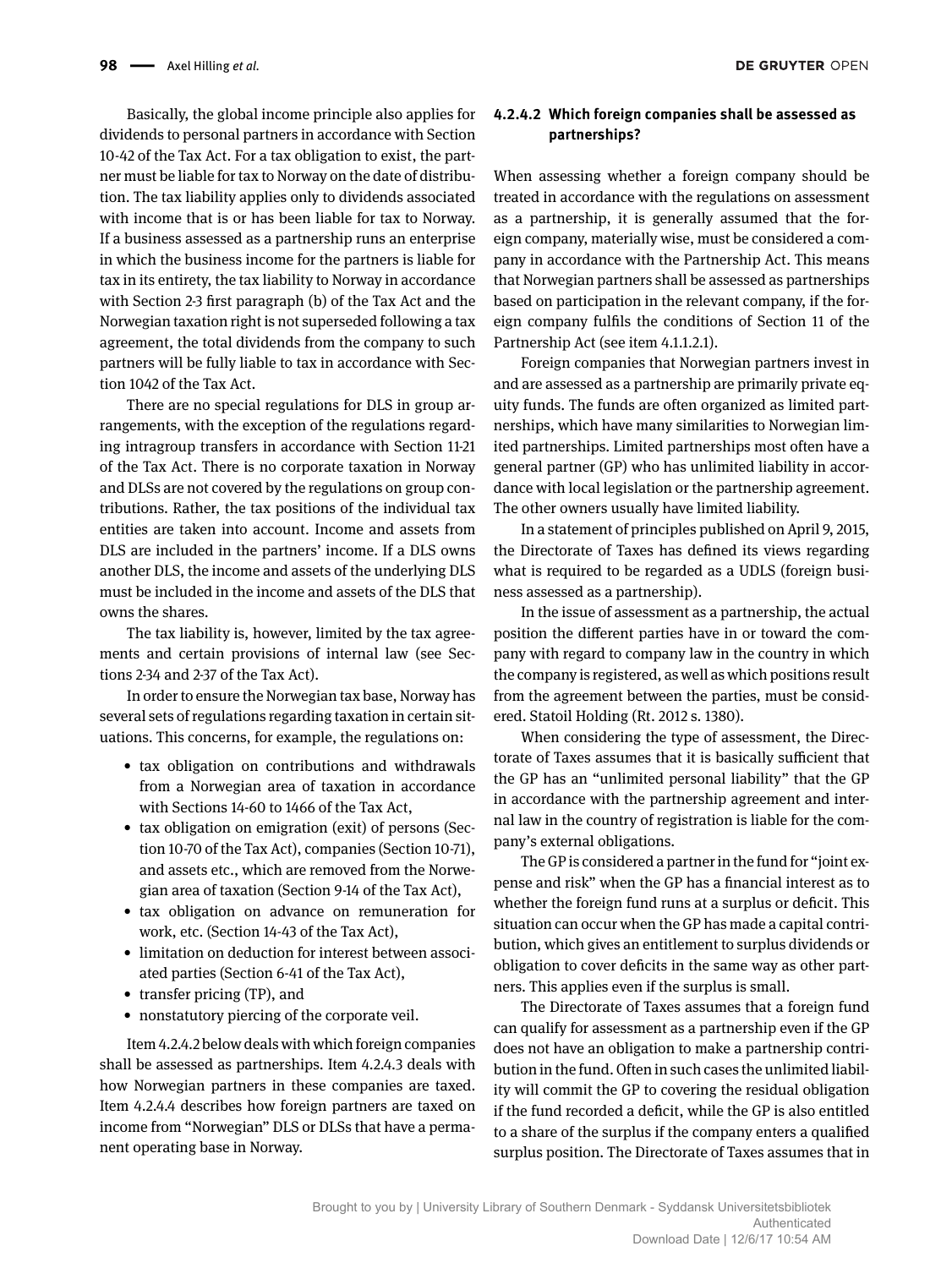such cases the GP will have such a financial interest in the business relationship that the conditions for assessment as a partnership will be fulfilled.

In certain cases, the right to income flows and liability for company operation will be allocated to different legal subjects (e.g., to screen any income flows from liability). If the GP has made a partnership contribution, which gives entitlement to surplus dividends and an obligation to cover deficits in the same way as other partners in the company, this will also support the notion that the GP is a partner for "joint expense and risk" in the company. If the GP has no financial interest in whether the company is running at a profit or loss, the GP will not be a partner for "joint expense and risk" in the company. The company will thereby not be considered a UDLS.

#### **4.2.4.3 Taxation of Norwegian partners in a UDLS**

For Norwegian partners in foreign businesses assessed as partnerships (UDLS) income and assets from the UDLS shall be taxed in accordance with the internal law regulations in Sections 10-40 to 10-49 and Sections 4-40 and 4-41 of the Tax Act (prior to tax agreements, etc. becoming applicable) in the same way as income from Norwegian DLS. This means that the Norwegian partners must transform the foreign accounts into Norwegian tax accounts. This reworking presents several challenges, for example, whether the exemption method shall be applied, the limit between debt and equity and timing of income.

For Norwegian partners in a UDLS, a condition for being granted a deduction for deficits is that the deficit can be documented. In accordance with Section 10-41 first paragraph, second item, partners must expressly declare that all supporting material for the company's accounts will be submitted at the request of the tax authorities. If they make such a declaration but are nonetheless unable to submit the documentation, they will risk a surtax being imposed (cf. Act 24, Section 10-2 on Tax Assessment).

#### **4.2.4.4 Taxation of foreign partners**

Foreign partners (resident or domiciled abroad) in a DLS who operate a business in Norway are normally liable to tax on current surpluses in accordance with Section 10- 41 of the Tax Act (cf. Section 2-3 first paragraph (b) of the Tax Act). If the company is considered as having a permanent operating base in Norway, the partners shall also be regarded as having a permanent operating base in Norway. Whether Section 2-3 of the Tax Act covers the realization of shares is regarded with some uncertainty, even if the Ministry of Finance assumed this in two rulings included in Utv. 1998 s. 432 and Utv. 200 s. 420.

In order for dividends to be liable to tax in Norway, in accordance with Section 10-42 of the Tax Act, the partners must be liable to tax in Norway on the date of distribution. In addition, the tax liability applies only to dividends associated with income that are or have been liable for tax to Norway. If a business assessed as a partnership runs an enterprise in which the business income for the partners is liable for tax in its entirety, the tax liability to Norway in accordance with Section 2-3 first paragraph (b) of the Tax Act and the Norwegian taxation right is not superseded following a tax agreement, the total dividends from the company to such partners will be fully liable to tax. If the partner is fully taxed on the dividends, he or she may also claim riskfree returns in the same way as Norwegian partners.

If a foreign partner is considered to be running a business through a permanent operating base in Norway (i.e., when only a proportion of the partner's share of business income is liable to tax in Norway), in the income year, or in some of the four preceding years, the partner may claim the tax obligation for dividends, in accordance with Section 10-42 of the Tax Act, is limited proportionally (see Section 10-47 first paragraph of the Tax Actand Section 10-47 of the FSFIN Regulations).

If it is obvious that the dividend must be considered as originating from an enterprise that is not taxed in the country on the basis of a tax agreement, or on the basis of a limited tax obligation in accordance with Section 2-3 of the Tax Act, the partner may, in exceptional cases, also claim that dividends liable to tax are limited proportionally, even if he or she does not fulfil the conditions of Section 10-47 first paragraph of the Tax Act and that only parts of the business income are liable to tax in Norway (cf. Section 10- 47 second paragraph).

A condition for limitation is that the taxpayer fulfils the requirements for documentation (cf. Section 10-47 fourth paragraph of the Tax Act). The partner must document that the conditions have been fulfilled and provide the necessary information so that the tax authorities can determine income liable to tax (dividends in accordance with risk-free returns, which are liable for tax to Norway).

If the claim cannot be settled by expiry of the deadline for submitting tax returns, the claim must be presented no later than six months after the claim can be settled. Claims cannot be presented more than three years after expiry of the income year (cf. Section 10-47 fifth paragraph of the Tax Act).

If the partner's dividend is reduced in accordance with the regulations in Section 10-47 of the Tax Act, the risk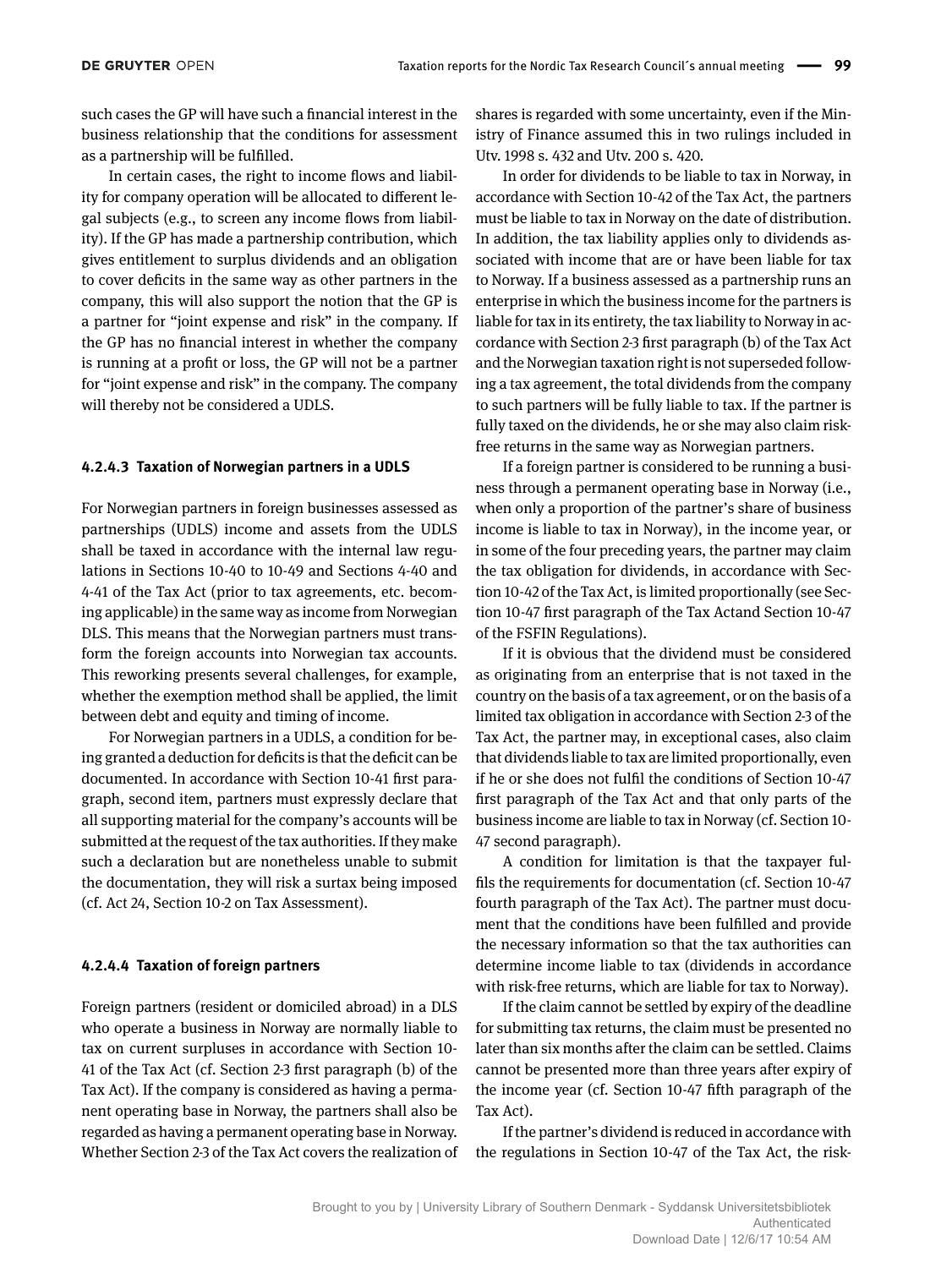free return shall also be reduced by the same proportion as the dividends (cf. Section 10-47 sixth paragraph and Section 1047-1 eight paragraph of the FSFIN Regulations).

## **Bibliography**

Laws and regulations are available at<https://lovdata.no/>

Lignings-ABC 2014–15, [http://www.skatteetaten.no/upload/PDFer/](http://www.skatteetaten.no/upload/PDFer/Lignings-ABC%202012-13%20endelig%20med%20aktive%20lenker.pdf?epslanguage=nb-NO) [Lignings-ABC%202012-13%20endelig%20med%20aktive%](http://www.skatteetaten.no/upload/PDFer/Lignings-ABC%202012-13%20endelig%20med%20aktive%20lenker.pdf?epslanguage=nb-NO) [20lenker.pdf?epslanguage=nb-NO](http://www.skatteetaten.no/upload/PDFer/Lignings-ABC%202012-13%20endelig%20med%20aktive%20lenker.pdf?epslanguage=nb-NO)

Norsk bedriftsskatterett, Ole Gjems-Onstad 8th edition 2013.

Bedrift, selskap og skatt, Skattlegging av næringsdrivende, selskaper og eiere, advokatfirmaet BA-HR DA og Frederik Zimmer (editor), 6<sup>th</sup> edition 2014.

Selskapsrett, Geir Woxholth, 5th edition 2014.

## **5 Sweden**

By Martin Berglund

## **5.1 Introduction**

This report examines how *personselskaber* (Danish for *partnerships*) in Sweden are taxed and regulated according to private law. The instructions from The Nordic Tax Research Council for the national reports state that *personselskaber*refers to the type of company that is not an independent taxpayer but rather companies that are fiscally transparent. The companies can be of two types: (1) companies where each partner has equal and unlimited responsibility for company obligations, (2) companies where some partners have equal and unlimited responsibility for company obligations, and other partners have limited responsibility. In Swedish law, general partnerships (*handelsbolag* in Swedish) fall under the first category, while limited partnerships (*kommanditbolag* in Swedish) are included in the second category.

Examination of other types of companies within Swedish law is outside the scope of this report. The co-owners of limited liability companies (*aktiebolag* in Swedish) have limited responsibility for the company's obligations.73 In a nonregistered partnership (*enkelt bolag* in Swedish), which is not a legal person, the partners

**Martin Berglund:** Associate Professor, Uppsala University, Sweden; Email: martin.berglund@jur.uu.se

are not jointly liable for obligations. Rather, only those partners involved in a particular contract or similar legal act are responsible for it.<sup>74</sup> The following thus only examines general partnerships and limited partnerships.<sup>75</sup> When both types of companies are referred to, the term "partnership" is used.

## **5.2 Corporate Law Aspects**

#### **5.2.1 General**

In Swedish private law, partnerships are regulated by the Partnership and Non-registered Partnership Act (1980:1102) ("Partnership Act"). According to the act, a limited partnership is a special form of partnership.<sup>76</sup> The Partnership Act is made up of four chapters. Chapter 1 contains basic provisions regarding partnerships, for example the requirements for formation of a partnership. Chapters 2–4 regulate, in turn, general partnerships, limited partnerships and nonregistered partnerships. Section 5.2.2 examines general partnerships, followed by Section 5.2.3, which discusses limited partnerships. The examination here is limited to issues that are significant for the tax law review that follows. This means, for example, that regulations on partnership administration are not significantly addressed.

#### **5.2.2 General Partnerships**

#### **5.2.2.1 Requirements for Formation of a Partnership**

A partnership is formed when "two or more persons have agreed to jointly engage in business activities in a partnership and the partnership has been registered in the trade register".<sup>77</sup> In Swedish law, there is a basic, partly uncodified concept of what constitutes a company, where the least defined content forms the basis for the nonregistered partnership.78 The first requirement is an agreement on formation of a partnership between at least two people. The Partnership Act contains no specific formal require-

**<sup>73</sup>** Companies Act (2005:551) Chapter 1, Section 3.

**<sup>74</sup>** Partnership and Non-registered Partnership Act (1980:1102) (referred to below as "PA") Chapter 4, Section 5.

**<sup>75</sup>** So-called "limited companies" are also not examined in this report. For information on this form of company see Nial (1955, 425 ff.) **76** PA, Chapter 1, Section 2.

**<sup>77</sup>** PA, Chapter 1, Section 1.

**<sup>78</sup>** For the following see NJA II 1980 p. 439 f. and 443 f. See also e.g. Dotevall (2009, 19 ff.); Johansson (2011, 31 ff.); Nial (1955, 24 ff.)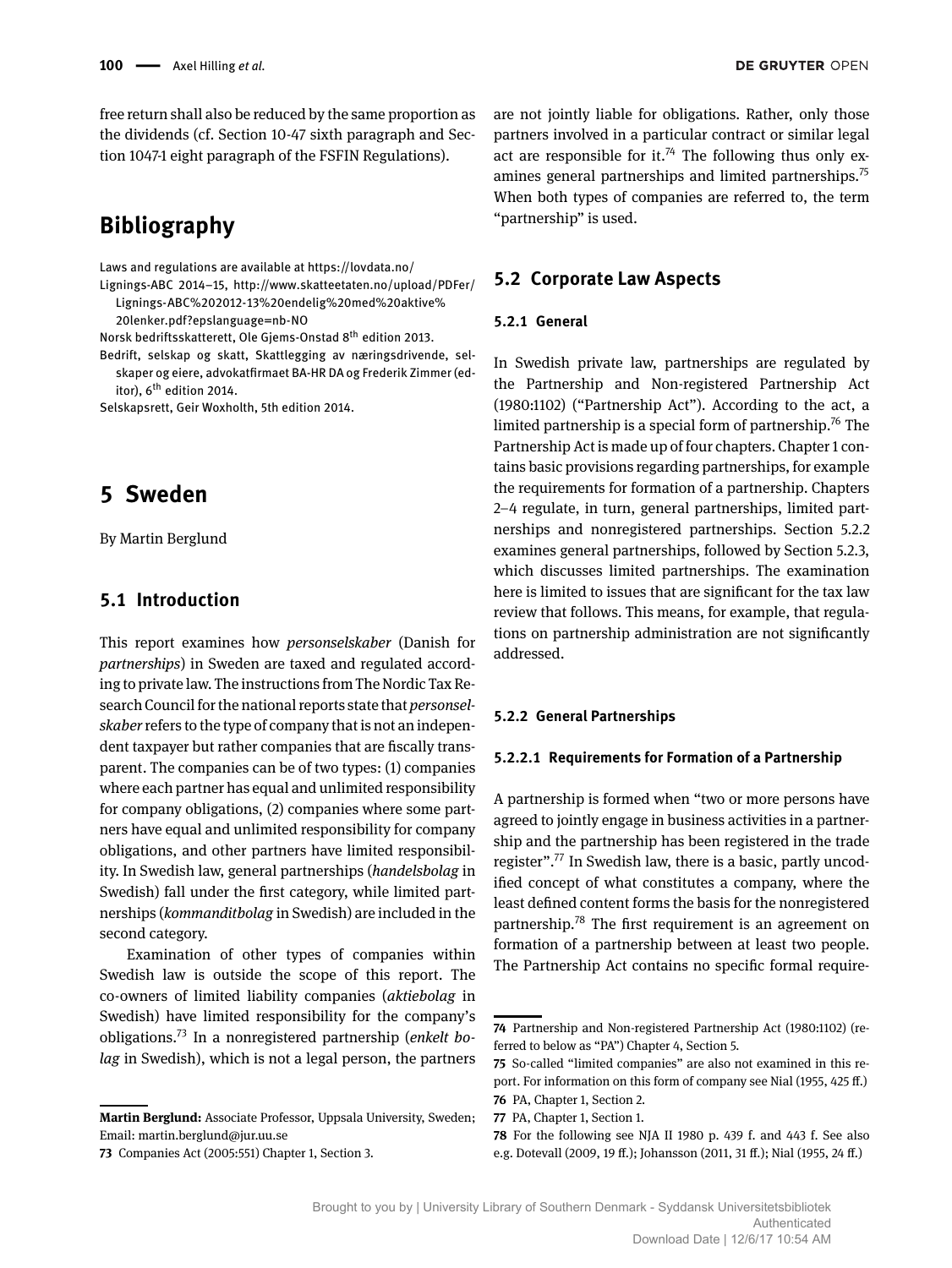ments for the partnership agreement, which, therefore, must comply with the general regulations on formation and validity of contracts.<sup>79</sup> A company agreement can thus be made verbally as well as in writing by all legal entities that have legal capacity. Both natural persons and legal persons can be partners in a general partnership. The legal consequences when a partnership contract is declared invalid differ depending on whether or not the consequences are with regard to the relationship between partners or to third parties.<sup>80</sup>

The second and most important requirement in forming a partnership is regarding its purpose. The partnership contract must contain a common purpose for the partners. The purpose of the partnership includes both an objective, for example to create a profit for the partners, and an object of the partnership, in other words the activity carried out to achieve the objective. It is precisely the common purpose that distinguishes the partnership from other contractual relationships, such as joint ownership.

A third requirement usually given is that the partners are obligated to work for the common purpose. This can be done through contribution of capital or labor. It is not enough for partners to only contribute to the purpose. There must also be an obligation to contribute. Without such an obligation, the partners can rather be considered as beneficiaries. There need not, however, be any company assets for a partnership to exist.

Thus, for a general partnership to exist, these three general requirements for formation of a partnership must be fulfilled. Specific for a general partnership is that the object of the partnership is to "engage in business". It should be noted that the purpose of the partnership need not necessarily be to make a profit, but it is adequate that the purpose is to engage in business. Normally, the purpose is of course to make a profit for the partners. The concept of "business" in the Partnership Act has the same general meaning as in private law, for example to determine who is a proprietor of a business in the case of consumer purchases and to determine when the requirement to maintain accounting records applies to natural persons.<sup>81</sup> Business refers to economic activities that can be considered professional.

Formation of a partnership that complies with these requirements is, as noted, considered a general partnership if it is registered. Inclusion in the Register of Partnerships is thus a requirement for the partnership to be a legal entity. Prior to registration, the entity is considered a nonregistered partnership without legal capacity.

## **5.2.2.2 The Mutual Rights and Obligations of the Partners**

The point of departure is that the partners themselves decide upon their mutual relationship by coming to an agreement.<sup>82</sup> The Partnership Act includes almost only nonmandatory requirements regarding the mutual relationship.<sup>83</sup> Other than management, the regulations apply primarily to distribution of profits. The profit consists of the surplus remaining after each partner has received both interest on their investment in the partnership and for expenses necessary or beneficial to the partnership, as well as a reasonable remuneration for the management.<sup>84</sup> This profit must be divided equally between the partners.<sup>85</sup> If the partners have only agreed on the distribution of profits, but not on losses, the same allocation principles apply to losses. The same applies in the reverse situation.

The partners have the right to receive their share of the surplus when the annual financial report or end-of-year accounts are completed.<sup>86</sup> If a partner does not claim their share before the end of the following financial year, the share is instead added to that partner's investment. This cannot, however, lead to a change in shares in the partnership as stipulated in the partnership agreement without the consent of the other partners.

## **5.2.2.3 The Relationship between a General Partnership and Partners to Third Parties**

The basic legal consequences of compliance with the requirements of forming a partnership are that the partnership can procure rights and incur liabilities as well as plead a cause before a court and other government agencies.87 This legal capacity and legal standing means that

**<sup>79</sup>** Especially Contracts Act (1915:218).

**<sup>80</sup>** See Nial (1955, 65 ff.)

**<sup>81</sup>** For this and the following see NJA II 1980 p. 445.

**<sup>82</sup>** PA, Chapter 2, Section 1.

**<sup>83</sup>** There is only one mandatory regulation, which is with regards to management (PA, Chapter 2, Section 5). A partner that is excluded from the management of a partnership still has the right to inspect the accounts of the partnership and be informed about the matters of the partnership.

**<sup>84</sup>** PA, Chapter 2, Sections 6 and 7 and 13. Conversely, partners are obligated to pay interest on debts to the partnership.

**<sup>85</sup>** PA, Chapter 2, Section 8.

**<sup>86</sup>** For the following see PA, Chapter 2, Sections 9 and 10.

**<sup>87</sup>** PA, Chapter 1, Section 4.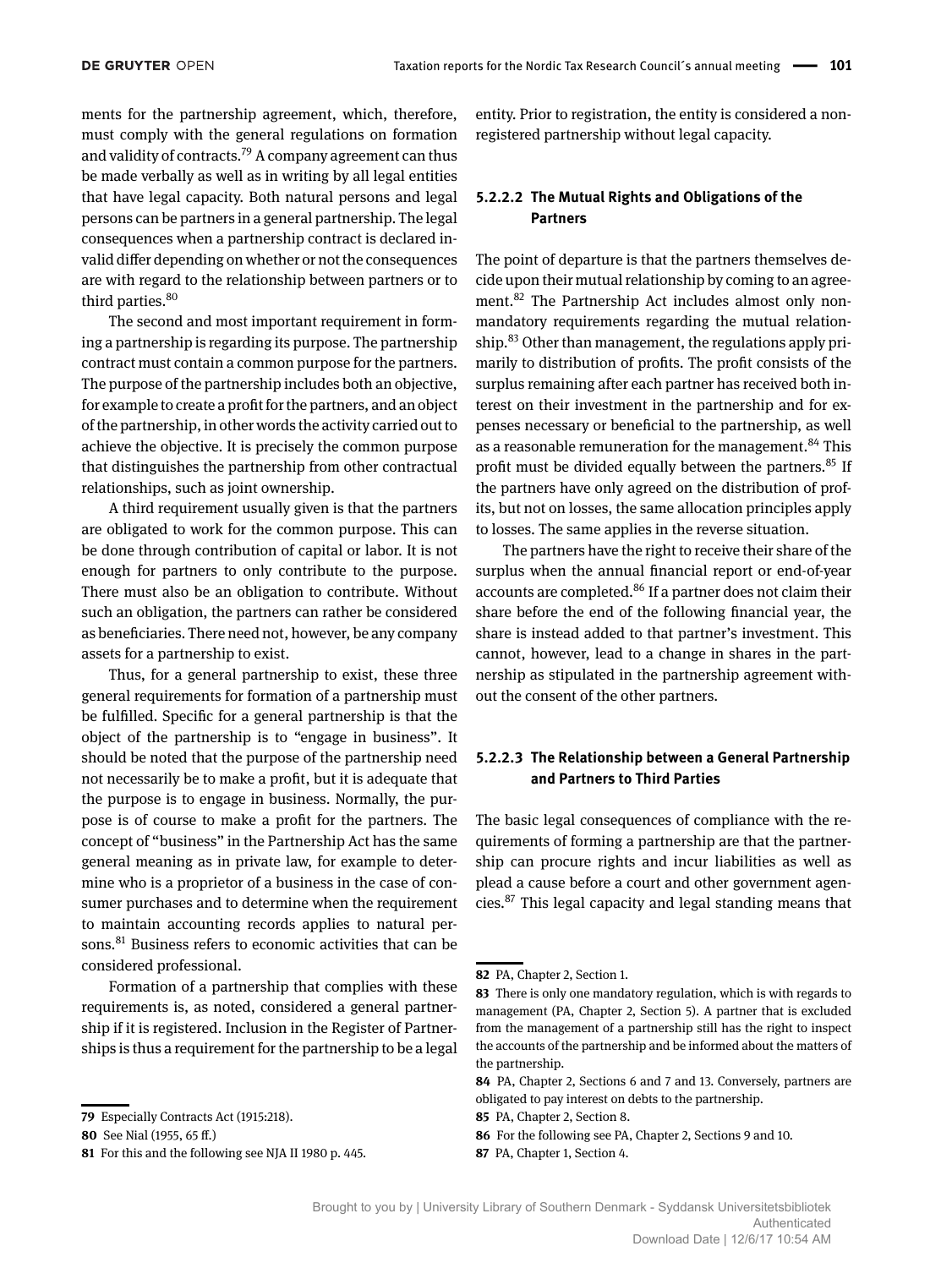the partnership is recognized as a legal person in relation to a third party. The representatives of the partnership, which are each of the partners unless otherwise agreed.<sup>88</sup> can thus enter into agreements or other legal transactions and represent the partnership in processes or other matters. Other than this rule, the Partnership Act's regulations regarding the relationship of partnerships to third parties are in principle mandatory in nature.

All the partners are "jointly and severally liable for all the obligations of the partnership". $89$  This means that the general partnership's creditors can direct their demands either toward the general partnership or toward one of the partners, whose responsibility is not limited to a specific amount. Creditors do not need to make a claim against the partnership before making a claim against one of the partners.<sup>90</sup> If a partner must pay any debts of the partnership, the partner can then make a claim of recourse against the partnership. Ultimately, a claim of recourse can be brought against the other partners, but the extent of this right is debated. A new partner is also responsible for past liabilities the partnership has incurred, but the general rule is that partners that withdraw from the partnership are not responsible for later liabilities. $91$ 

## **5.2.2.4 The Joining and Retiring of Partners as well as Transfer of Shares**

The rules that apply with regard to joining and retiring from a partnership concurs in part with general contractual principles. There are, however, certain specific regulations in the Partnership Act. Since partnerships in many respects are based on personal inputs of the partners in the form of labor, a unanimous agreement of the partners is required for a new partner to join the partnership.  $92$  For a partner to withdraw from the partnership without the partnership being terminated, the unanimous agreement of the partners is required, since it means a change in the partnership agreement. That withdrawal is possible when there is such an agreement is a consequence of the partners together having control of the partnership agreement.

**92** PA, Chapter 2, Section 2.

The extent to which new and past partners are responsible for liabilities of the partnership are given in the previous section.

An alternative to retiring from a partnership with the agreement of the other partners is that the partners terminate the partnership agreement. The partnership is then placed in liquidation after six months following the termination.<sup>93</sup> These regulations are nonmandatory. For example, a partnership agreement may be entered for a specific length of time, or some other notice period may be agreed upon. If the partnership agreement is terminated and liquidation is therefore pending, the partners can instead together agree that the partner who has terminated the agreement must withdraw from the partnership.  $94$  This regulation is in alignment with the principle given above that withdrawal is possible with unanimous agreement of the partners. If the partner who has terminated that partnership agreement does not agree to withdraw, it is however possible for the other partners, if they are in agreement, to exclude the partner in question.<sup>95</sup> The excluded partner then has the right to compensation equivalent to the amount that would have been received if the partnership was dissolved.

A partner can transfer their economic rights in the partnership without the other partners' consent. This does not mean however that the person making the transfer is retiring from the partnership or that the acquirer is joining the partnership. As was just mentioned, joining and withdrawal require, in principle, the unanimous agreement of the partners. What can be transferred is the right to receive the economic rights partners are entitled to, for example remuneration for work carried out or a share in the profits of the partnership.96

#### **5.2.3 Limited Partnerships**

With certain exceptions, regulations in the Partnership Act for general partnerships also apply to limited partnerships. $97$  The differences pertain to the condition that limited partnerships have partners whose obligation is limited to the capital invested. A partner who has unlimited obligation exactly as in general partnerships is referred to as a *general partner*, while a partner with limited obliga-

- **95** PA, Chapter 2, Section 30.
- **96** PA, Chapter 2, Section 21.

**<sup>88</sup>** PA, Chapter 2, Section 17.

**<sup>89</sup>** PA, Chapter 2, Section 20.

**<sup>90</sup>** This is not specifically given in the text of the law. See, e.g., Rodhe (1985, 336 f.)

**<sup>91</sup>** PA, Chapter 2, Section 22. A partner that has withdrawn is however responsible for subsequent obligations if the partnership's other contracting parties are in good faith regarding the partner's withdrawal. On how this is determined see e.g. NJA 1995 p. 654.

**<sup>93</sup>** PA, Chapter 2, Section 24.

**<sup>94</sup>** PA, Chapter 2, Section 29.

**<sup>97</sup>** PA, Chapter 3, Section 1.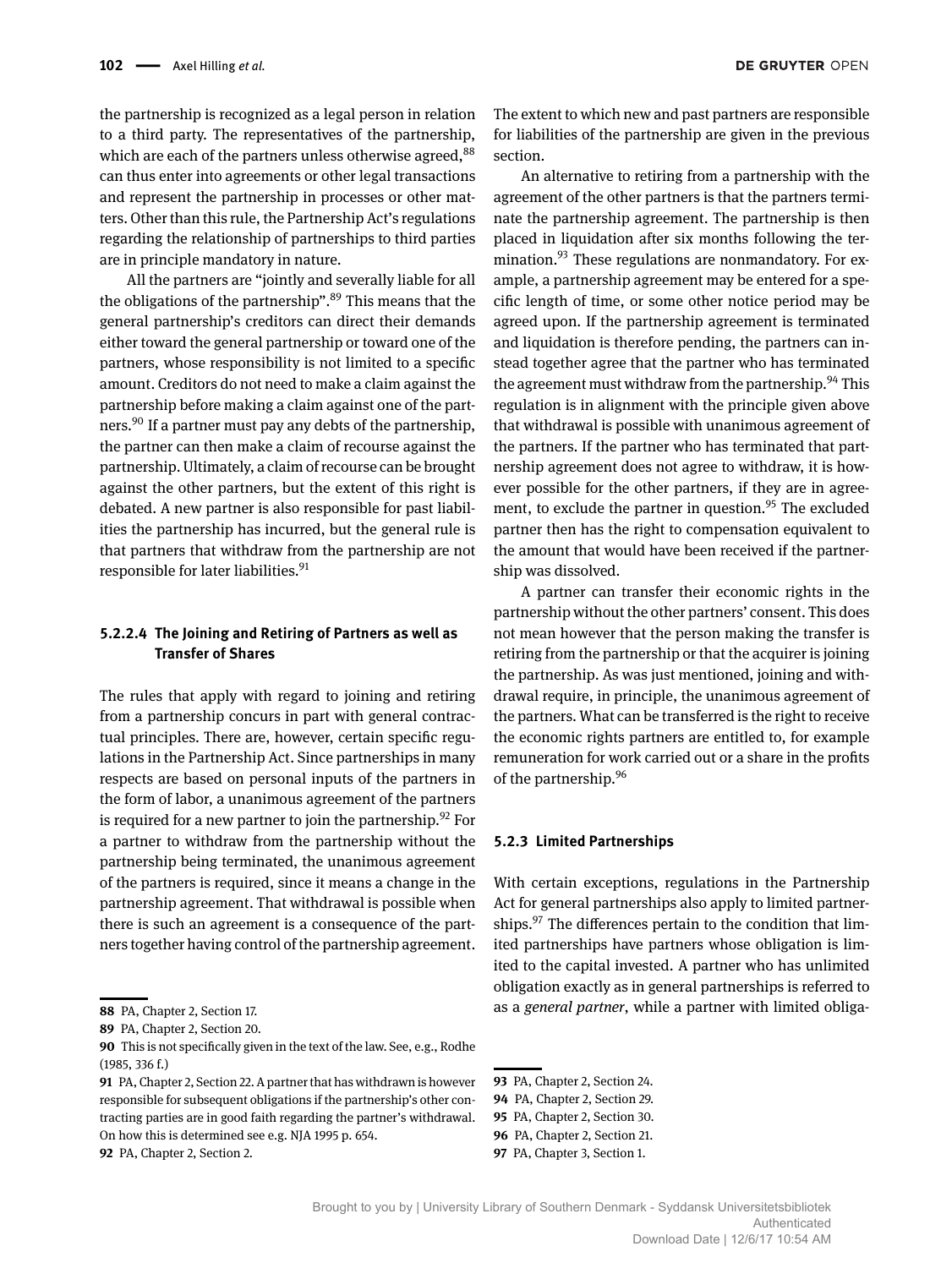tion is referred to as a *limited partner*. 98 A limited partnership cannot be owned exclusively by limited partners, and nonprofit organizations and foundations cannot be general partners. If this is the case, the limited partnership is reclassified as a general partnership.<sup>99</sup> It can, however, be noted that limited liability companies can be general partners in a limited partnership.

A limited partner in a limited partnership can be described as a person who has invested capital in the partnership but does not personally participate in the management or other activities. Thus, it is stated that a limited partner does not have the right to participate in the management if no other agreement has been reached.<sup>100</sup> As well, a limited partner cannot represent the partnership in the way that each partner in a general partnership normally can.<sup>101</sup>

Even in a limited partnership, the partners can themselves come to an agreement on division of profits. If there is no agreement on the size of the profit that must be allocated to a limited partner, the allocation does not necessarily take place in the same way as for other partners, but rather the right must be determined according to equity.<sup>102</sup> Since the allocation between general partners in the partnership is not specifically regulated for limited partnerships, it must take place equally according to the number of partners just as in the case of an ordinary general partnership.

## **5.3 Tax Aspects**

## **5.3.1 Introduction**

Taxable entities in Swedish law are, other than natural persons, Swedish legal persons and foreign legal persons.<sup>103</sup> The main rule is that legal persons with adequate relations to Sweden are unlimited liable to tax. Swedish registered partnerships are of course legal persons in Swedish law, but not in the sense of the Income Tax Act (ITA).<sup>104</sup> Generally, it can be said that a general partnership is not itself taxable for its income, but rather the partners are. The tax aspects are examined here as follows: Taxation of

3-4 and Chapter 6, Sections 7-8.

**104** ITA, Chapter 2, Section 3.

income in Swedish partnerships is addressed in Section 5.3.2. Section 5.3.3 takes up issues regarding disposal of shares in a general partnership. Section 5.3.4 gives a description of Swedish taxation of foreign partnerships. Subsequently in Section 5.3.5, there is a discussion of the opportunities for obtaining foreign tax credit on general partnership income. Finally, Section 5.3.6 addresses some specific income tax regulations that are especially intended to counteract undesirable tax planning with partnerships.

#### **5.3.2 Taxation of Partnership Income**

Taxation of income from partnerships is regulated in ITA, Chapter 5. Unlike other legal persons, Swedish registered partnerships are not taxed on their income, but rather the partners are taxed on this income.<sup>105</sup> Since according to private law, the income held by a partnership is its own in its capacity as a legal person, the question arises as to how this taxation, in detail, should be designed.

The method of taxing income from Swedish registered partnerships is regulated in ITA, Chapter 5, Section 3. Each partner "shall be taxed for as large an amount as is equivalent to their share of the general partnership's [... ] income, regardless of whether or not the amount is taken out of the company". Swedish partnerships are therefore considered fiscally transparent, which means that they, in principle, are not an independent taxable entity. The partners are taxed on an ongoing basis for the partnership's revenue, and at the same time are not taxed at all on distributions received from the partnership. The method presumes, however, that the profit is first calculated for the partnership. The partnership is therefore recognized for tax purposes as an income calculation unit. This method means that determination of the tax base takes place at the partnership level. The revenue and expenditures of the partnership are added and deducted as income and expenses in the ITA income category of business income.<sup>106</sup> The surplus or deficit is then calculated by all income being reduced by all costs. $107$  It should be noted that a partnership can thus have bookkeeping entries related to the

**<sup>98</sup>** PA, Chapter 1, Section 2 and Chapter 3, Section 8.

**<sup>99</sup>** PA, Chapter 3, Section 2.

**<sup>100</sup>** PA, Chapter 3, Section 4.

**<sup>101</sup>** PA, Chapter 3, Section 7.

**<sup>102</sup>** PA, Chapter 3, Section 5.

**<sup>103</sup>** Income Tax Act (1999:1229) ("ITA" below ), Chapter 6, Sections

**<sup>105</sup>** ITA, Chapter 5, Section 1.

**<sup>106</sup>** Here it can be noted that the private law concept "business activity" (see e.g. PA, Chapter. 1, Section 1, and Accounting Act [1999:1078] Chapter 2, Section 6) is wider than the equivalent tax law concept in ITA, Chapter 13, Section 1. In other words, theoretically, the current income of a partnership could be assigned to other types of revenue than business activity. In practice, however, it will not occur. **107** ITA, Chapter 14, Section 21.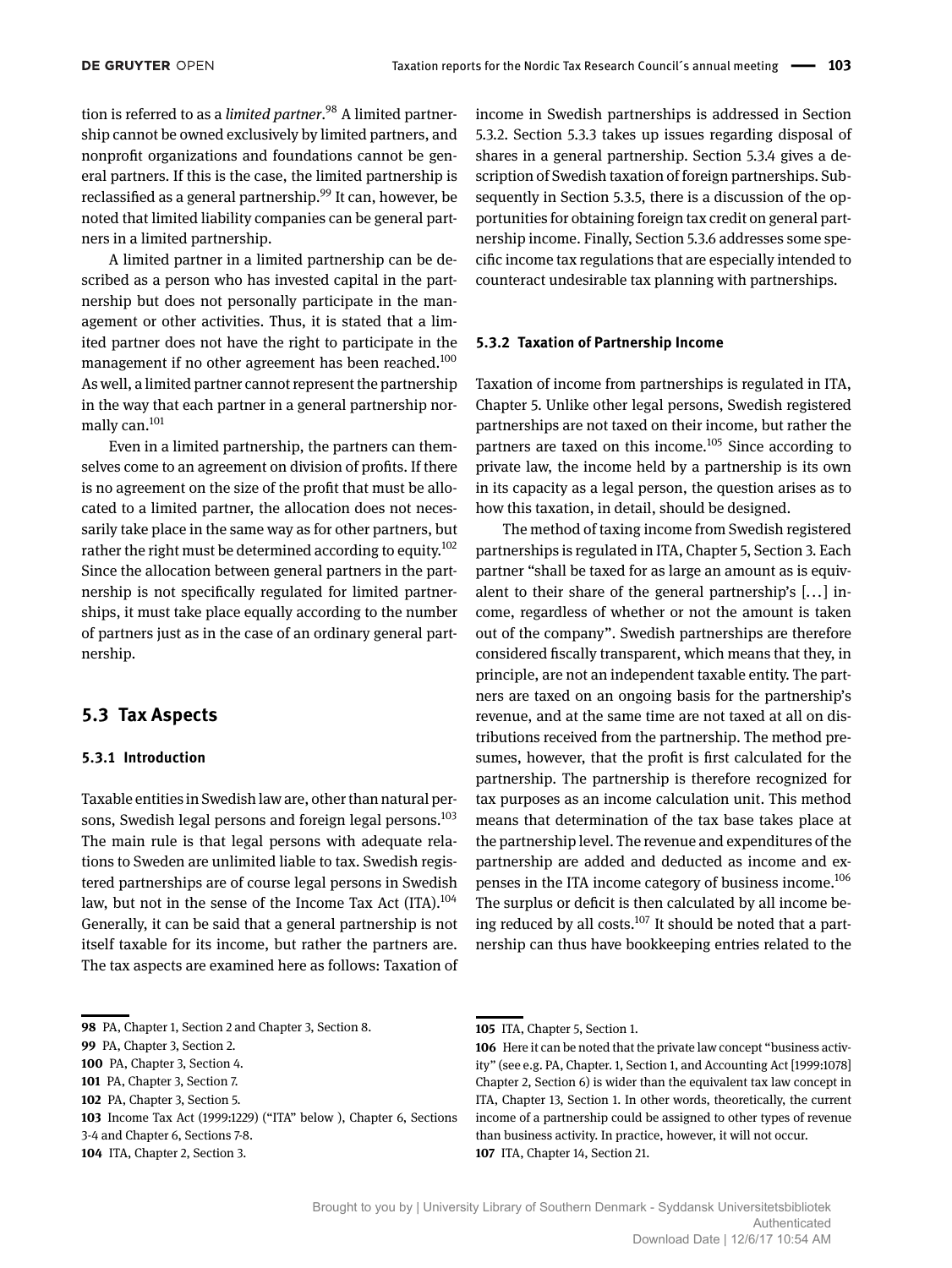partners that influence the taxable profit.<sup>108</sup> As was mentioned earlier, this has to do with, for example, remuneration to a partner for management of the partnership. These are deducted before earnings are for tax purposes allocated to the partners.109 Income and expenditures that for a natural person are regularly assigned to the ITA income category of capital income, namely current capital income as well as capital gains and losses, are taxed as regards partnerships mainly in the ITA income category of business income.110 An important exception is however the capital gains and losses of a partnership's real property and condominiums. These are assigned to the category capital.

Other entries that affect the taxable result than normal income and expenses are also considered at the partnership level. This concerns deductions that are a result of fiscal accrual accounting regulations and deductions for contributions to compensation funds.<sup>111</sup> Interest payments and deductions for contributions to expansion funds based on the income of the partnership are, however, made at the partner level, in other words, after the profit of the partnership has been divided among the partners.112 The regulations on interest allocations intend to create a neutral fiscal allocation of a natural person's income between the ITA income categories of capital income and business income. It is therefore not reasonable to carry out any interest allocation at the partnership level. The purpose of expansion funds is for self-employed persons to be able to some extent achieve taxation that is neutral in relation to limited liability companies. It is therefore reasonable even here to apply the regulations at the partner level.

Thus, after the partnership's taxable income is determined, it must be divided among the partners. There are no specific tax regulations on how this division of income should in detail be carried out. Tax law in this context relies on private law. As concluded above, the regulations for allocation of profit according to the Partnership Act are nonmandatory. It thus rests first with the partners to agree among themselves on how to allocate the profit. Alternatively, the profit must be allocated equally between

the partners. In established case law, private law profit allocation to partners has in general been accepted for taxation purposes. There are, however, exceptions where there are tax law deviations from this profit allocation. In Case *RÅ 2002 ref. 115 I-II* there were developments in the basis for determination in this regard. The Supreme Administrative Court ("SAC") also summarized previously applicable principles in the area. According to SAC, the partners' agreed allocation can be deviated from "if it involves an unauthorized transfer of income or is unreasonable and mainly induced for tax reasons".<sup>113</sup> If there is deviation from the private law allocation, the court makes its own judgment on what allocation is equitable.

To clarify these very general criteria, the court initially referred to earlier rulings. According to SAC, the determination had previously been based on "factors such as the size of the capital contributions of the partners, the labor input of the partners, the relationship between the partners, business risks, and if the distribution can be assumed to have taken place to achieve tax advantages". These factors show that what first and foremost should be determined is whether the allocation of profit is in reasonable proportion to the partners' investment in the partnership in the form of capital or labor. Factors such as relationship between the partners and risk-taking may be relevant for the question if there is a reasonable proportion between the investment in the partnership and what the partner gets in return. Such factors can also be relevant for the issue of whether or not the main reason for allocation can be assumed to be to derive tax benefits.

In one of the joined cases in *RÅ 2002 ref. 115*, SAC made a reallocation of profit, while the agreed allocation of profit was accepted in the second case. It is clear that the judgment means that it is possible to deviate from profit allocation valid according to private law, and that this will depend on a distinct *in casu* examination.

How the profit from a partnership is treated at the level of a partner depends on whether or not the partner is a legal person or a natural person. For legal persons, all income falls under the ITA income category of business income,114 which is why a legal person's share of the profit from a partnership is included in the calculation of the legal person's total income from business activity. The tax rate is 22 percent. For natural persons, this share of the result in a partnership is considered as a separate source of

**<sup>108</sup>** These are deducted before the partnership's taxable result is determined. See e.g. *RÅ 1959 ref. 40*.

**<sup>109</sup>** See e.g. *RÅ 1968 Fi 945* and Mattsson (2005, 159 f.)

**<sup>110</sup>** ITA, Chapter 13, Section 4.

**<sup>111</sup>** Replacement reserve is specifically given in ITA, Chapter 31, Section 2. That the taxable periodization takes place at the partnership level is due to the result being calculated there.

**<sup>112</sup>** See especially ITA, Chapter 33, Sections 19-20, as well as Chapter 34, Sections 2 and 12-13.

**<sup>113</sup>** SAC referred here to the previous cases *RÅ 1957 Fi 2409, RÅ 1988 not. 291, RÅ 1990 not. 274, RÅ 1995 ref. 35* and *RÅ 1997 not. 126*. **114** ITA, Chapter 14, Section 10.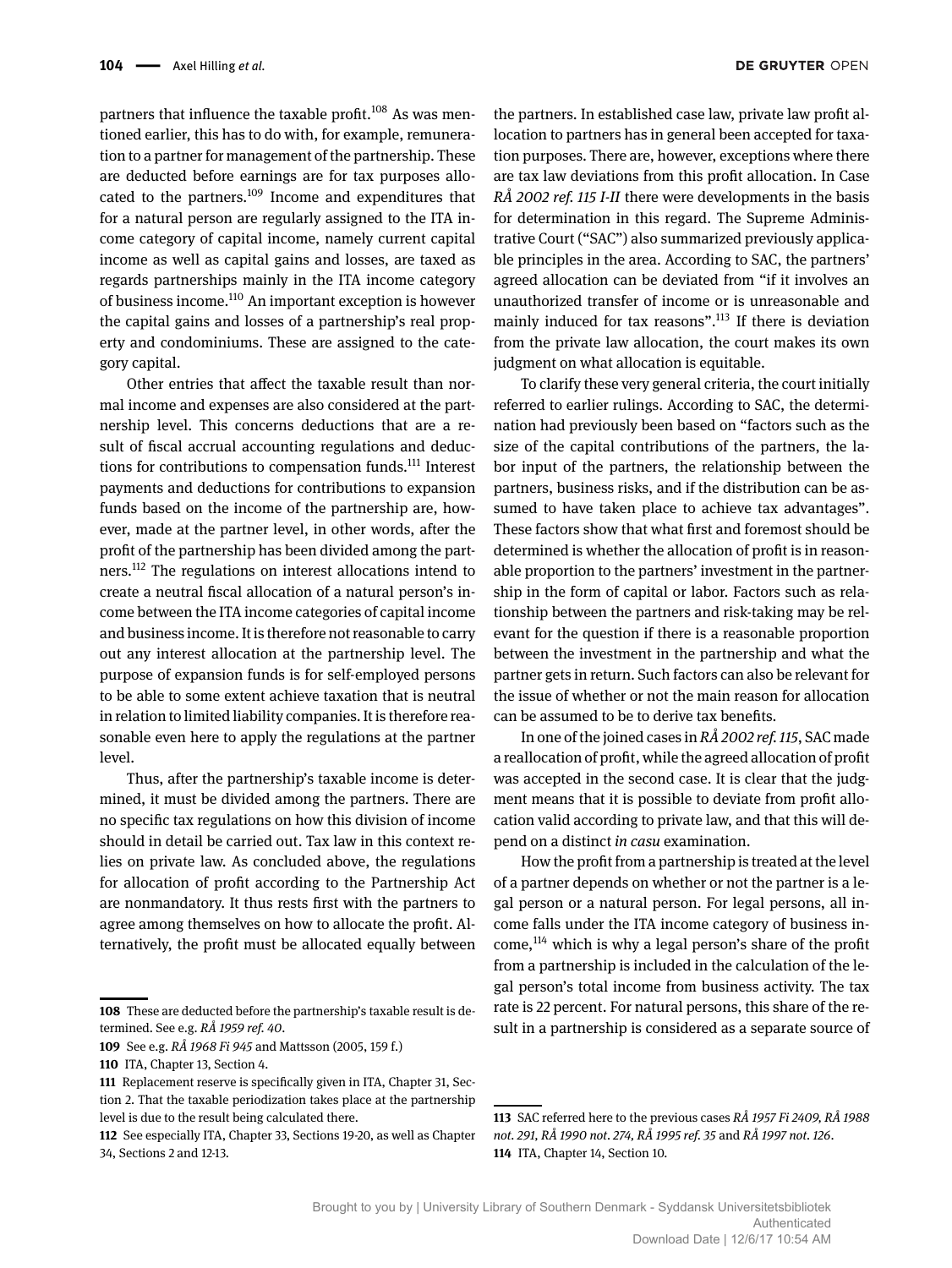income.115 This means that a surplus or deficit in a partnership cannot be equalized by the taxpayer's other business income. For natural persons, the surplus from partnerships is finally added to the surplus from other sources of income and taxed according to a progressive scale of between about 30 and 57 percent.

The extent to which a partner is at all subject to taxation for the income from a partnership is determined by whether or not the partner is unlimited or limited liable to tax.116 If the partner is unlimited liable to tax, they are taxed for their share of the partnership's income, independently of where in the world it originates.<sup>117</sup> If the partner has instead limited tax liability in Sweden, they are taxed only for such types of income from the partnership that Sweden is entitled to tax as a source state. This above all means that non-Swedish resident partners in Swedish partnerships will be taxed for income from permanent establishments in Sweden and for disposal of real property in Sweden.<sup>118</sup>

Such remunerations to partners that, according to what has been mentioned above, are deducted before the result of the partnership is calculated (e.g., reasonable remuneration for management), are taxable for the partner that received the benefits according to what they received. Such remunerations are taxed in either the ITA income category of capital income or business income, depending on if they are considered as income from labor or yield from assets. The remunerations should, however, never be taxed in the ITA category of employment income. Not even salaries that a partner receives from a partnership are assigned as an employment income, but rather such remunerations are categorized as business income.<sup>119</sup>

Income from limited partnerships is mainly taxed in accordance with what is described above. There are, however, exceptions regarding limited partners, as they have a limited liability for the obligations of the partnership. If a deficit occurs in a limited partnership, a limited partner in a limited partnership may not deduct a greater amount than what, together with previous years' deductible losses, exceeds what the partner put into the partnership.<sup>120</sup> As a limited partner in a limited partnership does not need to cover a deficit with an amount greater than their capital investment, it can be asserted that it is theoretically correct that a deficit in the limited partnership must not be allocated to the limited partner to an extent that exceeds their capital investment. Prior to this prohibition on deductions, limited partnerships could easily be used for various forms of tax evasion.<sup>121</sup>

#### **5.3.3 Disposal of Shares in a Partnership**

Even though the revenue from a partnership continuously flows to the partners according to what has been described in Section 5.3.2, the shares in a partnership are regarded for tax purposes as an asset that can be disposed of by the partners. Shares in a Swedish partnership are never taxed in the ITA income category of business income.<sup>122</sup> The starting point is that disposal of a share of a partnership is seen as disposal of an asset that can result in a taxable capital gain or a deductible capital loss in the income category of capital income.<sup>123</sup> The equivalent applies to legal persons, with the difference being that the profit or loss are instead classified as a business income.<sup>124</sup> The calculation of capital gains takes place in both cases by reducing the remuneration by the cost amount (the acquisition cost and improvement expenses) and expenditures for the disposal.<sup>125</sup> Specific regulations on taxation for disposal of shares in a partnership are found in ITA, Chapter 50. Both redeeming a share and dissolving the partnership are considered in the same way as a disposal.

*Adjusted acquisition cost* is a key concept for disposal of shares in a partnership. Calculation of the capital gains in Swedish tax law is made up of the just mentioned cost amount of the acquisition cost and any improvement expenses. However, when a share of a partnership is disposed of, the actual acquisition cost must in some cases

**<sup>115</sup>** ITA, Chapter 14, Section 13.

**<sup>116</sup>** This is clarified in ITA, Chapter 5, Section 3, paragraph 2.

**<sup>117</sup>** Income can however be exempt from taxation according to tax treaties.

**<sup>118</sup>** ITA, Chapter 3, Section 18; and Chapter 6, Section 11.

**<sup>119</sup>** ITA, Chapter 10, Section 4. The rule is formulated somewhat unclearly, but the established interpretation is that salaries are assigned to the same income category as the partnership's income. The previous wording in Municipal Tax Act (1928:370) Section 32 was clearer in this regard: "If partners in a general partnership [... ] received income from the partnership [... ] in the form of payment, such income is not considered as employment income but as the same type of income as the classification of the partnership's [... ] income". See also Mattsson (1974, 192 ff.)

**<sup>120</sup>** ITA, Chapter 14, Section 14.

**<sup>121</sup>** Lodin et al. (2015, 508).

**<sup>122</sup>** ITA, Chapter 13, Section 7.

**<sup>123</sup>** ITA, Chapter 41, Section 1, Chapter 42, Section 1, and Chapter 44, Section 3, ITA. Chapter 50, Section 1, clarifies that the basic regulations on capital gain and loss is applied for disposal of shares in a general partnership.

**<sup>124</sup>** ITA, Chapter 13, Section 2, and Chaper 25, Sections 2-3.

**<sup>125</sup>** ITA, Chapter 44, Sections 13-14.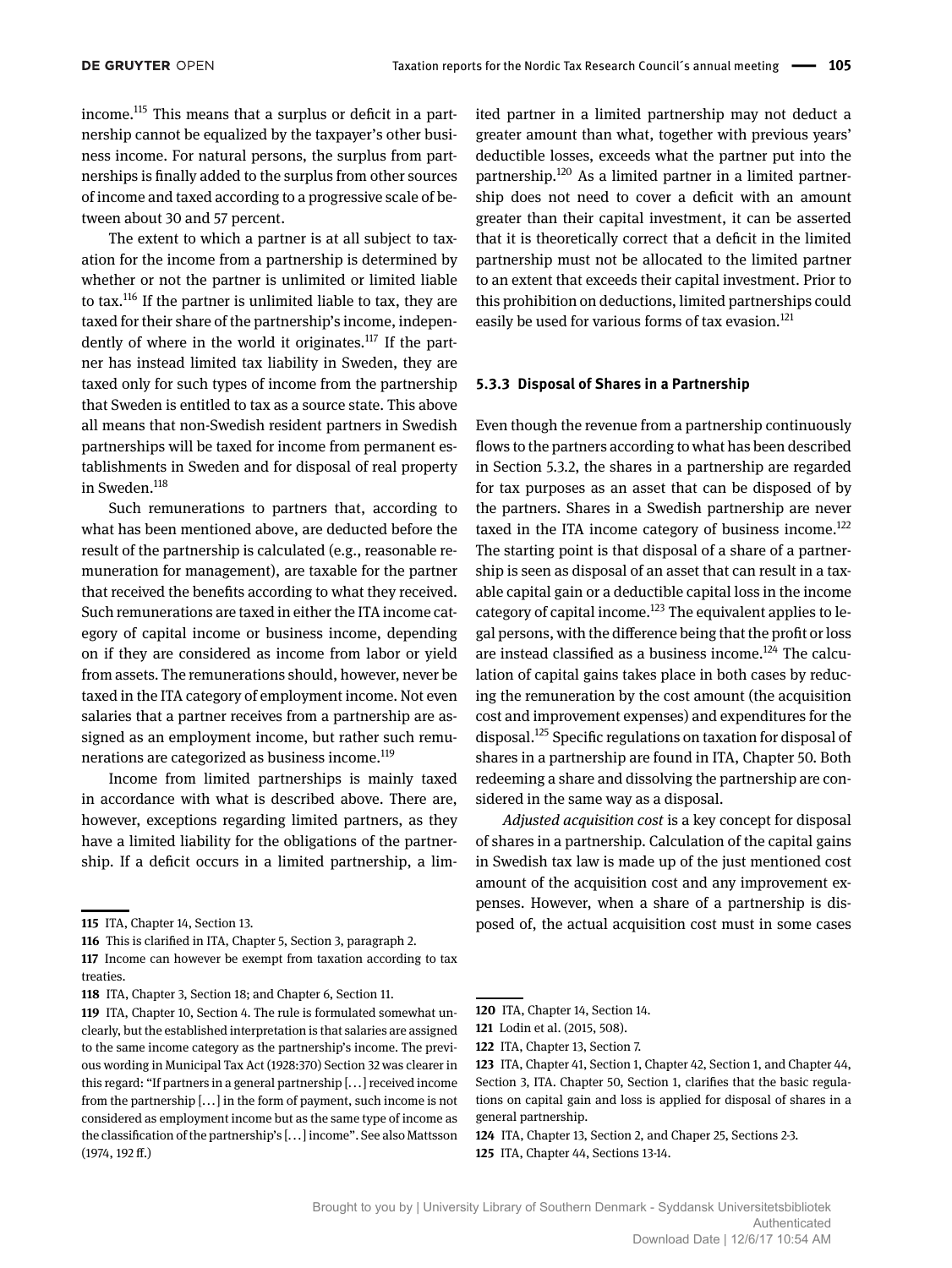be adjusted. These regulations apply in the same way to limited partnerships.

The purpose of the regulations on adjusted acquisition cost is to ally the fiscal transparency of partnerships regarding current taxation with the taxation of the partner when shares are disposed of. On the one hand, the intention is to not tax the revenue from a partnership twice, as is the case with a limited liability company. On the other hand, the inconsistency between current taxation and capital gain tax of shares should not lead to partners being able to utilize losses twice.

It is in this light that the adjustment regulations should be understood.<sup>126</sup> Adjusted acquisition costs are increased especially with two amounts.<sup>127</sup> First, contributions made by the partner to the partnership are considered an improvement expense. Therefore, the acquisition costs increase by the amount in question. Second, the acquisition costs increase by the amount claimed as the partner's share of the income of the partnership. A partner has already been currently taxed for such amounts, and thus there is no reason to tax them again when disposal takes place.

Inversely, the acquisition costs are reduced according to distributions to the partner by the partnership. A partner is not specially taxed on a distribution, but it should in any case be seen as something that has enriched the recipient at the expense of the partnership. Therefore, the amount should increase the capital gain when disposal takes place. Acquisition costs must also be reduced with those parts of a partnership's deficit that have been deducted by the partner. Here, the partner has already been able to deduct a negative result in the partnership, which can be expected to influence the value of the partnership negatively. Not reducing the acquisition costs would risk creating situations where a partner could first currently deduct a deficit in a partnership, and later dispose of the share in the partnership at a capital loss.

If the adjusted acquisition cost is negative, the cost amount is set to zero, at the same time as the remuneration is increased with the negative amount.<sup>128</sup> In this way, earlier deficit deductions are, for example, reversed when disposal takes place even if the real acquisition cost is not adequate to absorb the deficit. This solution is also applied to gratuitous transfers, which means a deviation from the otherwise applicable principle of continuity in these situations. Gratuitous transfers – through inheritance, will, gift, and division of property – is regarded as a disposal if the previous owner's adjusted acquisition cost is negative.<sup>129</sup> Since the negative amount is considered as remuneration, in this situation the gratuitous transfer is taxed. In such situations, the acquirer's acquisition cost is set to zero.

To carry out current taxation of revenue from partnerships in the income category of business income while disposal of shares in a partnership are taxed in the income category of capital income has previously created special opportunities for tax evasion. For business activities, a progressive tax scale of between about 30 and 57 percent applies to natural persons, while capital income is proportionally taxed at 30 percent. It was therefore advantageous to dispose of a share in a partnership at the end of the year to a fully owned limited liability company and thus achieve taxation of the year's profit as capital income instead of as business income. There are now regulations in ITA, Chapter 51 to counteract this type of arrangement. The regulations mainly mean that a capital gain created when a partner who has been active in a partnership sells a share in the partnership to a legal person is taxed in the income category of business income activity instead of in the income category of capital income.<sup>130</sup>

In other cases, capital gains are included in the income category of employment income instead of the category of capital income. This applies if a partner disposes of shares in a partnership, which, in turn, owns shares that would have been covered by the regulations for qualified shares for closed companies in ITA, Chapter 57 if they had been owned directly by the natural person.<sup>131</sup> A closed corporation is a limited liability company or cooperative association owned by a few individuals. If any of these individuals have been active to a significant extent in the company, distributions and capital gains are taxed to a certain extent as employment income instead of as capital income. The purpose of regulations to in some cases redirect profits when disposing of a partnership is to counteract evasion of the regulations on taxation of closed companies.132

**<sup>126</sup>** These are also found in ITA, Chapter 50, Section 5.

**<sup>127</sup>** In addition to what is said below, expansion fund deposits and share transfers can also affect the adjusted acquisition cost. **128** ITA, Chapter 50, Section 3, paragraph 2.

**<sup>129</sup>** ITA, Chapter 50, Section 2, paragraph 2.

**<sup>130</sup>** See ITA, Chapter 50, Sections 1-5.

**<sup>131</sup>** ITA, Chapter 50, Section 7 and Chapter 10, Section 3.

**<sup>132</sup>** See also section 3.6 regarding closed corporations.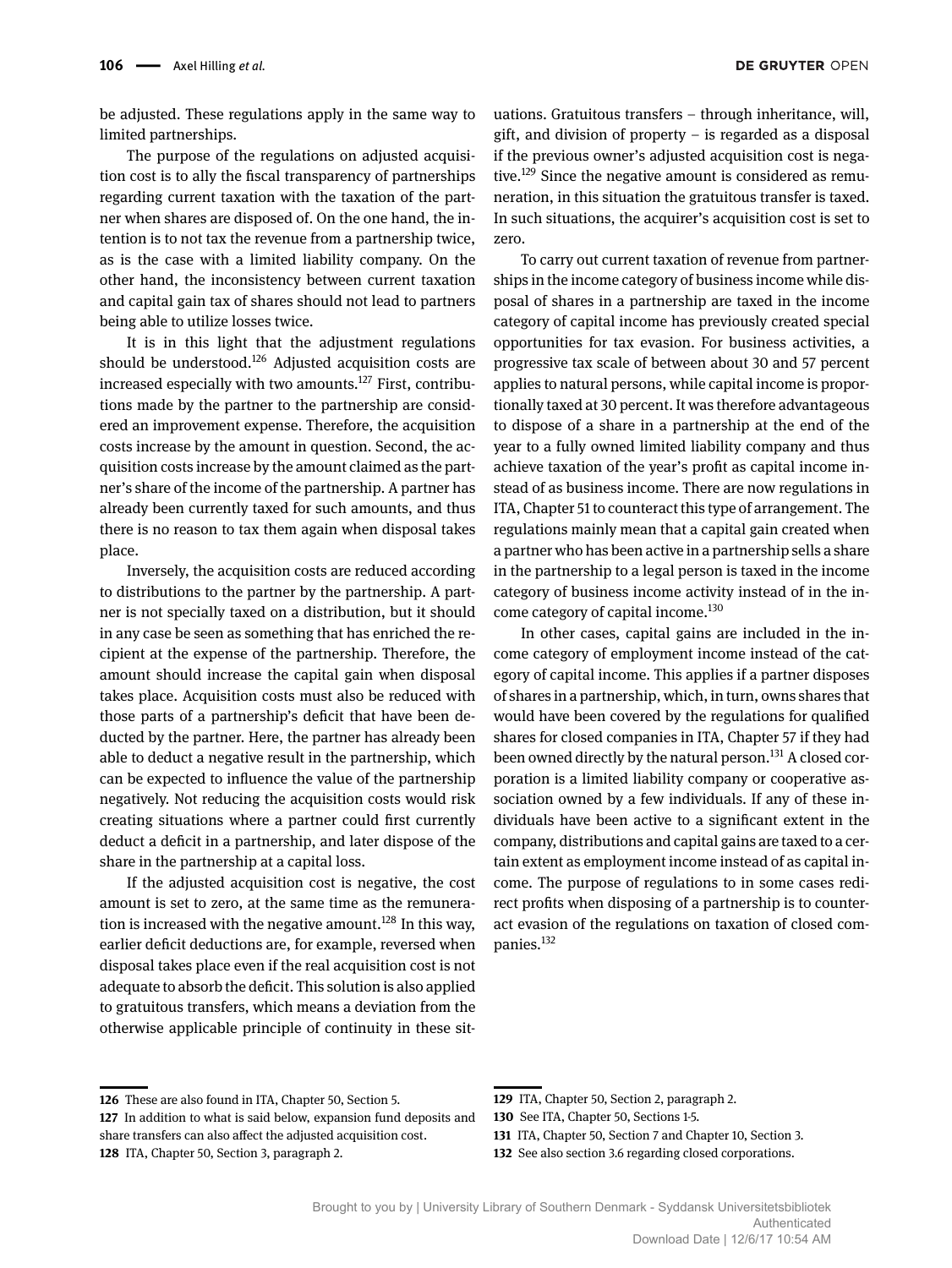#### **5.3.4 Taxation of Foreign Partnerships**

Foreign partnerships, meaning partnerships not registered in Sweden, are limited liable to tax in Sweden if they are considered as *foreign legal persons*. The definition of a foreign legal person is defined in ITA, Chapter 6, Section 8. The meaning of the concept has been much discussed.<sup>133</sup> For a foreign partnership to be a foreign legal person, it must according to the law of its own country be able to acquire rights and take on obligations as well as be able to plead a cause in court and other government agencies. These two requirements are normally relatively easy to determine. It can be noted that Swedish tax law, in principle, does not set any of its own criteria for foreign entities to be considered legal persons, but rather in this respect complies with the classification in foreign law.

There is, however, an independent criterion that must be fulfilled according to Swedish law in order for a foreign entity to be a foreign legal person. This criterion, which is more difficult to interpret than the above, states that individual partners should not be able to freely control the association's assets. Something that distinguishes a legal person is naturally that it is an independent subject. If one of the partners, without the agreement of the others, can withdraw or transfer assets that belong to the partnership, it is not possible to speak about any independent property that distinguishes an independent legal entity. It is unclear if the requirement means that there must be regulations for capital protection in relation to third parties, which means that partners cannot freely control the property of the partnership even if they are in agreement. Alternatively, it could be that the requirement aims toward an individual partner not being able to freely control property, while it can be seen as a legal person if the control is possible when there is unanimous agreement among the partners.

Some interpretation arguments advocate that the regulation requires mandatory capital protection regulations in the home country of the partnership. There is a leading case in this respect, namely *RÅ 1997 ref. 36*. The case concerns a German *GmbH & Co KG*, which is a special form of limited partnership ("*Kommanditgesellschaft, KG"* in German) whose general partner always consists of a limited liability company (*Gesellschaft mit beschränkter Haftung, GmbH"* in German). This last named type of company is distinguished by the limited liability of the partners for the company's obligations, whereby there are special regulations on capital protection and minimum capital is available to protect the company's creditors. A limited partnership of the type *GmbH & Co KG* was regarded as a foreign legal person. It can be discussed how the case should be interpreted in relation to other types of partnerships. My view, which I have explained elsewhere in more detail,  $134$ is that the case does not require mandatory capital protection regulations outside of Sweden, but rather it is adequate that the partners individually, in relation to each other, are prevented from controlling the assets of the partnership. This means that the great majority of types of foreign partnerships are foreign legal persons for Swedish tax purposes.

A foreign partnership that is not recognized as a foreign legal person is completely ignored in Swedish tax law. Therefore, income and expenses flow continuously through to the partners to the degree in which they have participated in the transactions in question. It is then the partners' tax liability that determines the degree to which the income of such partnership is taxed in Sweden.

Even when a partnership is regarded as a foreign legal person, it is treated as transparent in Swedish tax law if the partnership is treated in that way for tax purposes by its home country.135 Conversely, the partnership is treated as its own taxable person according to Swedish tax law if that is the case in the foreign home country of the partnership. The intention is, in other words, that the partnership should be treated symmetrically in the foreign country and in Sweden. The purpose is to avoid both international double taxation and double nontaxation to a greater degree.136 Whether or not this purpose is achieved depends to a large degree on the interpretation of the abovementioned *RÅ 1997 ref. 36*. It also depends on how the foreign tax credit rules are designed (see the next section). If the foreign partnership is fiscally transparent outside of Sweden, the same tax rules apply for allocation of income as for Swedish partnerships (see Section 5.3.2). Here also, it is the extent of the partner's tax liability that determines what is taxed in Sweden. Thus, if one of the partners in the foreign partnership is a resident of Sweden, that partner is taxed for their share of the total income of the partnership, regardless of where in the world it originates.<sup>137</sup>

**<sup>133</sup>** See also e.g. Dahlberg (2000, 132 ff.); Mattsson (2000, 100 ff.); Mattsson (2005, 112 ff.); Barenfeld (2005, 272 ff.); Berglund (2013, 245 ff.)

**<sup>134</sup>** Berglund (2013, 247 ff.)

**<sup>135</sup>** ITA, Chapter 5, Section 2a. The partnership is then referred to as "a foreign partner-taxed, legal person".

**<sup>136</sup>** Government bill 1989/90:47 p. 19. See also Swedish committee Skatteavräkningssakkunniga's report SOU 1988:45.

**<sup>137</sup>** ITA, Chapter 3, Sections 3 and 8.